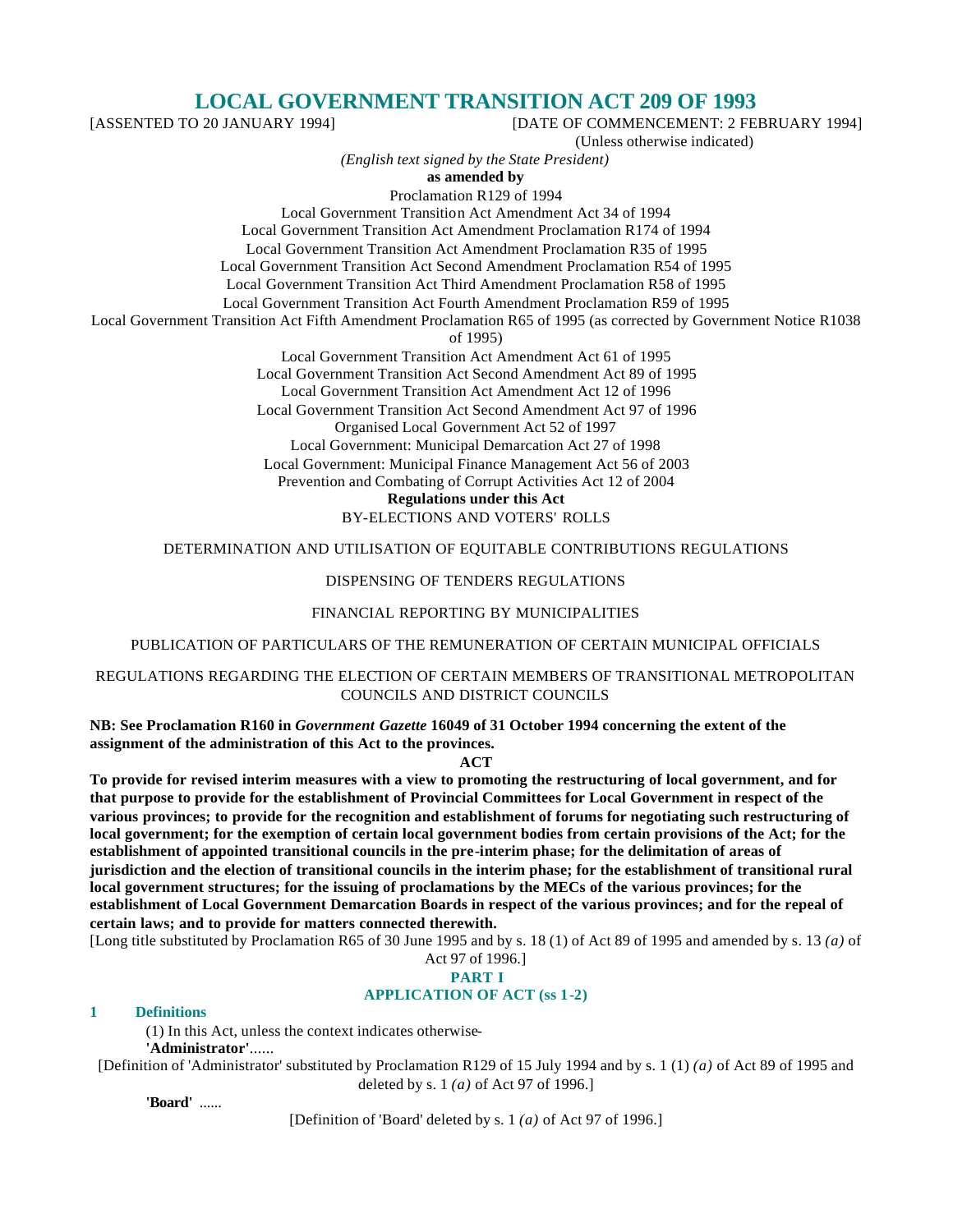**'Committee'** means the Provincial Committee for Local Government established for a province in terms of section 3 (1) *(a)*;

**'interim phase'** means the period commencing on the day after elections are held for transitional councils as contemplated in section 9, and ending with the implementation of final arrangements to be enacted by a competent legislative authority;

**'local government body'** means any institution or body contemplated in section 84 (1) *(f)* of the Provincial Government Act, 1961 (Act 32 of 1961), and includes-

*(a)* ......

[Para. *(a)* deleted by Proclamation R129 of 15 July 1994 and by s. 1 (1) *(b)* of Act 89 of 1995.]

- *(b)* any local authority as defined in section 1 (1) of the Black Local Authorities Act, 1982 (Act 102 of 1982);
- *(c)* any local government body established by virtue of the provisions of section 30 (2) *(a)* of the Black Administration Act, 1927 (Act 38 of 1927), or any body performing local government functions under the laws referred to in section 15 (1) of this Act;
- *(d)* a board of management or board referred to in section 1 of the Rural Areas Act (House of Representatives), 1987 (Act 9 of 1987);
- *(e)* any committee referred to in section 17 of the Promotion of Local Government Affairs Act, 1983 (Act 91 of 1983);
- *(f)* any local council established under section 2 of the Local Councils Act (House of Assembly), 1987 (Act 94 of 1987);
- *(g)* the Local Government Affairs Council established by section 2 of the Local Government Affairs Council Act (House of Assembly), 1989 (Act 84 of 1989);
- *(h)* any regional services council established under section 3 of the Regional Services Councils Act, 1985 (Act 109 of 1985);
- *(i)* any joint services board established under section 4 of the KwaZulu and Natal Joint Services Act, 1990 (Act 84 of 1990);
- *(j)* any joint decision-making body, joint local authority or single local authority referred to in paragraphs *(c)*, *(e)* and *(f)* of section 8 of the Interim Measures for Local Government Act, 1991 (Act 128 of 1991), and established by proclamation issued under that Act;
- *(j*A*)* any other local government body established by or under any law in force in an area which forms part of the national territory referred to in section 1 of the Constitution;
	- [Para. *(j*A*)* inserted by Proclamation R129 of 15 July 1994 and by s. 1 (1) *(c)* of Act 89 of 1995.]
- *(k)* any person, institution or body declared under subsection (2) to be a local government body for the purposes of this Act;

**'local government co-ordinating committee'** means a joint committee established to exercise and perform during the pre-interim phase specific powers and duties of local government bodies, as contemplated in section 7 (1) *(c)*;

**'MEC'** means the member of the executive council responsible for local government in the province concerned; [Definition of 'MEC' inserted by s. 1 *(b)* of Act 97 of 1996.]

**'metropolitan area'** means any area-

- *(a)* comprising the areas of jurisdiction of multiple local governments;
- *(b)* which is densely populated and has an intense movement of people, goods and services within the area;
- *(c)* which is extensively developed or urbanized and has more than one central business district, industrial area and concentration of employment; and
- *(d)* which, economically, forms a functional unit comprising various smaller units which are interdependent economically and in respect of services;

**'Minister'** means the Minister for Provincial Affairs and Constitutional Development;

- [Definition of 'Minister' substituted by Proclamation R129 of 15 July 1994 and by s. 1 *(d)* of Act 89 of 1995.] **'negotiating forum'** means any negotiating forum referred to in section 6;
	- **'***Official Gazette***'** ......

[Definition of '*Official Gazette*' deleted by s. 1 *(c)* of Act 97 of 1996.]

**'pre-interim phase'** means the period commencing on the date of commencement of this Act and ending with the commencement of the interim phase;

**'province'** means a province mentioned in section 124 (1) of the Constitution;

[Definition of 'province' substituted by Proclamation R129 of 15 July 1994 and by s. 1 (1) *(e)* of Act 89 of 1995.]

**'provincial administration'** means the provincial administration established for a province by the Public Service Act, 1994 (Proclamation 103 of 1994);

[Definition of 'provincial administration' inserted by Proclamation R129 of 15 July 1994 and by s. 1 (1) *(f)* of Act 89 of 1995.]

**'***Provincial Gazette***'** means the *Provincial Gazette* of the province concerned;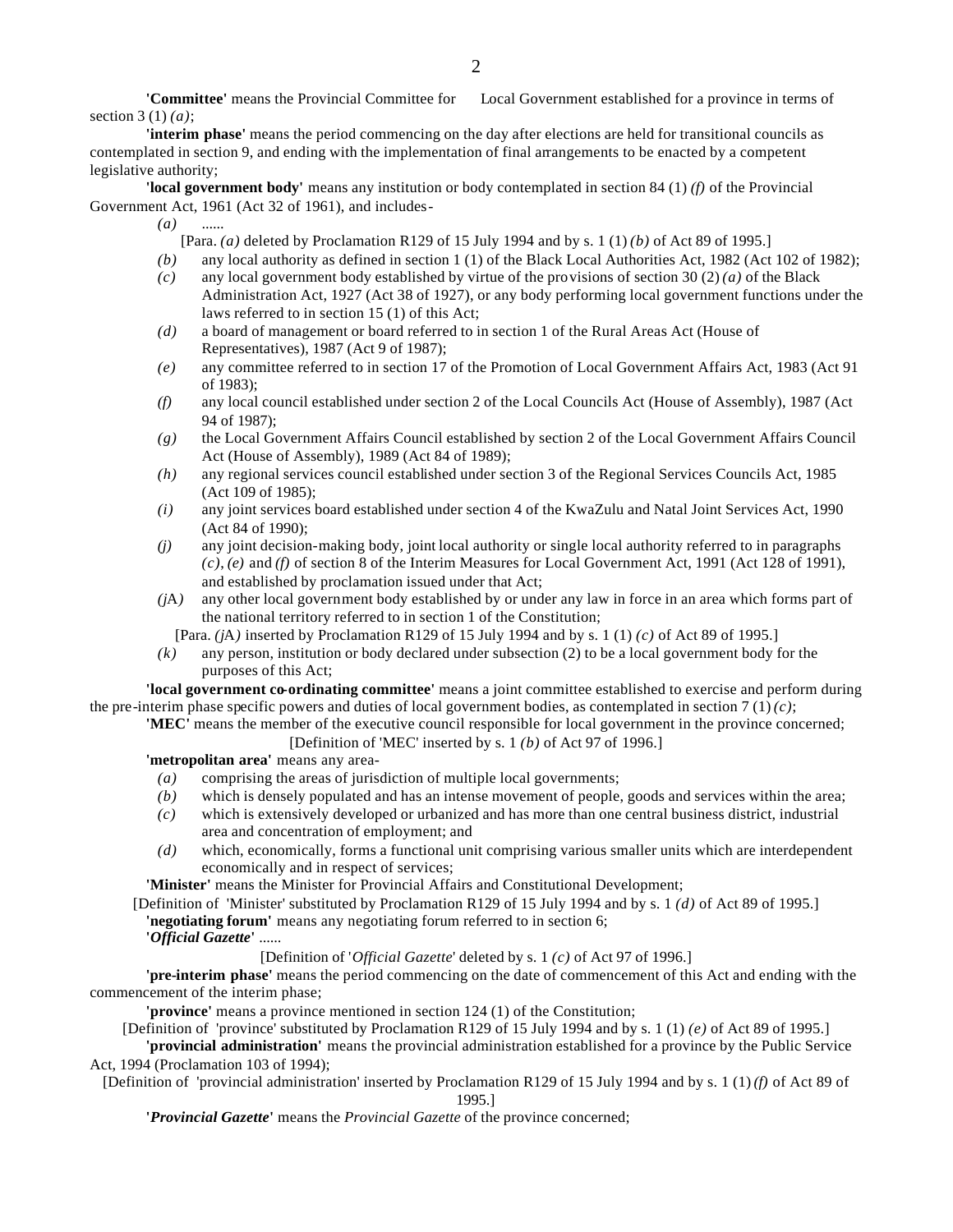[Definition of '*Provincial Gazette*' inserted by s. 1 *(d)* of Act 97 of 1996.]

**'Self-governing Territory'** ......

[Definition of 'Self-governing Territory' deleted by Proclamation R129 of 15 July 1994 and by s. 1 (1) *(g)* of Act 89 of 1995.]

**'town clerk'**, in relation to a local government body, transitional council or transitional metropolitan substructure, means the chief executive officer of such local government body, transitional council or transitional metropolitan substructure regardless of the designation of the post occupied by that officer;

**'transitional council'** includes a local government co-ordinating committee, a transitional local council and a transitional metropolitan council for the pre-interim phase, and a transitional local council and a transitional metropolitan council for the interim phase;

**'Transitional Executive Council'** means the Transitional Executive Council established by section 2 of the Transitional Executive Council Act, 1993 (Act 151 of 1993);

**'transitional local council'** means a single council as contemplated in section 7 (1) *(b)* (i) for the pre-interim phase, and as contemplated in section 8 (1) *(a)* for the interim phase;

**'transitional metropolitan council'** means the council as contemplated in section 7 (1) *(b)* (ii) for the pre-interim phase, and as contemplated in section 8 (1) *(b)* for the interim phase;

**'transitional metropolitan substructure'** means a primary local authority for a metropolitan area of local government as contemplated in section 7 (1) *(b)* (ii) for the pre-interim phase, and as contemplated in section 8 (1) *(b)* for the interim phase.

(2) The MEC may, in respect of the province for which he or she is appointed, by notice in the *Provincial Gazette*-

- *(a)* declare any person who or institution or body which in his or her opinion performs local government functions in respect of a particular area;
- *(b)* if he or she deems it in the interest of the persons residing within the area of jurisdiction of a traditional authority as contemplated in section 181 of the Constitution of the Republic of South Africa, 1993, declare such traditional authority,

to be a local government body for the purposes of this Act.

[Sub-s. (2) amended by s. 13 *(a)* and *(b)* of Act 97 of 1996.]

#### **2 Application of this Act**

(1) This Act shall apply throughout the Republic.

 (2) In the event of a conflict between this Act and any other law in force in a territory in which this Act did not apply before 27 April 1994, this Act shall prevail.

[S. 2 substituted by Proclamation R129 of 15 July 1994 and by s. 2 (1) of Act 89 of 1995.]

**PART II**

# **PROVINCIAL COMMITTEE FOR LOCAL GOVERNMENT (ss 3-4)**

#### **3 Establishment of Provincial Committee for Local Government**

(1) *(a)* The Transitional Executive Council shall establish for each province as contemplated in section 124 of the Constitution of the Republic of South Africa, 1993, a committee to be known as the Provincial Committee for Local Government, which shall exercise the powers and perform the duties conferred or imposed upon it by this Act.

*(b)* For as long as the Transitional Executive Council is in existence, the Committee shall, subject to the provisions of this Act, be deemed to be a subcommittee contemplated in section 7 (1) *(h)* of the Transitional Executive Council Act, 1993 (Act 151 of 1993).

*(c)* ......

[Para. *(c)* deleted by s. 1 of Act 61 of 1995.].

(2) The Committee shall be broadly representative of stakeholders in local government in the province concerned and consist of not more than six members initially appointed by the Transitional Executive Council: Provided that-

- *(a)* a member shall have knowledge of matters concerning local government and reside within the province concerned; and
- *(b)* not more than one representative of any such stakeholder shall be appointed as a member of the Committee.

(3) The Committee shall from among its members appoint a chairperson and a vice-chairperson and other officebearers either on a permanent or rotational basis.

(4) When the chairperson is absent or unable to perform his or her functions in terms of this section, the vicechairperson shall act in his or her stead, and while so acting he or she may exercise all the powers and shall perform all the duties of the chairperson.

(5) *(a)* A member of the Committee shall hold office as a member at the Minister's pleasure.

*(b)* Any vacancy in the membership of the Committee arising for any reason shall be filled by a person appointed by the Minister in consultation with the Minister of Justice and after consultation with the Premier of the province concerned: Provided that any person so appointed shall have knowledge of matters concerning local government and shall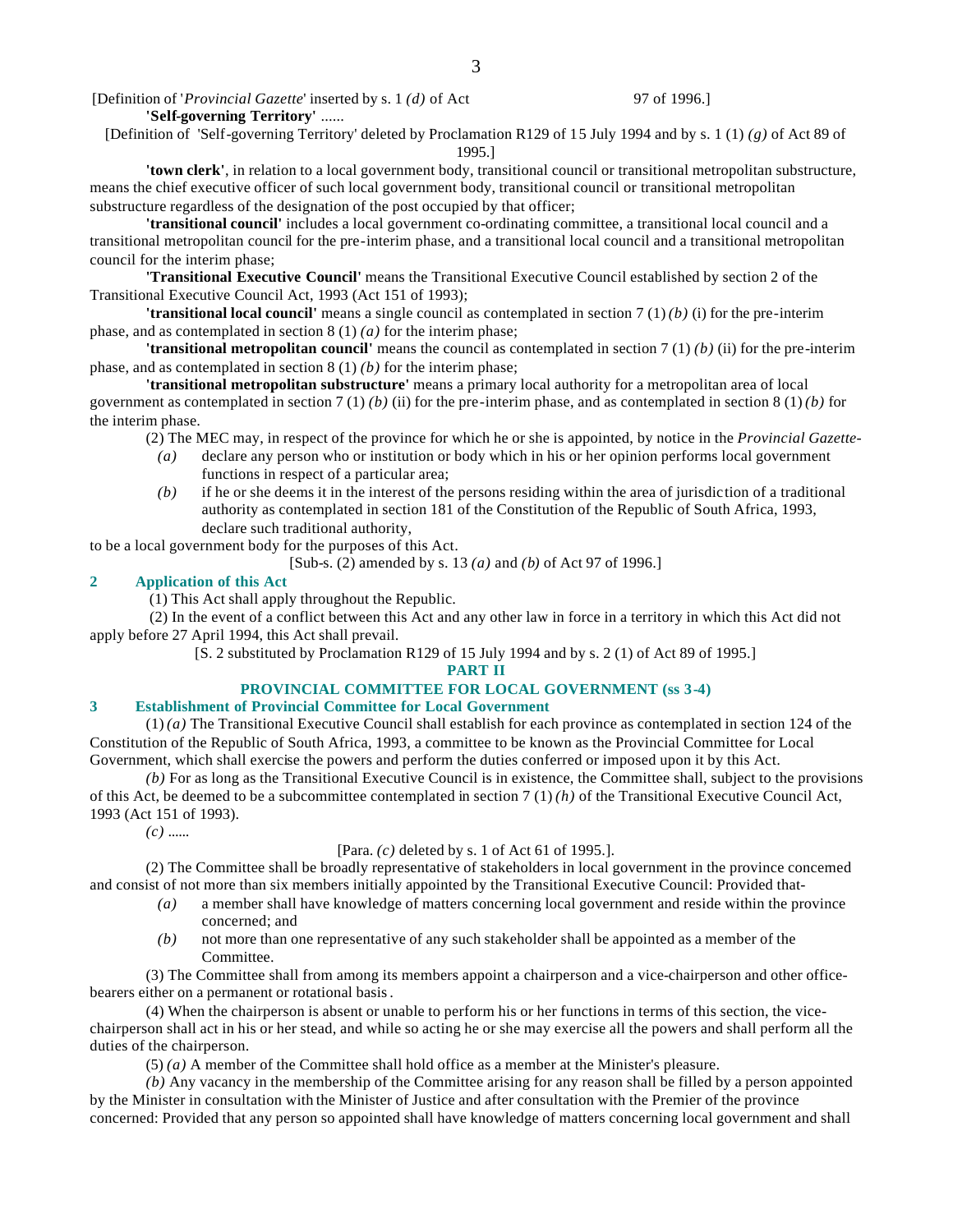reside within the province concerned.

[Sub-s. (5) substituted by Proclamation R58 of 7 June 1995 and by s. 3 (1) *(a)* of Act 89 of 1995.] (6) Sections 2, 3, 4, 5 and 6 of the Commissions Act, 1947 (Act 8 of 1947), shall apply *mutatis mutandis* to the

Committee in so far as they are applicable to the functions of the Committee.

(7) *(a)* Meetings of the Committee shall be held at such times and places as the chairperson may determine. *(b)* A decision of the Committee shall be taken by a two-thirds majority of all the members referred to in subsection (2).

*(c)* The Committee may make rules in relation to the holding of and procedure at meetings of the Committee.

(8) *(a)* The conditions of service, remuneration, allowances and other benefits of the members of the Committee shall be determined by the MEC subject to such norms and standards as may be determined by the Minister of Finance. [Para. *(a)* substituted by Proclamation R129 of 15 July 1994 and by s. 3 (1) *(b)* of Act 89 of 1995 and amended by s. 13 *(a)* of Act 97 of 1996.]

*(b)* Any member of the Committee who receives remuneration, allowances or other benefits by virtue of his or her employment by or position in any government or public service or any transitional executive structure and who continues to receive such remuneration, allowances or other benefits while serving on the Committee shall not receive any remuneration, allowance or other benefits in terms of paragraph *(a)*, except to the extent required to place such member in the position in which he or she would have been were it not for such employment or position.

(9) *(a)* The Committee may appoint one or more subcommittees consisting of such members of that Committee and such other persons as the Committee may deem fit, to serve on any such subcommittee to advise and make recommendations in writing to the Co mmittee regarding the exercise of any power or the performance of any duty conferred or imposed upon the Committee by this Act, subject to the directions of the Committee.

*(b)* Where more than one member of the Committee serves on a subcommittee, the Committee shall designate one of those members as chairperson of the subcommittee, but where only one member of the Committee serves on a subcommittee, such a member shall be the chairperson thereof.

*(c)* The provisions of subsections (6), (7) and (8) shall apply *mutatis mutandis* in relation to a subcommittee appointed under paragraph *(a)* and to any member of such subcommittee.

(10) The administrative work incidental to the performance of the functions of the Committee shall be performed by officers of the respective provincial administrations designated for this purpose by the Director-General concerned.

**4 MEC shall act with concurrence of Committee**

(1) Where the MEC is required to exercise any power or perform any duty conferred or imposed upon him or her by this Act, he or she shall act with the concurrence of the Committee.

(2) *(a)* The MEC shall in writing notify the Committee of his or her intention to exercise any power or to perform any duty conferred or imposed upon him or her by this Act: Provided that such notice shall set out the views of the MEC on the matter.

*(b)* On receipt of a notice referred to in paragraph *(a)*, a meeting of the Committee shall be held within a period determined by the MEC for the purpose of furnishing the MEC with the written decision of the Committee in regard to the exercise of a power or the performance of a duty referred to in paragraph *(a)*: Provided that where such meeting cannot be held as determined, the members of the Committee shall consider the notice individually and shall without unreasonable delay furnish the chairperson of the Committee in writing with his or her decision in regard to the exercise of a power or the performance of a duty referred to in paragraph  $(a)$ , in which case the decision of the majority of the members shall constitute the decision of the Committee;

[Para. *(b)* substituted by Proclamation R174 of 30 November 1994 and by s. 4 (1) *(a)* of Act 89 of 1995.]

(3) *(a)* Where the MEC and the Committee do not concur with regard to the exercise of a power or the performance of a duty referred to in subsection  $(2)$   $(a)$ , the MEC shall refer the matter to the Special Electoral Court established by section 32 of the Independent Electoral Commission Act, 1993 (Act 150 of 1993), for decision, and may only proceed to exercise such power or perform such duty, as the case may be, if or in so far as the Special Electoral Court authorizes him or her to do so.

*(b)* When the MEC refers any matter to the Special Electoral Court in terms of paragraph *(a)*, that Court shall as soon as practicable consider the matter and give its decision, having due regard to-

- (i) the views expressed on the matter by the MEC in his or her written notice to the Committee referred to in subsection  $(2)$   $(a)$ ;
- (ii) the decision of the Committee referred to in subsection  $(2)(b)$ ;
- (iii) the written representations of any local government body, transitional council or transitional metropolitan substructure which may be affected by the exercise of a power or the performance of a duty referred to in subsection (2) *(a)*; and
- (iv) any other matter considered by the Special Electoral Court to be relevant for its decision.

*(c)* The Special Electoral Court may make such findings and give such instructions or directions as it may consider appropriate in the circumstances.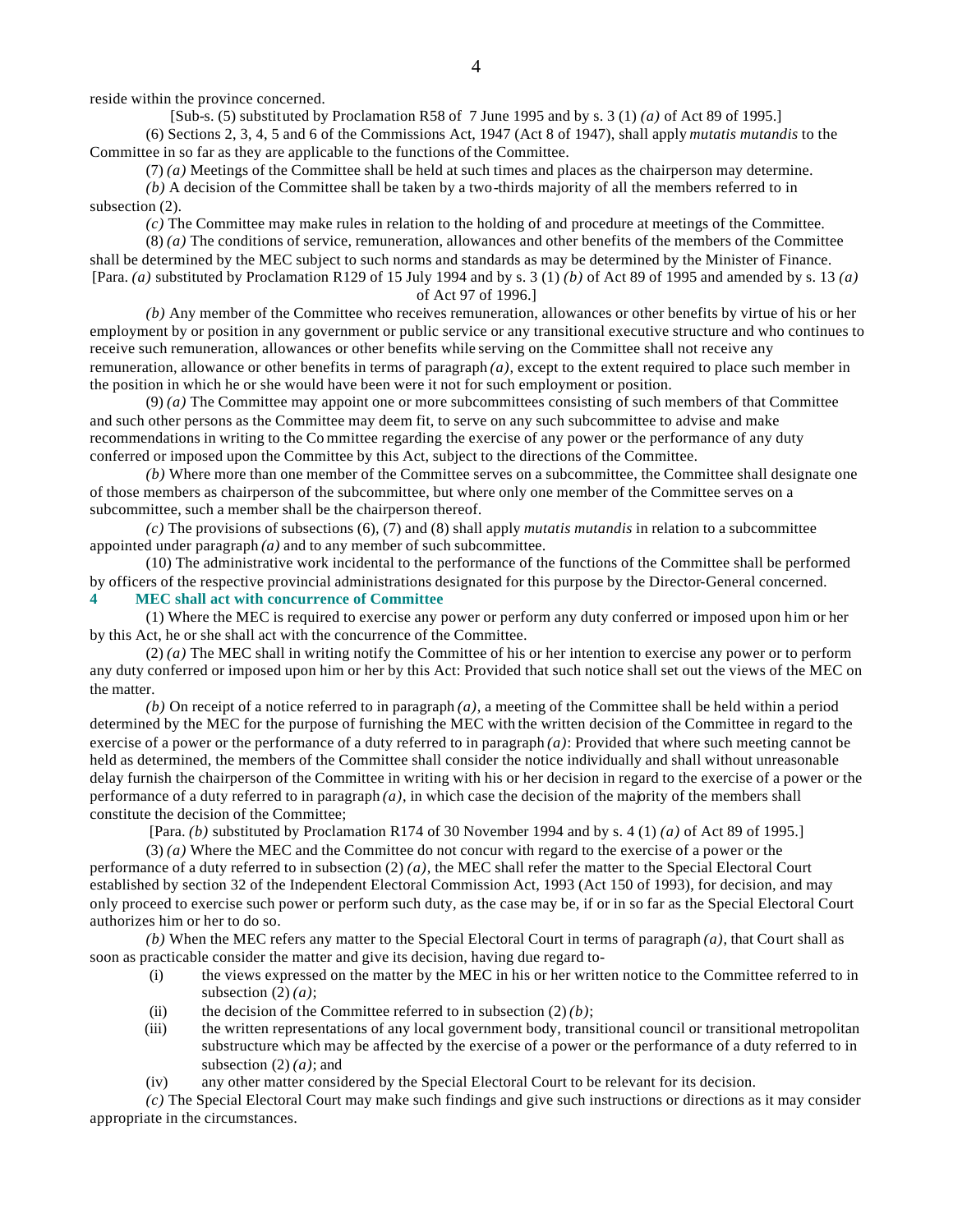*(d)* The findings of the Special Electoral Court shall be final and binding and shall not be subject to further appeal.

(4) *(a)* Any question relating to the exercise of a power or the performance of a duty by the MEC or the Committee as contemplated in this Act or its objects, or the failure to exercise such power or perform such duty properly, expeditiously or at all, and which may negatively affect an election in terms of this Act, may be referred to the Chairperson of the Special Electoral Court by at least one half of the members of the Committee.

*(b)* A referral contemplated in paragraph *(a)* shall be in writing and set out the reasons therefor.

*(c)* If the Special Electoral Court is *prima facie* of the opinion that the question is one referred to in paragraph *(a)*, that Court shall as soon as practicable consider the matter and give its decision, having due regard to any matter that the Court may deem relevant for its decision.

*(d)* The Special Electoral Court may make such decisions and give such orders or directions as it may consider appropriate in the circumstances, including-

- (i) an order for compliance with any provision of this Act, subject to the directions of the Court, including timeframes;
- (ii) an order setting aside any decision; and
- (iii) an order, where appropriate, that a matter shall be referred to it in terms of subsection (3).

[Sub-s. (4) added by s. 4 (1) *(b)* of Act 89 of 1995.]

[S. 4 amended by s. 13 *(a)* of Act 97 of 1996.]

# **PART III**

# **EXEMPTION FROM CERTAIN PROVISIONS (s 5)**

#### **5 MEC may exempt certain local government bodies from certain provisions of Act**

(1) The MEC may in writing exempt any local government body from the provisions of Part IV of this Act if the MEC is satisfied that such local government body is non-racial and inclusive and has brought about stability at local level through effective government, orderly financial management and a single local government administration.

(2) From the date of an exemption granted by the MEC as contemplated in subsection (1)-

- *(a)* Part IV of this Act shall not apply to an exempted local government body referred to in subsection (1), and any proclamation issued under the Interim Measures for Local Government Act, 1991 (Act 128 of 1991), whereby such local government body was established, shall, subject to the provisions of this Act, continue to be of force up to the day immediately preceding the day on which an election is held in respect of the area concerned in terms of section 9 (1); and
- *(b)* the provisions of section 16 of this Act shall apply *mutatis mutandis* in relation to such local government body.

[S. 5 substituted by s. 2 of Act 61 of 1995 and amended by s. 13 *(a)* of Act 97 of 1996.]

#### **PART IV**

#### **PRE-INTERIM PHASE: NEGOTIATING FORUMS (ss 6-7A)**

#### **6 Recognition and establishment of forums**

The MEC shall, if he or she is satisfied on a balance of probabilities on the evidence contained in a written application made to him or her by any forum established before or after the commencement of this Act, that such forum has been established substantially in accordance with the principles and procedures contained in Schedule 1, recognize such forum, whereupon such forum shall be deemed to be a negotiating forum for the purposes of this Act.

[S. 6 amended by s. 13 *(a)* of Act 97 of 1996.]

# **7 Negotiating matters**

(1) Notwithstanding anything to the contrary contained in any other law, a negotiating forum shall-

- *(a)* negotiate with regard to the area of a forum as contemplated in paragraph 1 of Schedule 1;
- *(b)* subject to the principles and procedures embodied in Schedule 1, negotiate on the establishment of-
	- (i) any transitional local council for a non-metropolitan area of local government;
	- (ii) any transitional metropolitan council with transitional metropolitan substructures for a metropolitan area of local government, within the area of a forum by a proclamation contemplated in section 10 (1), as a possible option for the pre-interim period: Provided that where any such option is agreed upon, the following matters shall, where applicable, also be negotiated:
		- *(aa)* The powers and duties of any transitional metropolitan council and transitional metropolitan substructure: Provided that-
			- *(aaa)* the powers and duties of any transitional metropolitan council shall, subject to section 126 of the Constitution of the Republic of South Africa, 1993, and, in the case of the functions water and electricity, unless otherwise determined by national legislation, be at least the powers and duties listed in Schedule 2; and
			- *(bbb)* any transitional metropolitan council may, in its discretion, decide not to exercise any such power or perform any such duty;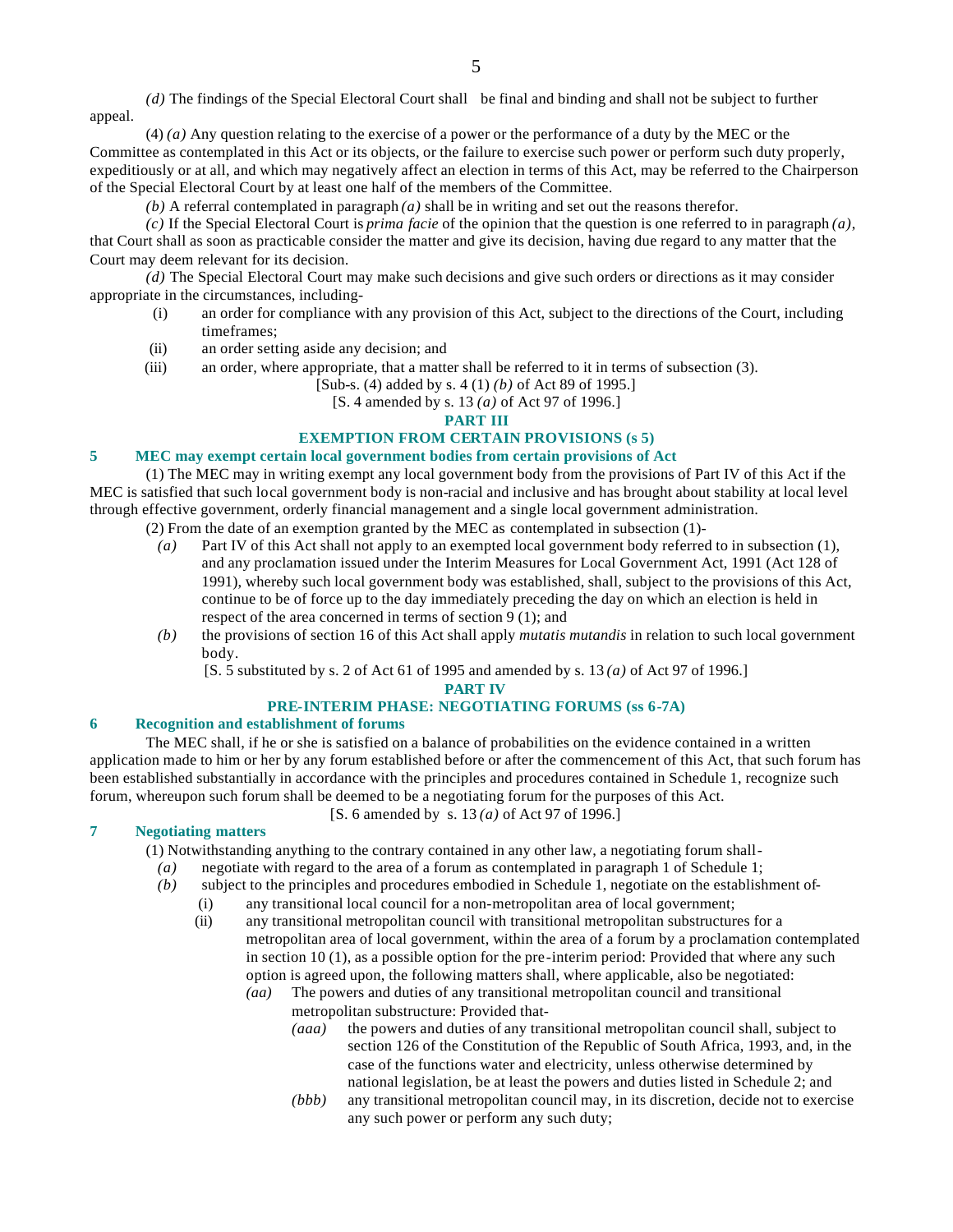- *(bb)* the total number of seats in a transitional local council or transitional metropolitan council and a transitional metropolitan substructure, taking the number of existing seats of all local government bodies within the area of the forum as a point of departure;
- *(cc)* the nomination of persons for appointment as members of a transitional local council or transitional metropolitan council and transitional metropolitan substructure;
- *(c)* subject to the principles and procedures contained in Schedule 1, negotiate on the establishment of a local government co-ordinating committee for the local government bodies within the area of the forum for a non-metropolitan area of local government by a proclamation contemplated in section 10 (1), as a possible option for the pre-interim period, having certain specified powers and duties with the individual councils of the local government bodies retaining all other powers and duties within their areas of jurisdiction: Provided that where such option is agreed upon, the following matters shall also be negotiated:
	- (i) The powers and duties of the local government co-ordinating committee: Provided that the powers and duties of any local government co-ordinating committee shall be at least the following powers and duties:
		- *(aa)* To ensure access by all persons residing within the areas of jurisdiction of the individual local government bodies to the following services: Water supply, sewerage purification, electricity if so agreed by all the individual local government bodies, refuse removal, roads and stormwater drainage, health services, emergency services, financial administration, and any other service agreed upon: Provided that if the individual local government bodies do not have the ability, jointly or severally, to ensure access to electricity themselves, the local government co-ordinating committee shall negotiate for such access thereto to be provided on its behalf by any other competent body: Provided further that any such arrangement shall not relieve the local government co-ordinating committee of its responsibilities as contemp lated in this item;
		- *(bb)* the approval of the budget for the local government co-ordinating committee in respect of the powers and duties of the local government co-ordinating committee: Provided that-
			- *(aaa)* such budget shall be prepared in accordance with the applicable law; *(bbb)* all available and applicable resources shall be utilized on an efficient and
			- equitable basis; *(ccc)* such budget shall at least include an amount of not less than ten per cent of the total assessment rates of the individual local government bodies for the 1993/94 budget, which shall be employed for the improvement and restoration of such services as identified and arranged in order of priority by the local government coordinating committee; and
			- *(ddd)* the local government co-ordinating committee shall receive intergovernmental grants as well as funds from the local government bodies referred to in paragraphs *(h)* and *(i)* of the definition of local government body to allocate and distribute such grants and funds to any individual local government body to address service and developmental backlogs as identified and arranged in order of priority by the local government co-ordinating committee;
		- *(cc)* to investigate the rationalization of the administration and personnel of the individual local government bodies in the area of the forum and, subject to applicable labour law, implement a programme of rationalization to be completed at the commencement of the interim phase;
		- *(dd)* to be responsible for the preparation for and the conducting of the election contemplated in section 9 (1) within its area of competence and for this purpose using the financial and other resources of its component local government bodies in addition to the financial resources referred to in paragraph *(ccc)* of the proviso to paragraph *(bb)* of the proviso to paragraph (i) of the proviso to subsection (1) *(c)*.

[Para. *(dd)* added by Proclamation R174 of 30 November 1994 and by s. 5 (1) *(a)* of Act 89 of 1995.]

- (ii) the total number of seats in such local government co-ordinating committee and the representation on such committee of the local government bodies within the area of the forum and such other persons nominated by the forum;
- (iii) the nomination of persons for appointment as members of such local government co-ordinating committee,

and shall submit any agreement reached to the MEC before or on 30 November 1994 whereupon the MEC shall, within a period of 45 days, exercise the powers conferred upon him or her by section 10 (1) incorporating the provisions of such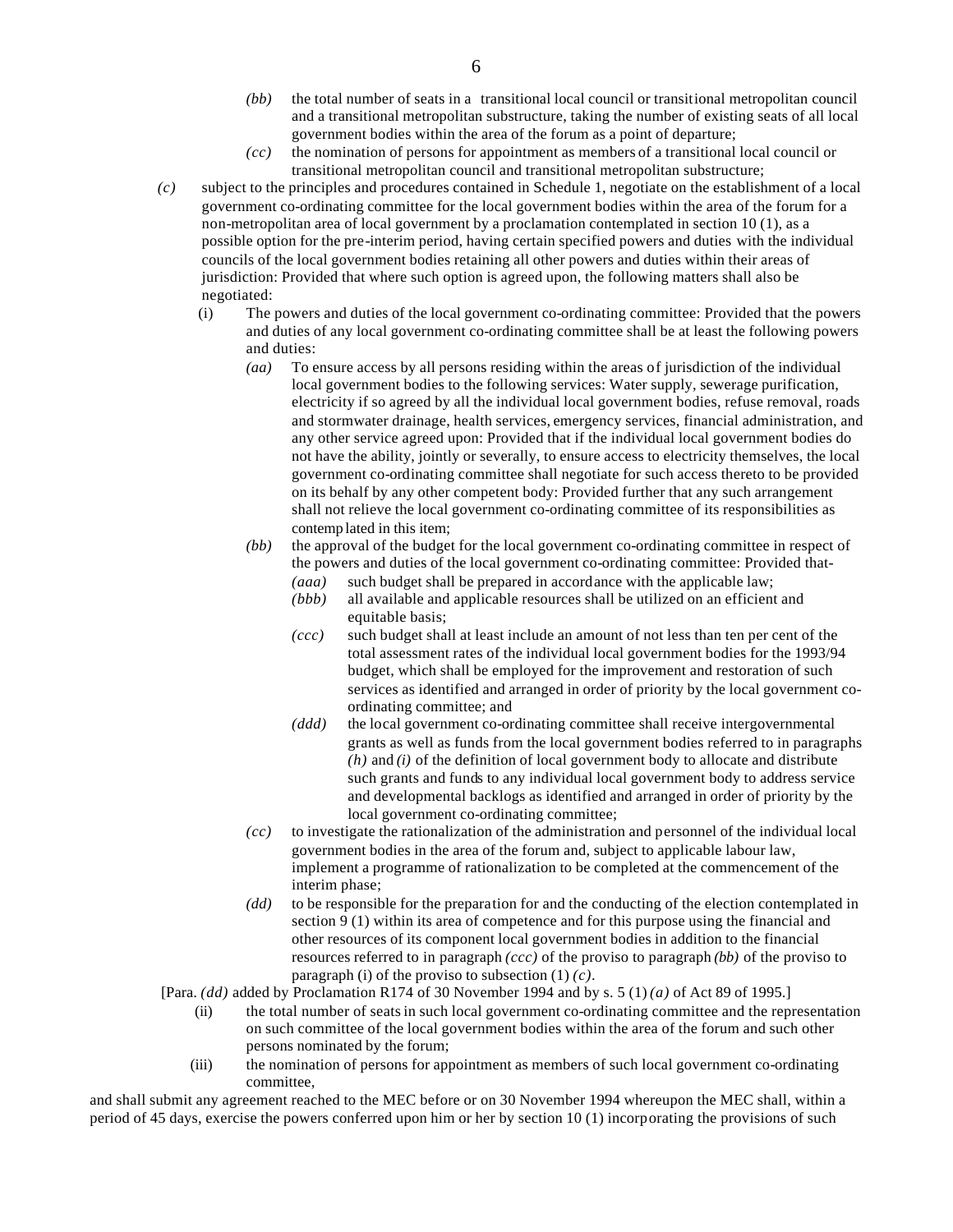agreement in the proclamation contemplated in the said section.

[Sub-s. (1) amended by Proclamation R174 of 30 November 1994 and by s. 5 (1) *(b)* of Act 89 of 1995.]

(2) *(a)* Where an agreement as contemplated in subsection (1) is not submitted to the MEC before or on 30 November 1994, the MEC shall before or on 21 December 1994 refer the matter to an arbitration committee referred to in subsection  $(2A)$ .

*(b)* The arbitration committee concerned shall consider the matter and before or on 12 January 1995 in writing notify the MEC of the decision of the committee, whereupon the MEC shall, within a period of 30 days, exercise the powers conferred upon him or her by section 10 (1), incorporating the decision of the arbitration committee in the proclamation contemplated in the said section: Provided that where a decision of the arbitration committee is not submitted to the MEC within the period referred to in this paragraph or where the arbitration committee notifies the MEC within such period in writing that it cannot, for any reason, come to a decision, the MEC shall-

- (i) after due consideration of the negotiation process which took place in the forum; and
- (ii) in order to obtain a result which would, in the circumstances of that particular case, best give effect to the objects of this Act,

forthwith determine that the option referred to in paragraph *(b)* or *(c)* of subsection (1) shall be applied to the local government bodies in the area of the forum, and shall, within a period of 30 days, exercise the powers conferred upon him or her by section 10 (1), incorporating the provisions of such determination in the proclamation contemplated in the said section.

[Sub-s. (2) substituted by Proclamation R174 of 30 November 1994 and by s. 5 (1) *(c)* of Act 89 of 1995.]

(2A) *(a)* There is hereby established for each province one or more committees as determined by the MEC to be known as an arbitration committee or as arbitration committees.

*(b)* An arbitration committee shall consist of four members appointed by the MEC of whom two shall be broadly representative of the statutory component of forums in the province concerned and the other two shall be broadly representative of the non-statutory component of forums in the province concerned.

*(c)* (i) An arbitration committee shall appoint a chairperson who shall determine the times and places for meetings of the committee.

(ii) The majority of the members of a committee shall form a quorum for a meeting.

(iii) The decision of the majority of the members of a committee present at any meeting thereof, shall be a decision of the committee.

(iv) A committee may make rules in relation to the holding of and procedures at meetings of the committee.

*(d)* The administrative work incidental to the performance of the functions of an arbitration committee shall be performed by officers of the respective provincial administrations designated for that purpose by the Director-General concerned.

[Sub-s. (2A) inserted by Proclamation R174 of 30 Novemb er 1994 and by s. 5 (1) *(d)* of Act 89 of 1995.]

(3) Any agreement contemplated in subsection (1) shall be approved by a concurrent majority of two-thirds of both the statutory and non-statutory components of the forum: Provided that any such agreement relating to the application of the option referred to in paragraph *(b)* of subsection (1) to any local government body within the area of the forum concerned which, in terms of Board Notice 127 of 1993 of the Board on the Remuneration and Service Benefits of Town Clerks, as published in *Government Gazette* 15250 of 12 November 1993, is classified as a grade 8 local authority or lower, shall only be approved by a concurrent majority of four-fifths of both the statutory and non-statutory components of the forum.

[Sub-s. (3) substituted by Proclamation R174 of 30 November 1994 and by s. 5 (1) *(e)* of Act 89 of 1995.]

(4) For the purposes of this section, the expressions 'statutory' and 'non-statutory' shall, in relation to a forum, bear the meaning assigned to them in Schedule 1.

[S. 7 amended by s. 13 *(a)* of Act 97 of 1996.]

#### **7A Powers of MEC if forum is not established or recognized**

If a forum for any area has for any reason whatsoever not been established or recognized as contemplated in section 6 on 30 November 1994, the MEC may, notwithstanding anything to the contrary contained in this Act, forthwith determine that the option referred to in paragraph *(b)* or *(c)* of section 7 (1) shall be applied to the local government bodies in any such area and s hall, within a period of 30 days of such determination, exercise the powers conferred upon him or her by section 10 (1), incorporating the provisions of such determination in the proclamation contemplated in the said section. [S. 7A inserted by Proclamation R174 of 30 November 1994 and by s. 6 (1) of Act 89 of 1995 and amended by s. 13 *(a)* of Act 97 of 1996.]

# **PART V**

#### **INTERIM PHASE: TRANSITIONAL COUNCILS (ss 8-9)**

#### **8 Delimitation of areas of jurisdiction and establishment of transitional councils**

(1) A transitional council for which elections shall be held as provided for in section 9, shall be known as-

*(a)* a transitional local council for a non-metropolitan area of local government, which may include the area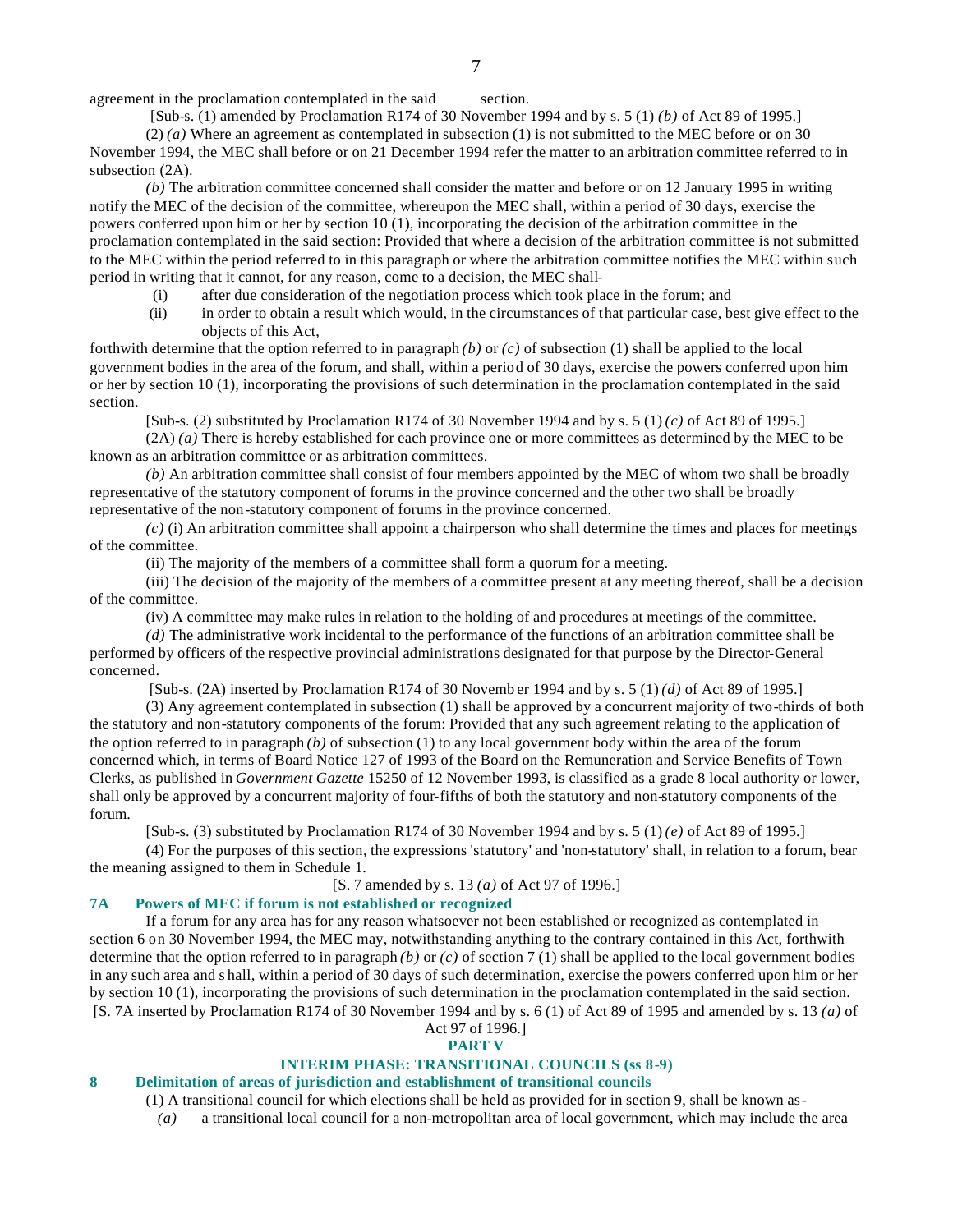of jurisdiction of a traditional authority contemplated in section 181 of the Constitution of the Republic of South Africa, 1993;

- *(b)* a transitional metropolitan council with transitional metropolitan substructures for a metropolitan area of local government.
- (2) After due consideration of-
- *(a)* the written representations of a transitional council or transitional metropolitan substructure, if any, which is established at that stage and which may be affected;
- [Para. *(a)* substituted by Proclamation R174 of 30 November 1994 and by s. 7 (1) *(a)* of Act 89 of 1995.]
- *(b)* the advice and written recommendations of the Board, the MEC shall-
	- (i) delimit or re-delimit the areas of jurisdiction of transitional councils and transitional metropolitan substructures;
	- (ii) determine or re-determine the powers and duties of any transitional metropolitan council and transitional metropolitan substructure: Provided that-
		- *(aa)* the powers and duties of any transitional metropolitan council shall, subject to section 126 of the Constitution of the Republic of South Africa, 1993, and, in the case of the functions water and electricity, unless otherwise determined by national legislation, be at least the powers and duties listed in Schedule 2;
		- *(bb)* any transitional metropolitan council, may, at its discretion, decide not to exercise any such power or perform any such duty;
	- (iii) determine or re-determine the number of seats in a transitional local council or transitional metropolitan council and transitional metropolitan substructure; and
	- (iv) delimit or re-delimit the area of jurisdiction of any transitional local council and transitional metropolitan substructure into wards in accordance with Schedule 3.
		- [Para. *(b)* substituted by s. 3 *(a)* of Act 61 of 1995.]

(3) After making a delimitation, or re-delimitation, and determination, or re-determination, contemplated in subsection (2), the MEC shall exercise the powers conferred upon him or her by section 10 (1) incorporating the provisions of such delimitation, or re -delimitation, and determination, or re-determination, in the proclamation contemplated in the said section.

#### [Sub-s. (3) substituted by s. 3 *(b)* of Act 61 of 1995.]

(4) *(a)* Any delimitation or determination made in terms of subsection (2) may from time to time, but not later than a date three months prior to the day determined by the Minister as contemplated in section 9 (1), be reviewed by the MEC.

*(b)* The provisions of subsections (2) and (3) shall apply *mutatis mutandis* to a delimitation and determination as a result of a revie w contemplated in paragraph *(a)*.

[Sub-s. (4) added by Proclamation R174 of 30 November 1994, deleted by s. 3 *(c)* of Act 61 of 1995 and added by s. 7 (1) *(b)* of Act 89 of 1995.]

#### **9 Elections for transitional councils**

(1) Notwithstanding anything to the contrary contained in any law, but subject to the provisions of this section, the first election, after the commencement of this Act, of the members of any transitional council, transitional metropolitan substructure, transitional rural council and transitional representative council shall take place on 1 November 1995, except in the case of a particular transitional council, transitional metropolitan substructure, transitional rural council or transitional representative council, or any number of such councils and substructures, in respect of which the Minister has determined another date by notice in the *Gazette* after consultation with the MEC of a province concerned.

[Sub-s. (1) substituted by s. 4 *(a)* of Act 61 of 1995.]

(1A) If an election is not held before 31 August 1996, or if the Minister at any time has reason to believe that an election will not be held before 31 August 1996 in respect of-

- *(a)* a proclaimed transitional council or transitional metropolitan substructure;
- *(b)* a proclaimed transitional rural council or transitional representative council; or
- *(c)* any council or substructure in any area for which any such council or substructure has not been proclaimed,

all the duties, powers and functions which vested in the MEC concerned in terms of this Act in respect of any such council, substructure or area, shall vest in the Minister with effect from a date determined by the Minister by notice in the *Gazette*.

[Sub-s. (1A) inserted by s. 4 *(b)* of Act 61 of 1995 and amended by s. 1 *(a)* of Act 12 of 1996.]

(1B) *(a)* Any transitional council, transitional metropolitan substructure or transitional rural council for the pre interim phase shall dissolve on the day on which an election, as contemplated in subsection (1), of the members of such council or substructure is held, and until the first meeting of the newly elected council or substructure is held, the chief executive officer concerned or a person appointed by the Minister shall exercise or perform the duties, powers and functions of such council or substructure.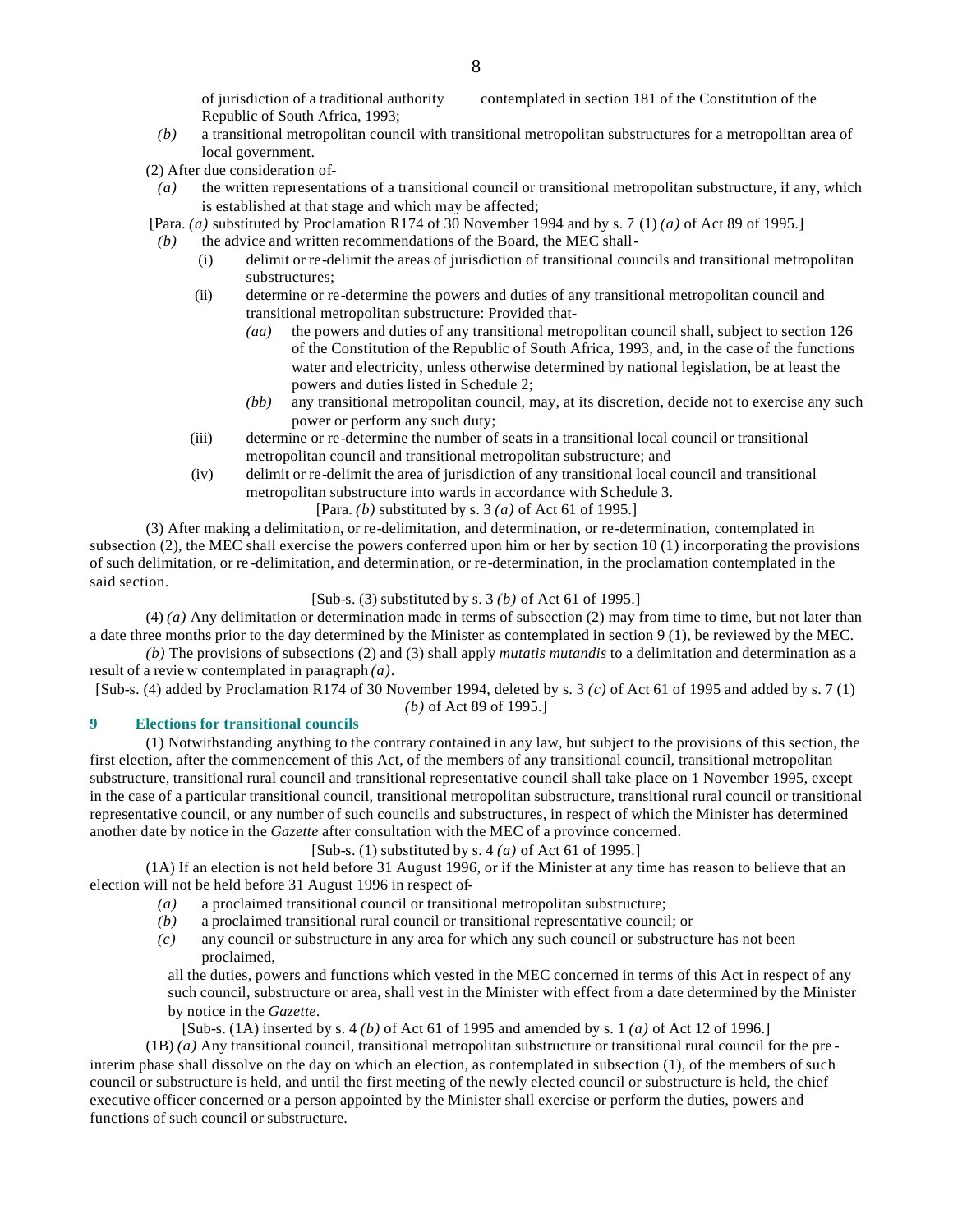*(b)* The chief executive officer or person, as the case may be, referred to in paragraph *(a)*, shall within thirty days after the election of the members of the transitional council, transitional metropolitan substructure or transitional rural council for the pre -interim phase, convene the first meeting of such council or substructure.

*(c)* Any transitional council or transitional metropolitan substructure or other such body for the pre-interim phase for which no election has been held before or on 31 August 1996 may be dissolved by the Minister by notice in the *Provincial Gazette* on a day specified therein, and the duties, powers and functions of such council, substructure or body shall from that day and until an election is held be exercised and performed by the chief executive officer concerned, or by a person appointed by the Minister as administrator of such council, substructure or body.

- [Para. *(c)* substituted by s. 1 *(b)* of Act 12 of 1996.]
- [Sub-s. (1B) inserted by s. 4 *(b)* of Act 61 of 1995.]

(2) Notwithstanding anything to the contrary contained in any law, the MEC may by proclamation in the *Provincial Gazette*-

- *(a)* make regulations, not inconsistent with this Act and the Constitution of the Republic of South Africa, 1993, regarding-
	- (i) the determination of wards and polling districts;
	- (ii) voters and voters' lists, including the determination of the qualifications of voters;
	- (iii) members of transitional councils and transitional metropolitan substructures, including the qualifications and terms of office of members;
	- (iv) the conducting of and procedures at the election;
	- (v) election expenses;
	- (vA) a Code of Conduct which shall be complied with by parties and candidates for the election, as well as for the establishment, constitution, powers, duties and functions of election tribunals and election appeal tribunals and for the sanctions which may be applied by such tribunals for contraventions of that Code;

[Sub-para. (vA) inserted by s. 4 *(c)* of Act 61 of 1995.]

- (vi) corrupt and illegal practices and other related offences; and
- (vii) any other matter which the MEC may deem necessary or expedient to prescribe in order to achieve or promote the objects of this section,

and the generality of this provision shall not be limited by the preceding subparagraphs of this paragraph; *(b)* declare that any law or any provision of any law pertaining to the election of members of any local

government body in the province concerned shall, subject to the adjustment or amendment thereof set out in that proclamation, for the purposes of an election referred to in subsection (1), apply to any transitional council or transitional metropolitan substructure referred to in subsection (1).

### [Sub-s. (2) amended by s. 13 *(b)* of Act 97 of 1996.]

(3) Regulations made under subsection  $(2)(a)$  may prescribe penalties for any contravention thereof or a failure to comply therewith, of a fine, or imprisonment for a period not exceeding five years.

[Sub-s. (3) substituted by Proclamation R35 of 31 March 1995 and by s. 8 (1) *(a)* of Act 89 of 1995.]

(3A) *(a)* The respective MECs shall, as far as is practicable, having regard to special circumstances prevailing within each province, strive towards substantial uniformity in respect of the content of the regulations made under subsection  $(2)(a)$  and shall, to this end, before the publication of the regulations, consult with one another and reach agreement at a meeting between the Minister and the MECs or their representatives.

*(b)* Where an MEC fails to make the regulations referred to in subsection (2) *(a)* within a period agreed upon at the meeting contemplated in paragraph  $(a)$ , the Minister may exercise the powers conferred upon that MEC by subsection  $(2)$ *(a)* and the provisions of subsections (3) and (4) shall apply *mutatis mutandis* to the exercise of such powers by the Minister.

[Sub-s. (3A) inserted by Proclamation R174 of 30 November 1994 and by s. 8 (1) *(b)* of Act 89 of 1995.]

(4) Any regulation made under paragraph *(a)* of subsection (2) and any declaration contemplated in paragraph *(b)* of that subsection, shall be in accordance with the principles contained in Schedule 4.

(5) Any regulation made under paragraph *(a)* of subsection (2), may be made effective from a date preceding its promulgation: Provided that if a penalty is prescribed for the contravention of any regulation which is so made effective from a date preceding its promulgation, such penalty shall be deemed not to have been prescribed for any such contravention which preceded such promulgation.

[Sub-s. (5) added by s. 4 *(d)* of Act 61 of 1995.]

[S. 9 amended by s. 13 *(a)* of Act 97 of 1996.]

**PART VA**

# **RURAL LOCAL GOVERNMENT (ss 9A-9E)**

[Part VA inserted by Proclamation R65 of 30 June 1995 and by s. 9 (1) of Act 89 of 1995.]

**9A Definitions**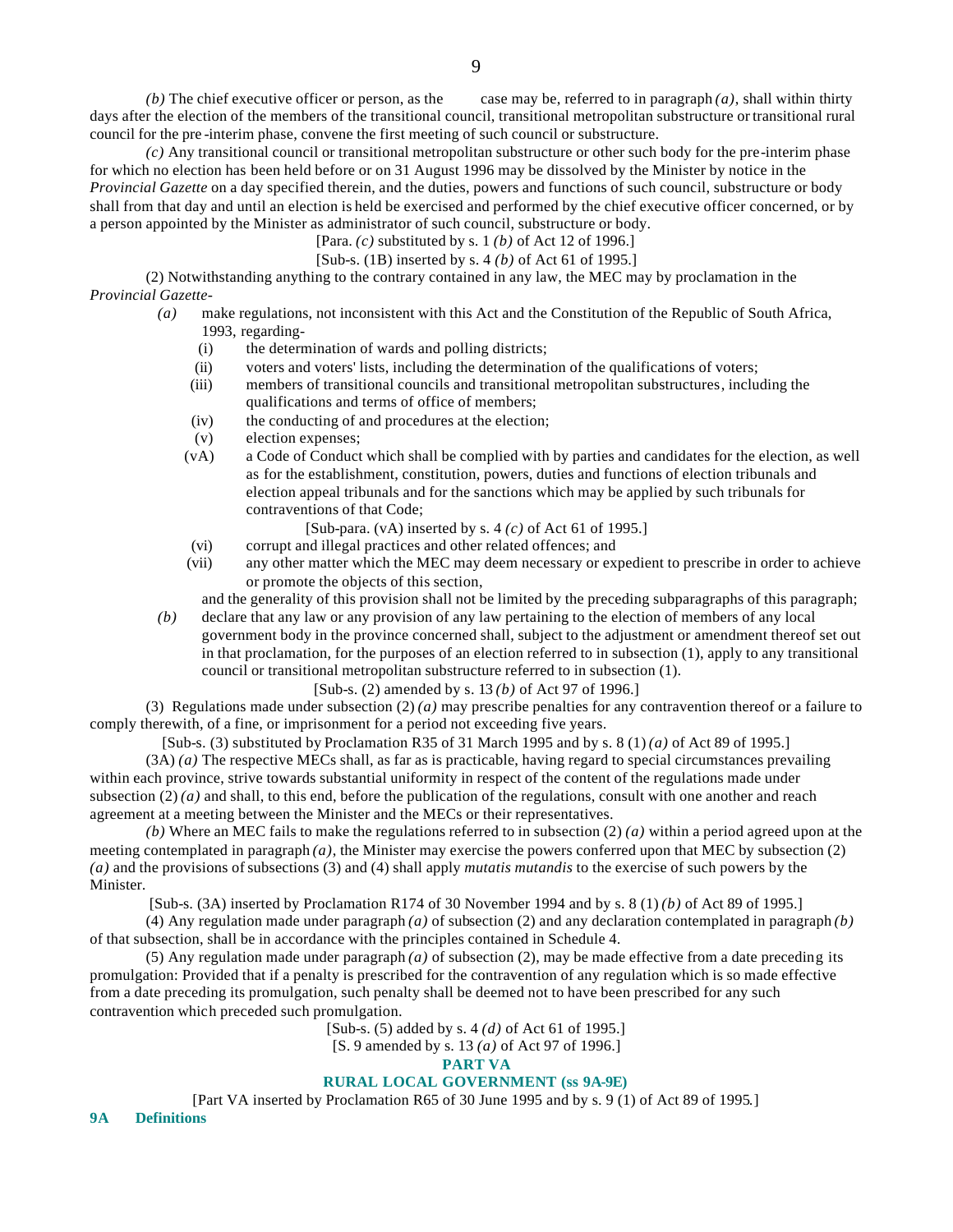In this Part, unless the context indicates otherwise-

'district council' means a services council, sub-regional council, regional council or district council referred to in section  $10(3)(i)$ ;

'interest group' means-

- *(a)* farmers, landowners or levy payers;
- *(b)* farm labourers;
- *(c)* women; and
- *(d)* traditional leaders;

'remaining area' means any area which is situate within that part of the area of a district council which does not form part of the area of jurisdiction or area of a transitional local council, a transitional representative council or a transitional rural council;

'transitional representative council' means a transitional representative council referred to in section 9B (4) *(a)*;

'transitional rura l council' means a transitional council for a rural area of local government referred to in section 10 (3) *(i*A*)*.

[S. 9A inserted by Proclamation R65 of 30 June 1995, (as corrected by Government Notice R1038 of 14 July 1995) and by s. 9 (1) of Act 89 of 1995.]

# **9B Powers of MEC relating to rural local government**

(1) The MEC may make such arrangements relating to the establishment of district councils, transitional representative councils and transitional rural councils as are necessary or expedient for the effective carrying out or furtherance of the provisions and objects of this Part, including-

- *(a)* the delimitation of the area of a transitional representative council after due consideration of the advice and written recommendations of the Board; and
- *(b)* the determination of the number of members of a district council or a transitional representative council.

(2) Without derogating from the generality of the power conferred by subsection (1), but subject to the provisions of this Part, the arrangements contemplated in that subsection may include the exercise of the powers conferred upon the MEC by sections 9 and 10.

(3) Without derogating from the generality of the power conferred by section 9, a proclamation contemplated in that section may, in respect of rural local government, provide for-

- *(a)* the qualifications for election or nomination as members of a district council or a transitional representative council, their election or nomination and periods of office, the vacating of their offices, and the filling of casual vacancies in such council; and
- *(b)* the election of a chairperson, a vice-chairperson or an acting chairperson of a district council or a transitional representative council: Provided that the MEC may appoint a person who has not been elected as a member of a district council, as chairperson of such council: Provided further that the period of office of a person who has been appointed as chairperson of a district council shall lapse by not later than 1 July 1997, whereafter the chairpersons of all district councils shall be elected.

# [Para. *(b)* amended by s. 2 of Act 97 of 1996.]

(4) Without derogating from the generality of the power conferred by section 10, a proclamation contemplated in that section may, in respect of rural local government, provide for-

- *(a)* the establishment of, and the delimitation of the area of, a transitional representative council, and the convening of and procedure and quorum at meetings thereof;
- *(b)* the payment of transport and subsistence allowances to members of a transitional representative council; and
- *(c)* the dissolution of any transitional rural council or the conversion of any such council into a transitional representative council.

[S. 9B inserted by Proclamation R65 of 30 June 1995 and by s. 9 (1) of Act 89 of 1995 and amended by s. 13 *(a)* of Act 97 of 1996.]

# **9C Transitional representative councils**

(1) A transitional representative council shall be vested or charged with the following powers and duties, namely-

- *(a)* members elected in accordance with a system of proportional representation; and
- *(b)* if the MEC considers it desirable, members nominated by interest groups recognized by the MEC. [Para. *(b)* amended by s. 13 *(a)* of Act 97 of 1996.]

(2) At least one member shall be nominated by each interest group by virtue of subsection  $(1)(b)$ : Provided that-

- *(a)* no single interest group shall nominate a number of members which exceeds 10 per cent of the total number of members to be elected and nominated in respect of the relevant transitional representative council;
- *(b)* the total number of members nominated by interest groups shall not exceed 20 per cent of the total number of members to be elected and nominated in respect of the relevant transitional representative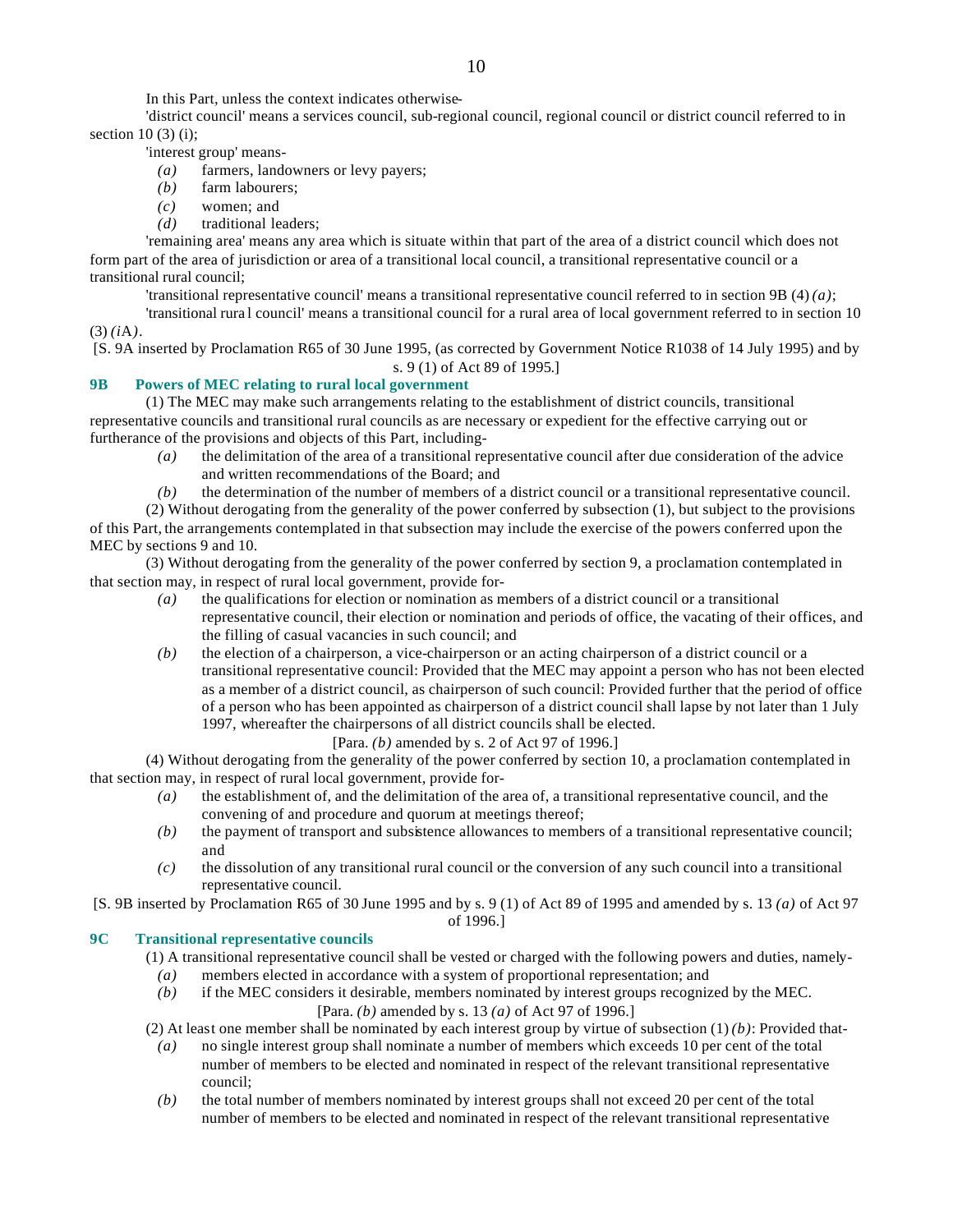council.

(3) A transitional representative council shall subject to section 10D (2) be vested and charged with the following powers and duties, namely-

- *(a)* subject to the provisions of section 9D (1) *(b)* (i), to elect from among its memb ers a person or persons to represent the council on the district council in question;
- *(b)* to secure, through the said person or persons, the best services possible for the inhabitants of its area;
- *(c)* to serve as the representative body of its area-
	- (i) in respect of any benefits resulting from the reconstruction and development programme; and
	- (ii) in the development of a democratic, effective and affordable system of local government; and
- *(d)* in general, to represent the inhabitants of its area in respect of any matter relating to rural local government.

#### [Sub-s. (3) amended by s. 3 of Act 97 of 1996.]

[S. 9C inserted by Proclamation R65 of 30 June 1995 and by s. 9 (1) of Act 89 of 1995.]

# **9D Framework for rural local government**

- (1) The following principles shall apply in respect of rural local government, namely-
	- *(a)* provision shall be made for the division of the whole area of each province into areas of jurisdiction of transitional metropolitan councils, if any, and areas of district councils;
	- *(b)* a district council shall consist of-
		- (i) members elected as prescribed by regulation under section 12 on a proportional basis according to the number of members of each of the transitional local councils, transitional representative councils or transitional rural councils, the areas of jurisdiction or areas of which are situate within the area of such district council; and
			- [Sub-para. (i) substituted by s. 4 of Act 97 of 1996.]
		- (ii) in the case where there is a remaining area, members elected or elected and nominated from such area in accordance with a ratio based on the inhabitant numbers of the area of such district council in relation to such numbers of the remaining area;
	- *(c)* the provisions of paragraph *(b)* (ii) shall cease to apply in respect of any remaining area with effect from the date upon which such area is included within the area of jurisdiction of a local government established by or under legislation contemplated in section 245 (2) of the Constitution, or the date upon which a period of six months has elapsed from the polling day or polling period for elections in terms of this Act, whichever is the later date;
	- *(d)* district councils, transitional local councils, transitional representative councils and transitional rural councils shall be utilized with a view to developing a democratic, effective and affordable system of local government.
- (2) The members referred to in subsection  $(1)$  *(b) (ii)* shall-
- *(a)* be elected in accordance with a system of proportional representation; and
- *(b)* if the MEC considers it desirable, be nominated by interest groups recognized by the MEC. [Para. *(b)* amended by s. 13 *(a)* of Act 97 of 1996.]
- (3) At least one member shall be nominated by each interest group by virtue of subsection  $(2)(b)$ : Provided that-
	- *(a)* no single interest group shall nominate a number of members which exceeds 10 per cent of the total number of members to be elected and nominated in respect of the relevant remaining area;
	- *(b)* the total number of members nominated by interest groups shall not exceed 20 per cent of the total number of members to be elected and nominated in respect of the relevant remaining area.

(4) In the delimitation of the area of any transitional representative council and the area of jurisdiction of any transitional rural council, preference shall be given to a delimitation which has the effect that the said area or area of jurisdiction is situate within the boundaries of a magisterial district.

[S. 9D inserted by Proclamation R65 of 30 June 1995 and by s. 9 (1) of Act 89 of 1995.]

#### **9E Construction of this Part**

The provisions of this Part shall apply in addition to, and not in substitution for, the other provisions of this Act. [S. 9E inserted by Proclamation R65 of 30 June 1995 and by s. 9 (1) of Act 89 of 1995.]

**PART VI**

# **TRANSITIONAL MEASURES FOR BOTH PRE-INTERIM AND INTERIM PHASES (s 10-10A)**

# **10 Powers of MEC**

(1) For the purposes of this Act the MEC concerned may in respect of the area of jurisdiction of the province for which he or she is appointed, but subject to the provisions of subsection (4)-

- *(a)* by proclamation in the *Provincial Gazette*, make enactments not inconsistent with this Act with a view to the transitional regulation of any matter relating to local government;
	- [Para. *(a)* amended by s. 13 *(b)* of Act 97 of 1996.]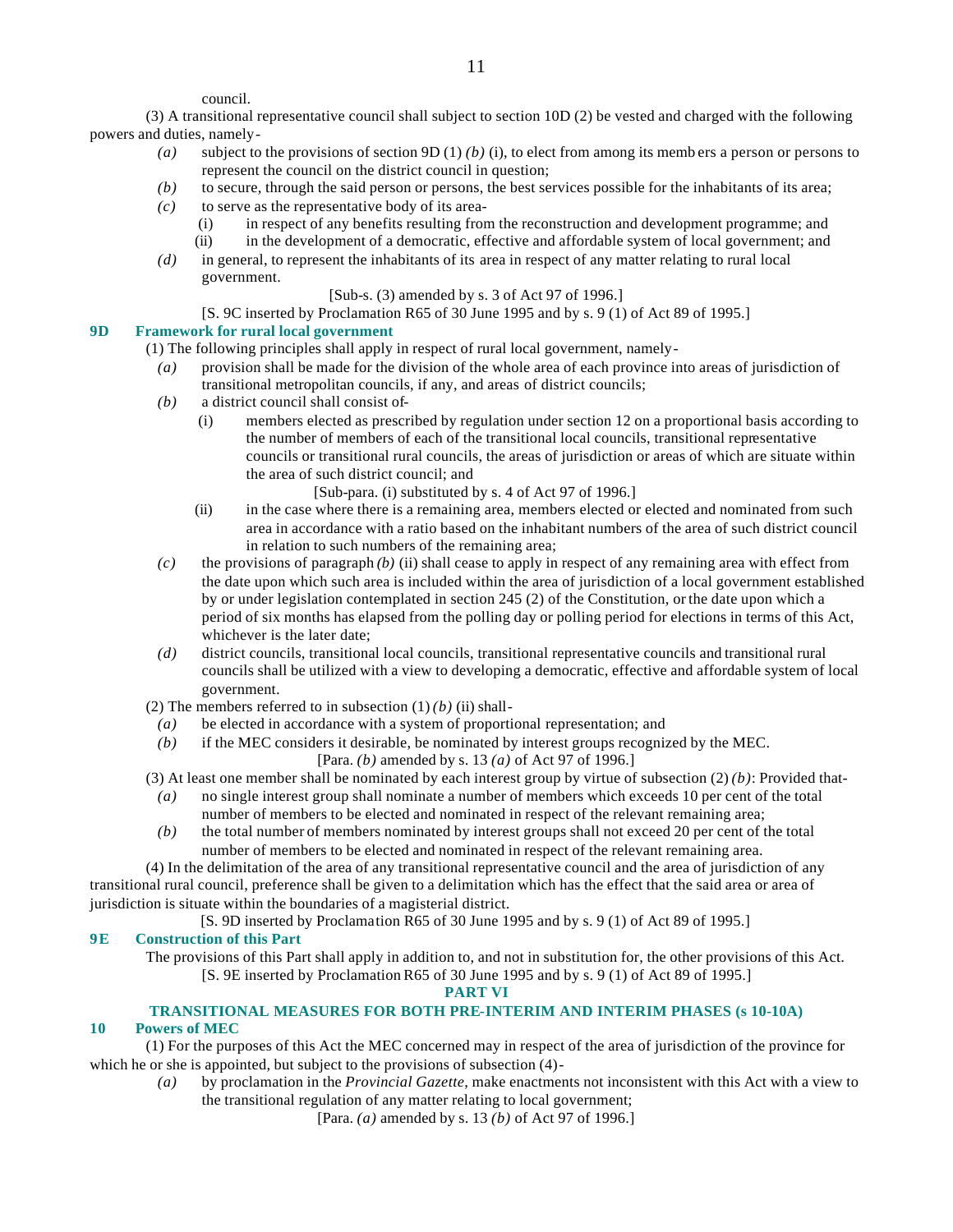*(b)* provide in any such enactment for the amendment or repeal of a law in force in or in a part of that province, including an Act of Parliament or any provision of such a law, in so far as it relates to any such matter and applies in or in such part of that province;

[Para. *(b)* substituted by Proclamation R129 of 15 July 1994 and by s. 10 (1) *(a)* of Act 89 of 1995.]

*(c)* provide in any such enactment that any law, including any Act of Parliament, or any provision of such a law, pertaining to local government affairs shall, subject to the adjustment or amendment of such law or provision as he or she may make in such enactment, apply to any local government body, transitional council, or transitional metropolitan substructure referred to in section 16, or to any category of such local government bodies, transitional councils or transitional metropolitan substructures, in that province or a part thereof,

[Para. *(c)* substituted by Proclamation R129 of 15 July 1994 and by s. 10 (1) *(a)* of Act 89 of 1995.] and he or she may make different such enactments in respect of different areas, local government bodies, transitional councils or transitional metropolitan substructures.

[Sub-s. (1) amended by Proclamation R59 of 8 June 1995.]

(2) The MEC may in like manner amend or repeal a proclamation made under subsection (1).

(3) Without derogating from the generality of the powers conferred by subsection (1), a proclamation contemplated in that subsection may provide for-

*(a)* the establishment, disestablishment or re-establishment under a name set out in the proclamation, of any transitional council or transitional metropolitan substructure;

[Para. *(a)* substituted by s. 5 of Act 61 of 1995.]

- *(b)* the termination of the terms of office of members of any local government body and the appointment of persons as members of any transitional council or transitional metropolitan substructure;
- *(c)* the termination of the terms of office of members of any local government body, transitional council or transitional metropolitan substructure and the appointment of one or more persons or any body to manage and control the affairs of such local government body, transitional council or transitional metropolitan substructure, and on behalf of such local government body, transitional council or transitional metropolitan substructure to exercise and perform the powers and duties, rights and obligations of such local government body, transitional council or transitional metropolitan substructure;
- *(d)* the application to any such local government body, transitional council or transitional metropolitan substructure of any law which in the opinion of the MEC relates to local authorities or local authority matters to the extent stated in the proclamation, or the regulation with reference to any such local government body, transitional council or transitional metropolitan substructure of any matter contained in any such law;
- *(e)* the suspension of or exemption from any provision of any law which relates to the establishment, dissolution or combination of local government bodies, or the determination or alteration of the areas or regions thereof;
- *(f)* the dissolution of any local government body, including-
	- (i) the transfer or admission of persons to or in the service of any transitional council or transitional metropolitan substructure, subject to-
		- *(aa)* conditions not less favourable than those under which they serve; and
		- *(bb)* applicable labour law;
	- (ii) the winding-up or transfer of the assets, liabilities, rights and obligations of any local government body, including the protection of such assets from attachment and sale in execution; and
	- (iii) the continued application of the resolutions, by-laws or regulations of such local government body;
- *(g)* the delimitation of the area of jurisdiction of any local government body, transitional council or transitional metropolitan substructure into wards;
- *(h)* the disestablishment of any local government body referred to in paragraph *(h)* or *(i)* of the definition of local government body and the establishment of a transitional metropolitan council with transitional metropolitan substructures for a metropolitan area of local government, including the delimitation of such an area, and the constitution, functioning, powers, duties, assets, rights, employees and financing of such transitional metropolitan council and transitional metropolitan substructures: Provided that-
	- (i) the powers and duties of any transitional metropolitan council shall, subject to section 126 of the Constitution of the Republic of South Africa, 1993, and, in the case of the functions water and electricity, unless otherwise determined by national legislation, be at least the powers and duties listed in Schedule 2;
	- (ii) any transitional metropolitan council may, at its discretion, decide not to exercise any such power or perform any such duty; and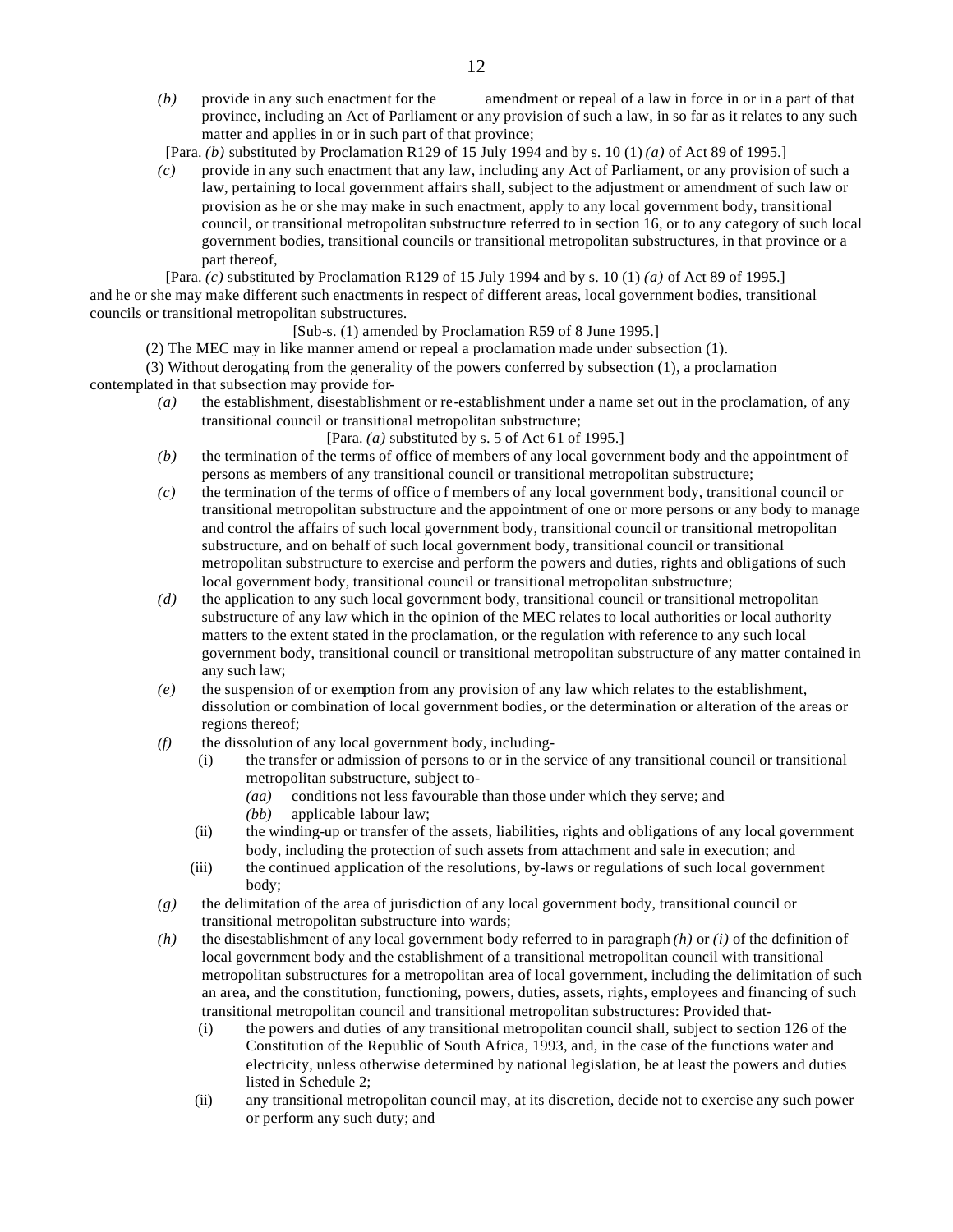- (iii) such transitional metropolitan council shall have the power to levy and claim the regional services levy and the regional establishment levy referred to in section 12 (1) *(a)* of the Regional Services Councils Act, 1985 (Act 109 of 1985), or section 16 (1) *(a)* of the KwaZulu and Natal Joint Services Act, 1990 (Act 84 of 1990), as the case may be, which the disestablished local government body referred to in paragraph *(h)* or *(i)* of the definition of local government body would, but for its disestablishment, have levied and claimed;
- *(i)* the disestablishment of any local government body referred to in paragraph *(h)* or *(i)* of the definition of local government body and the establishment of a body to be known as a services council, sub-regional council, regional council or district council to jointly exercise the powers and perform the duties in relation to certain local government functions for a non-metropolitan area of local government by transitional local councils, local government co-ordinating committees or local government bodies within such areas, including the delimitation of such an area after due consideration of the advice and written recommendations of the Board, and the constitution, functioning, powers, duties, assets, rights, employees and financing of such body: Provided that such services council, sub-regional council, regional council or district council shall have the power to levy and claim the regional services levy and the regional establishment levy referred to in section 12 (1) *(a)* of the Regional Services Councils Act, 1985, or section 16 (1) *(a)* of the KwaZulu and Natal Joint Services Act, 1990, as the case may be, which the disestablished local government body referred to in paragraph *(h)* or *(i)* of the definition of local government body would, but for its disestablishment, have levied and claimed;

[Para. *(i)* substituted by s. 10 (1) *(b)* of Act 89 of 1995.]

*(i*A*)* the establishment of a transitional council for a rural area of local government not falling within the area of jurisdiction of a transitional metropolitan council or a transitional local council, including the delimitation of the area of jurisdiction of such council after due consideration of the advice and written recommendations of the Board, and the constitution, election, functioning, powers, duties, assets, rights, employees and financing of such council, all the members of which shall be elected in accordance with a system of proportional representation or of ward representation or of both proportional representation and ward representation;

[Para.  $(iA)$  inserted by Proclamation R174 of 30 November 1994 and by s. 10 (1)  $(c)$  of Act 89 of 1995 and substituted by s. 2 (1) of Act 12 of 1996.]

- *(j)* the protection of the rights and benefits, including the remuneration, allowances and pension benefits, of employees of a local government body, subject to applicable labour law and due consultation between employer and employee bodies;
- *(k)* the establishment of a body at the request of any local government body, transitional council or transitional metropolitan substructure to assist any such local government body, transitional council or transitional metropolitan substructure which may be affected by the provisions of any proclamation made under subsection (1) to manage the implementation of the provisions of such proclamation, including the constitution, functioning, powers, duties, employees and financing of such body: Provided that the functioning, powers and duties of such body shall in no way derogate from the autonomy and powers of a local government body, transitional council or transitional metropolitan substructure under the applicable laws, including this Act.

[Para. *(k)* added by Proclamation R174 of 30 November 1994 and by s. 10 (1) *(d)* of Act 89 of 1995.] (4) *(a)* Where-

- (i) after 30 April 1995 but before 7 June 1995, the MEC in concurrence with the Committee made a delimitation, determination or any other decision whatsoever, the contents of which are by virtue of the provisions of the Act required to be incorporated or embodied in or to be given effect to by, an enactment made by the M EC by proclamation in terms of this section; and
- (ii) in consequence of one or more vacancies having arisen in the membership of the Committee by virtue of section 3 (5)  $(c)$ , the remaining members in favour of such concurrence, do not constitute at least twothirds of the Committee,

the MEC shall not issue such proclamation until such time as such vacancies have been filled in terms of section 3 (5) *(b)* and-

- *(aa)* the proposed enactment has first been submitted to the Committee for its approval in terms of subparagraph *(bb)*; and
- *(bb)* the Committee has in writing approved of such proposed enactment.

*(b)* A proclamation contemplated in paragraph *(a) (aa)* or *(bb)* which is issued without the prior approval required by that paragraph, shall be without any legal force and effect whatsoever.

*(c)* The fact that the contents of the delimitation, determination or decision contemplated in paragraph *(a)* are being duly incorporated or embodied in, or given effect to by, the proposed enactment and that the Committee has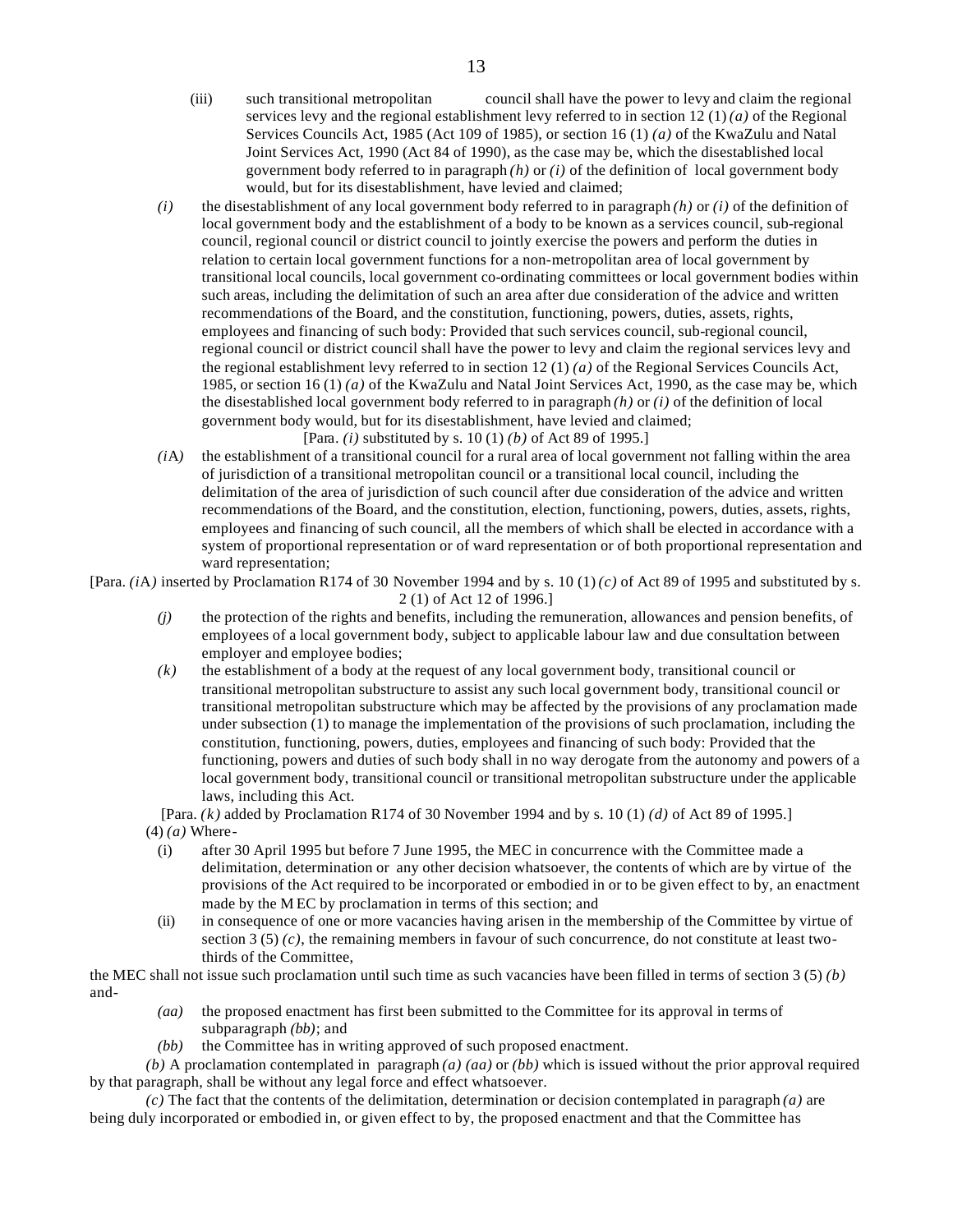previously, that is, after 30 April 1995 but before 7 June 1995, concurred in such delimitation or decision, shall not oblige the Committee to approve such proposed enactment nor preclude the Committee from withholding its approval where the Committee is satisfied that it would not have concurred in such delimitation, determination or decision had the MEC, on or after 7 June 1995, notified the Committee in terms of section 4 (2) *(a)* of his or her intention to make such delimitation, determination or decision.

[Sub-s. (4) added by Proclamation R59 of 8 June 1995.]

# [S. 10 amended by s. 13 *(a)* of Act 97 of 1996.]

### **10A Exercise or performance of provincial powers and duties outside province**

(1) The MEC of a province may, with the approval of the President and after agreement or arrangement with the MEC of any other province, and after consultation with any negotiating forum or local government body which may be affected, in accordance with such agreement or arrangement exercise any power or perform any duty conferred or imposed on him or her by this Act, in the other province which he or she may exercise or perform in respect of the area of jurisdiction of the province for which he or she is appointed, and for the purpose of the exercise or performance of such power or duty and for the purposes of the provisions of this Act, such other province shall be deemed to constitute part of the province for which he or she is appointed.

(2) A Board established for a province as contemplated in section 11 (1) may, with the consent of the MEC appointed for that province, granted with the approval of the President, perform any function referred to in section 11 (6) in any other province in terms of an agreement or arrangement between the MEC of that province and the MEC of such other province, and for the purpose of the performance of that function such other province shall be deemed to constitute part of that province.

[S. 10A inserted by Proclamation R174 of 30 November 1994 and by s. 11 (1) of Act 89 of 1995 and amended by s. 13 *(a)*

# of Act 97 of 1996.] **PART VIA INTERIM PHASE (ss 10B-10N)**

[Part VIA inserted by s. 5 of Act 97 of 1996.]

#### **10B Definitions**

In this Part, unless the context indicates otherwise-

**'chief executive officer'** means the person appointed by the council of a municipality as its chief executive officer or town clerk and includes any person acting lawfully in his or her stead irrespective of the designation of the post occupied by such person, and such person shall be the accounting officer of that municipality, and shall as such be charged with the responsibility of accounting for all moneys received and for all payments made by the municipality, and the acquisition, custody and disposal of all municipal property;

**'council'** means the council of a municipality;

**'demarcation board'** means a Municipal Demarcation Board established under section 10J;

**'district council'** means a services council, sub-regional council, regional council or district council referred to in section 10 (3) *(i)*;

**'integrated development plan'** means a plan aimed at the integrated development and management of the area of jurisdiction of the municipality concerned in terms of its powers and duties, and which has been compiled having regard to the general principles contained in Chapter 1 of the Development Facilitation Act, 1995 (Act 67 of 1995), and, where applicable, having regard to the subject matter of a land development objective contemplated in Chapter 4 of that Act;

**'local council'** means a transitional local council as defined in section 1 (1);

**'metropolitan council'** means a transitional metropolitan council as defined in section 1 (1);

**'metropolitan local council'** means a transitional metropolitan substructure as defined in section 1 (1);

**'municipality'** includes a local council, a metropolitan council, a metropolitan local council, a representative council, a rural council and a district council;

**'prescribed'** means prescribed by regulation under this Act;

**'representative council'** means a transitional representative council defined in section 9A;

**'rural council'** means a transitional rural council defined in section 9A.

[S. 10B inserted by s. 5 of Act 97 of 1996.]

# **10C Powers and duties of metropolitan councils and metropolitan local councils**

(1) A metropolitan council shall, having regard to the principles of co-operative government, promote-

- *(a)* integrated economic development;
- *(b)* the equitable redistribution of municipal resources; and
- *(c)* the equitable delivery of services,
- so as to ensure that imbalances that may exist, are addressed.

(2) Notwithstanding the provisions of sections  $7(1)(b)$ ,  $8(2)$  and  $10(3)(h)$ , a metropolitan council-

- *(a)* shall have the powers and duties listed in Schedule 2;
- *(b)* shall have the powers and duties conferred or imposed upon or delegated or assigned to metropolitan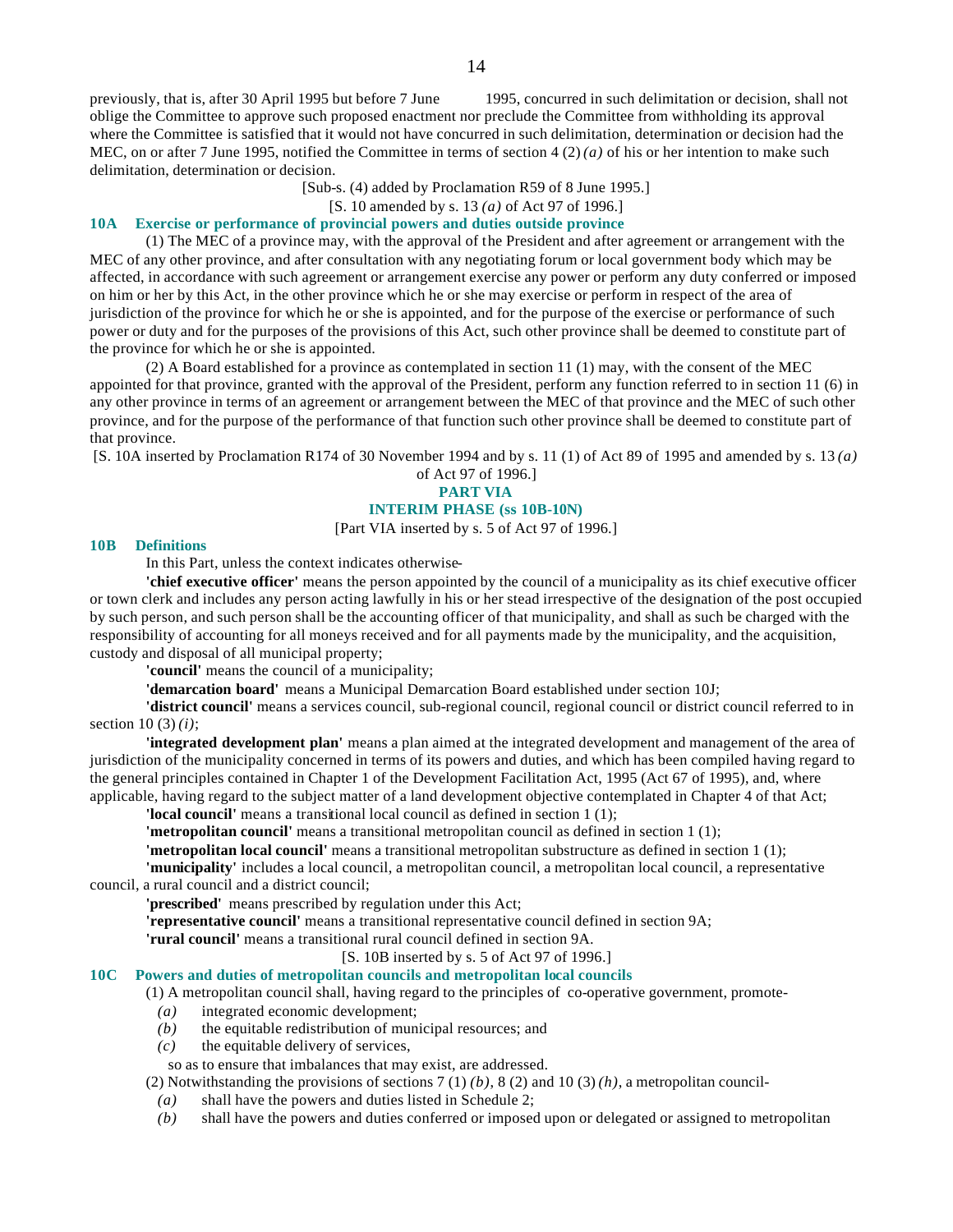councils generally or to a specific metropolitan council by or under any law: Provided that-

- (i) no power or duty shall be delegated or assigned to a metropolitan council without providing the sufficient resources for the exercise of such power or the performance of such duty: Provided that such delegation or assignment shall be by agreement; and
- (ii) such delegation or assignment shall be made on a basis which will ensure the sustainability and practicability of the exercise of such power or performance of such duty;
- *(c)* may exercise any power or perform any duty concerning a matter which is reasonably necessary for or incidental to the effective exercis e of its powers or performance of its duties.
- (3) A metropolitan local council-
	- *(a)* shall have the powers and duties listed in Schedule 2A;
	- *(b)* shall in addition have all such other powers and duties as are normally conferred or imposed upon primary municipalities;
	- *(c)* shall have such other powers and duties conferred or imposed upon or delegated or assigned to metropolitan local councils by or under any law: Provided that-
		- (i) no power or duty shall be delegated or assigned to a metropolitan local council without providing the sufficient resources for the exercise of such power or the performance of such duty: Provided that such delegation or assignment shall be by agreement; and
		- (ii) such delegation or assignment shall be made on a basis which will ensure the sustainability and practicability of the exercise of such power or performance of such duty;
	- *(d)* may exercise any power or perform any duty concerning a matter which is reasonably necessary for or incidental to the effective exercise of its powers or the performance of its duties.

(4) Notwithstanding anything to the contrary in this Act contained, but subject to section 10N (4) *(b)*, metropolitan councils and metropolitan local councils may agree on the re -allocation of the powers and duties listed in Schedules 2 and 2A: Provided that in the re-allocation of powers and duties practicability, technological advisability and economical and financial efficiency shall be taken into consideration.

(5) *(a)* Before the contributions contemplated in item 1 *(c)* of Schedule 2 are determined or claimed, the metropolitan council shall consult with all its metropolitan local councils generally or the particular metropolitan local council concerned.

*(b)* A metropolitan local council which feels aggrieved by the determination of a contribution contemplated in item 1 *(c)* of Schedule 2 may, within 30 days after receiving notice of such determination, appeal to the Minister in writing against the determination, setting out the grounds of appeal.

*(c)* The Minister shall consider an appeal referred to in paragraph *(b)* and may confirm, set aside or alter the determination of the metropolitan council concerned.

(6) If a metropolitan local council cannot or does not exercise a power or perform a duty conferred or imposed upon such council, the metropolitan council may at the request of the MEC, intervene by assuming the responsibility for the relevant power or duty for such period and under such conditions as the MEC may determine: Provided that a metropolitan council shall not incur any financial liability as a result of such intervention and shall in accordance with item 1 *(b)* of Schedule 2 be refunded for any expenditure incurred in respect of the exercise of the power or the performance of the duty.

(7) *(a)* Any metropolitan council or metropolitan local council may enter into agreements with each other or with any other person, body or institution in terms of which one party undertakes on behalf of the other to exercise a power or perform a duty which the other party may exercise or perform, subject to such conditions as may be agreed upon.

*(b)* A metropolitan council or metropolitan local council may not enter into an agreement contemplated in paragraph *(a)* in respect of any of its legislative or expropriation powers or duties, its power to determine levies, taxes and rates or any power or duty requiring a resolution by a majority of all the members of such council.

*(c)* Notwithstanding anything to the contrary in any law contained, any agreement contemplated in paragraph *(a)* which was entered into prior to the commencement of the Local Government Transition Act Second Amendment Act, 1996, shall be deemed to have been entered into in terms of that paragraph.

(8) *(a)* If a dispute arises between a metropolitan council and a metropolitan local council regarding the allocation or exercise of a power or the performance of a duty, such dispute shall be resolved as determined in Schedule 8: Provided that in the resolution of a dispute the practicability, technological advisability and economical and financial efficiency be taken into consideration in the allocation or the exercise of powers and performance of duties to or by a metropolitan council or a metropolitan local council.

*(b)* Until such time as a dispute contemplated in paragraph *(a)* has been resolved, the council exercising the power or performing the duty at the time when the dispute arises, will remain responsible for the exercise of that power or performance of that duty.

#### [S. 10C inserted by s. 5 of Act 97 of 1996.]

**10D Powers and duties of district councils, local councils, rural councils and representative councils** (1) A district council, a local council and a rural council-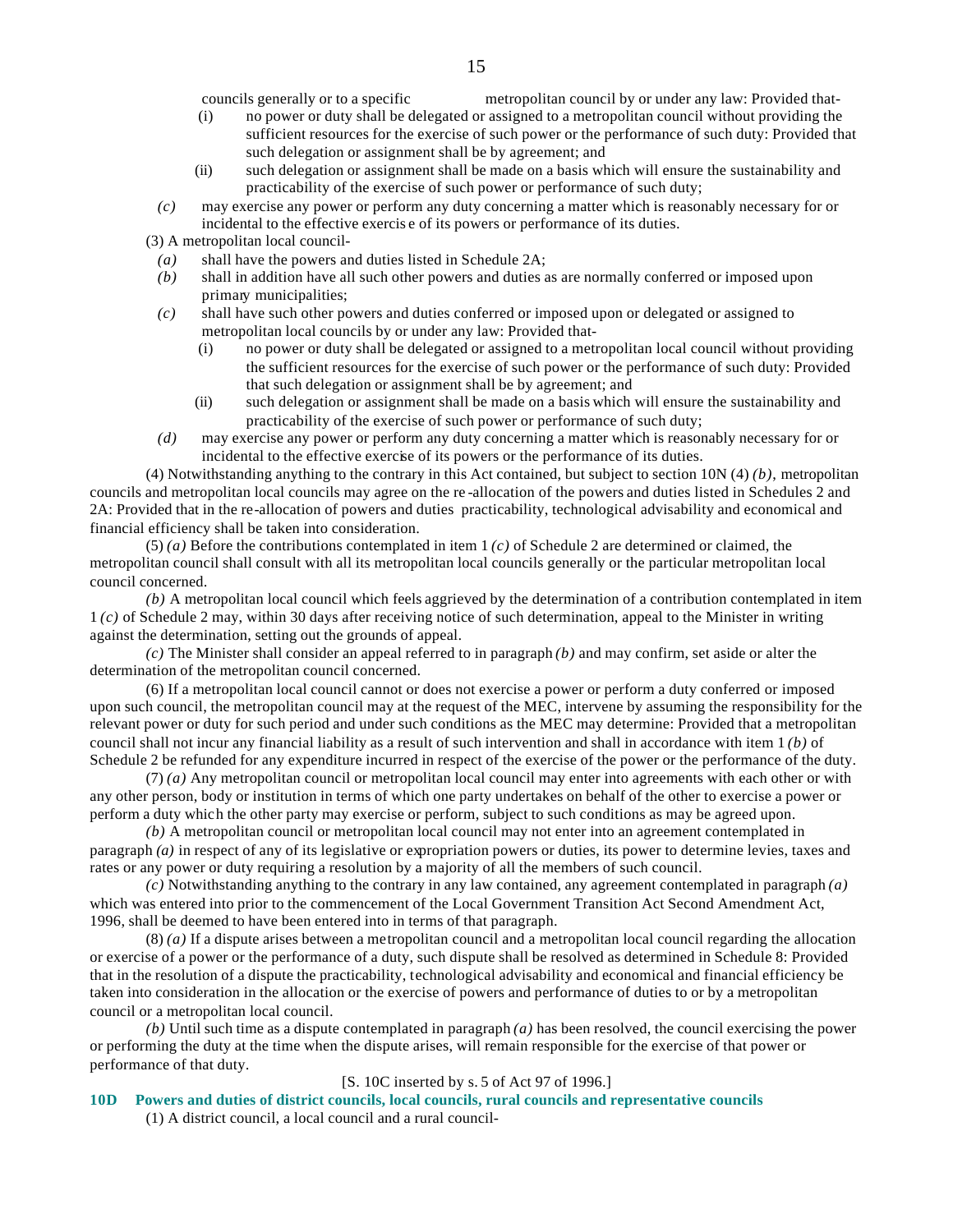- *(a)* shall have the powers and duties contained in the proclamation contemplated in section 10, establishing such council: Provided that a district council, local council and a rural council may establish and control a municipal law enforcement agency subject to the South African Police Service Act, 1995 (Act 68 of 1995);
- *(b)* shall have the powers and duties conferred or imposed upon or delegated or assigned to such council by or under any law: Provided that-
	- (i) no power or duty shall be delegated or assigned to such council without providing the sufficient resources for the exercise of such power or the performance of such duty: Provided that such delegation or assignment shall be by agreement; and
	- (ii) that such delegation or assignment shall be made on a basis which will ensure the sustainability and practicability of the exercise of such power or the performance of such duty; and
- *(c)* may exercise any power or perform any duty concerning a matter which is reasonably necessary or which is incidental to the effective exercise of its powers and performance of its duties.
- (2) A representative council-
- *(a)* shall within its area of jurisdiction have those powers and duties as the MEC may, in consultation with the Minister and after consultation with-
	- (i) the representative council concerned; and
	- (ii) the district council concerned,

by notice in the *Provincial Gazette* identify as a power or duty of the representative council concerned, whereupon such representative council shall be competent to exercise such power or perform such duty within its area of jurisdiction;

*(b)* shall have any other power or duty conferred or imposed upon or delegated or assigned to representative councils generally or to a specific representative council or a category of representative councils by or under any law.

(3) Section 10C (6), (7) and (8) shall with the necessary changes apply to a district council, local council, rural council and representative council.

(4) A district council-

- *(a)* may-
	- (i) at rates determined by the council with the concurrence of the MEC responsible for Finance with the concurrence of the Minister of Finance, levy and claim the levies referred to in section 12 (1) *(a)* of the Regional Services Council Act, 1985 (Act 109 of 1985), or section 16 (1) *(a)* of the KwaZulu and Natal Joint Services Act, 1990 (Act 84 of 1990), as the case may be; and
	- (ii) claim payment from any local council, rural council or representative council to cover the actual costs of any service performed or rendered on behalf of or to such council; and
- *(b)* shall-
	- (i) with the approval of the local councils, rural councils and representative councils concerned, formulate and implement an integrated development plan for its area of jurisdiction; and
	- (ii) with the approval of the local council, ru ral council or representative council concerned-
		- *(aa)* formulate and, if so requested, implement an integrated development plan in respect of each local council, rural council and representative council within its area of jurisdiction; and
			- *(bb)* if so requested, ensure the provision of financial, technical and administrative support service to, as well as the proper functioning of, all the local councils, rural councils and representative councils within its area of jurisdiction:

Provided that a district council, local council and rural council shall, subject to subsection (4), within 12 months after the coming into operation of the Local Government Transition Act Second Amendment Act, 1996, or such further period as the MEC after consultation with the Minister may determine, formulate and implement an integrated development plan.

(5) The Minister shall, after consultation with the MECs, establish a body to advise on the expeditious establishment of municipalities in remaining areas and on the rendering of assistance to municipalities in rural areas for the development of administrative infrastructure and the building of service rendering capacity. [S. 10D inserted by s. 5 of Act 97 of 1996.]

**10E ......** [S. 10E inserted by s. 5 of Act 97 of 1996 and repealed by s. 43 of Act 27 of 1998.] **10F ......** [S. 10F inserted by s. 5 of Act 97 of 1996 and repealed by s. 7 (1) of Act 52 of 1997.] **10G ......** [S. 10G inserted by s. 5 of Act 97 of 1996, amended by s. 36 (1) of Act 12 of 2004 and repealed by s. 179 (1) of Act 56 of

2003.]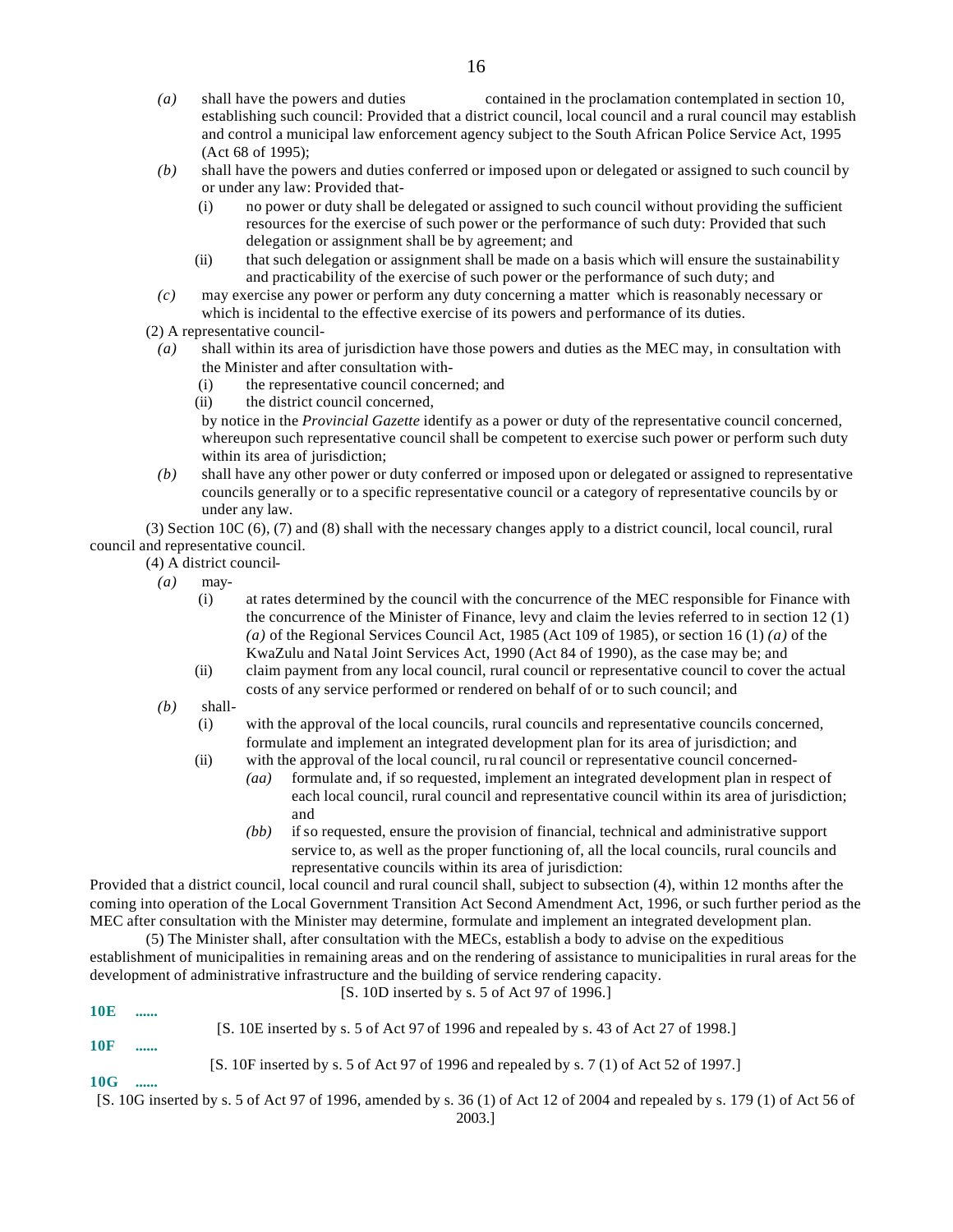#### **10H Certain acts committed by council members or employees of municipalities, and by certain other people, are prohibited**

- (1) Except with the consent of the council, no council member or employee of a municipality shall-
	- *(a)* accept any commission, remuneration or reward from any person other than the municipality for or in connection with the performance or non-performance of his or her functions as a member or an employee of the municipality or in connection with any transaction to which the municipality is a party;
	- *(b)* enter into any transaction with the municipality in a capacity other than that of a member or employee of the municipality, unless such transaction is connected with the provision of accommodation to him or her in the area under the municipality's jurisdiction or the rendering of a service to him or her as a resident of such area;
	- *(c)* perform work for or on behalf of the municipality in a capacity other than that of a member or employee of that municipality; or
	- *(d)* appear on behalf of any other person before the municipality or any committee or other institution of the municipality in a capacity other than that of a member or employee of that municipality.

(2) Any council member or employee of a municipality who has accepted any commission, remuneration or reward in contravention of subsection (1), shall pay to the municipality an amount equal to the amount of such commission, remuneration or reward, or where it did not consist of money, the value thereof as determined by the municipality.

(3) *(a)* No transaction of purchase, sale, hire or lease shall be entered into by a municipality with an employee of that municipality or with the spouse, partner or business associate of such employee without the prior approval of the council having been obtained: Provided that this provision shall not apply where such a transaction is entered into with an employee in accordance with his or her conditions of service.

*(b)* No council member shall directly or indirectly become involved in any contract with the municipality or share in the profits or losses of any contract with the municipality or in any other manner obtain a financial interest in any of the businesses of the municipality without the prior approval of the council having been obtained, and in the event of more than 20 per cent of the council members objecting to the granting of such approval, the matter shall be referred to the MEC for his or her approval.

*(c)* If the spouse of a council member or a partner of such member or a partner of the member's spouse, or the employer of a member or the employer of the member's spouse becomes directly or indirectly involved in any contract with the municipality or directly or indirectly shares in the profits or losses of any contract with the municipality or in any other manner obtains a financial interest in the business of the municipality, such member shall disclose to the council the nature and extent of such interest to enable the council to submit the particulars thereof to the MEC for consideration.

*(d)* (i) A council member who has any material interest in any contract which is about to be entered into by the municipality, shall declare his or her interest and full particulars thereof at the first meeting of the council at which it is possible for him or her to do so, and he or she shall withdraw in the event of such contract being discussed by the council during any meeting of the council and he or she shall not participate in any voting in connection therewith.

(ii) A council member who becomes materially interested in a contract which has been entered into by the municipality, shall declare his or her interest and full particulars thereof at the first meeting of the council at which it is possible for him or her to do so.

*(e)* A declaration of interest under paragraph *(d)* shall be recorded in the minutes of the meeting of the council at which such declaration is made.

*(f)* A council member who contravenes a provision of paragraph *(b)*, *(c)* or *(d)*, shall be guilty of an offence and on conviction be liable to a fine or to imprisonment for a period not exceeding 12 months.

(4) If the MEC-

- *(a)* after an allegation has come to his or her notice; or
- *(b)* after he or she received a report from a council, a chief executive officer, the Auditor-General, the Public Protector appointed under section 110 of the Constitution of the Republic of South Africa, 1993 (Act 200 of 1993), or an Attorney-General,

is *prima facie* of the opinion that a council member, a chief executive officer or an employee has acted unlawfully or is responsible for any act or omission which has resulted or may result in fraud, an offence referred to in Part 1 to 4, or section 17, 20 or 21 (in so far as it relates to the aforementioned offences) of Chapter 2 of the Prevention and Combating of Corrupt Activities Act, 2004, or maladministration, or is of the opinion that the allegation is of such a nature that it justifies further action, he or she shall, subject to subsection (5), appoint a commission of inquiry in terms of the respective provincial laws to inquire into the matter: Provided that in the absence of a provincial law relating to a commission of inquiry, the provisions of sections 2, 3, 4, 5 and 6 of the Commissions Act, 1947 (Act 8 of 1947), and the regulations made thereunder, shall with the necessary changes apply to the municipality concerned in so far as they are applicable to the functions of the municipality.

[Sub-s. (4) amended by s. 36 (1) of Act 12 of 2004.]

(5) The MEC may, instead of appointing a commission of inquiry-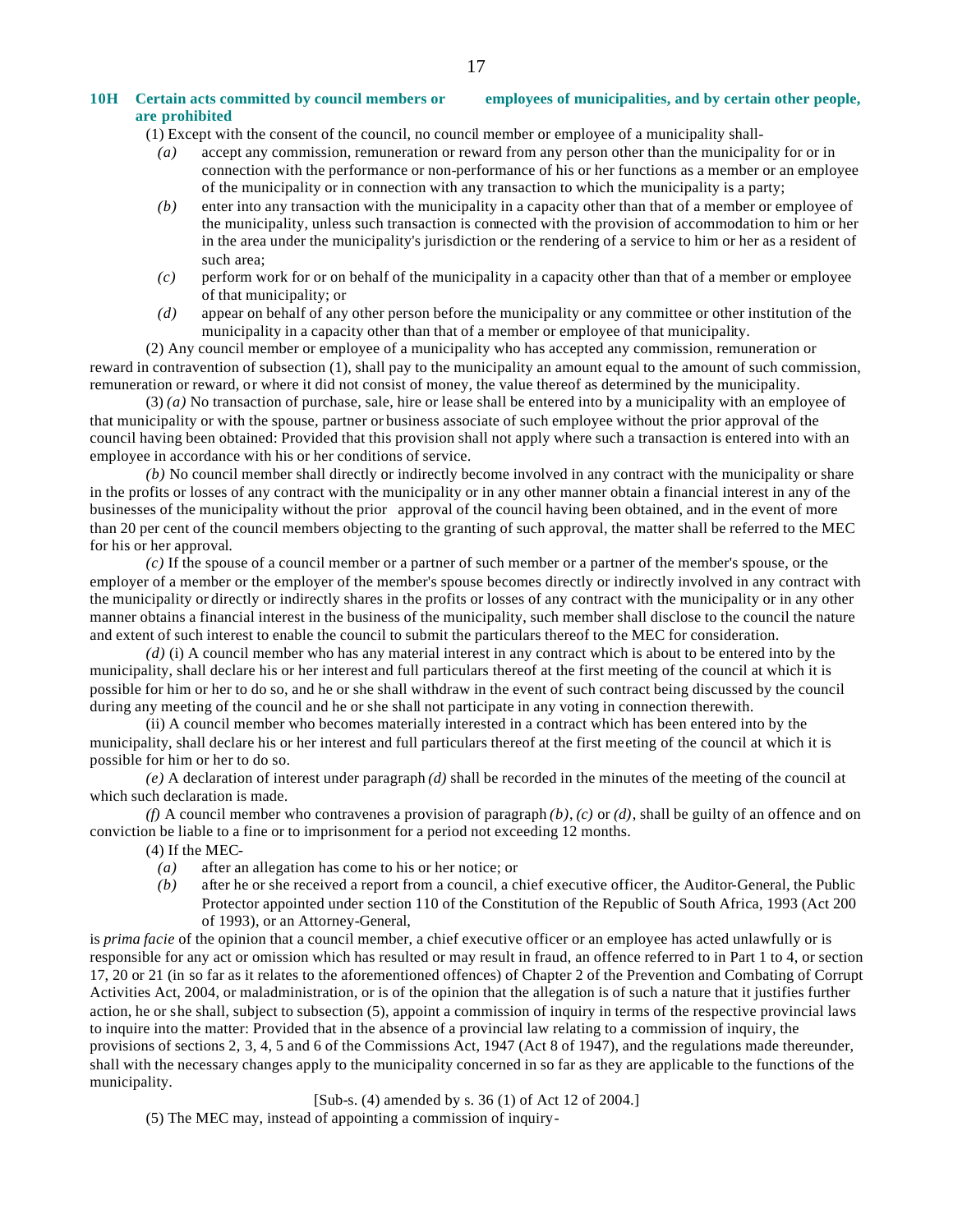- *(a)* appoint any person to conduct an investigation into a matter referred to in subsection (4); and
- *(b)* declare any provision of a provincial law contemplated in subsection (4) or the Commission's Act, 1947, applicable to the investigation.
- (6) If the MEC, after considering a report referred to in subsection (4) or a report of a commission contemplated in subsection (5), is of the opinion that a council, a member or a chief executive officer or employee either intentionally acted unlawfully or is responsible for any act or omission which has resulted or may result in fraud, an offence referred to in Part 1 to 4, or section 17, 20 or 21 (in so far as it relates to the aforementioned offences) of Chapter 2 of the Prevention and Combating of Corrupt Activities Act, 2004, or maladministration, he or she may take such steps as he or she may deem necessary so as to deal with the matter.

[Sub-s. (6) substituted by s. 36 (1) of Act 12 of 2004.]

[S. 10H inserted by s. 5 of Act 97 of 1996.]

#### **10I Furnishing of information**

The Minister or the MEC may by notice in writing or by notice in the *Gazette* or *Provincial Gazette*, respectively, request any municipality to supply to him or her or to a national department of State or a provincial department or a body approved by him or her in a manner and form determined by him or her, any information listed in such notice and in such notice determine the period within which the relevant information must be supplied.

[S. 10I inserted by s. 5 of Act 97 of 1996.]

### **10J and 10K ......**

[S. 10J and 10K inserted by s. 5 of Act 97 of 1996 and repealed by s. 43 of Act 27 of 1998.]

# **10L Regulations concerning by-elections and voters' rolls**

(1) The Minister may, after consultation with the MEC and the relevant organisations contemplated in section 10F, make regulations concerning-

- *(a)* the maintenance and updating of voters' rolls for the purposes of municipal elections;
- *(b)* the conducting of and procedures for by-elections;
- $(c)$  the expenses for the holding of by-elections;
- *(d)* a code of conduct which shall be complied with by political parties and candidates for by-elections, as well as for the establishment, constitution, powers and duties of election tribunals and election appeal tribunals and for the sanctions which may be applied by such tribunals for contraventions of such code; and
- *(e)* corrupt and illegal practices and other related offences.
- (2) Any regulation made under subsection (1) shall be in accordance with the principles contained in Schedule 4.

(3) A regulation made under subsection (1) may provide that any person who contravenes a provision thereof or fails to comply therewith shall be guilty of an offence and on conviction be liable to a fine, or to imprisonment for a period not exceeding five years.

[S. 10L inserted by s. 5 of Act 97 of 1996.]

#### **10M Co-operative Government**

(1) The MEC shall promote and support the development of local government in order to enable municipalities to exercise their powers and perform their duties in the management of their affairs, and shall annually provide information to the Minister in this regard.

(2) The MEC and each municipality shall promote and support co-operation between municipalities in order to develop the capacity of each municipality to exercise its powers and perform its duties so as to manage its affairs.

[S. 10M inserted by s. 5 of Act 97 of 1996.]

#### **10N Transitional provisions relating to sections 3, 9, 10 and 10C**

(1) A committee established under section 3 shall be disestablished on the day immediately following upon the day on which the last election or elections contemplated in section 9 have been held for the province concerned.

(2) The powers conferred upon the MEC by section 10 shall lapse in respect of the area of jurisdiction of a local council, metropolitan council, metropolitan local council, rural council or representative council on the day immediately prior to the commencement of the Local Government Transition Act Second Amendment Act, 1996.

(3) Any proclamation made under section 10 and which was in force immediately prior to the commencement of the Local Government Transition Act Second Amendment Act, 1996, shall, notwithstanding the provisions of subsection (2), remain in force.

(4) The MEC may, with the concurrence of the Minister, by proclamation in the *Provincial Gazette*-

- *(a)* amend or repeal a proclamation referred to in subsection (3): Provided that such proclamation may be amended with retrospective effect to a date not earlier than the publication thereof;
- *(b)* notwithstanding anything to the contrary in this Act contained, amend or repeal a regulation contemp lated in section 9 (2); or
- *(c)* re-allocate the powers and duties which have been agreed upon in terms of section 10C (3).
- (5) In the event of an inconsistency between a proclamation referred to in subsections (3) or (4) and the provisions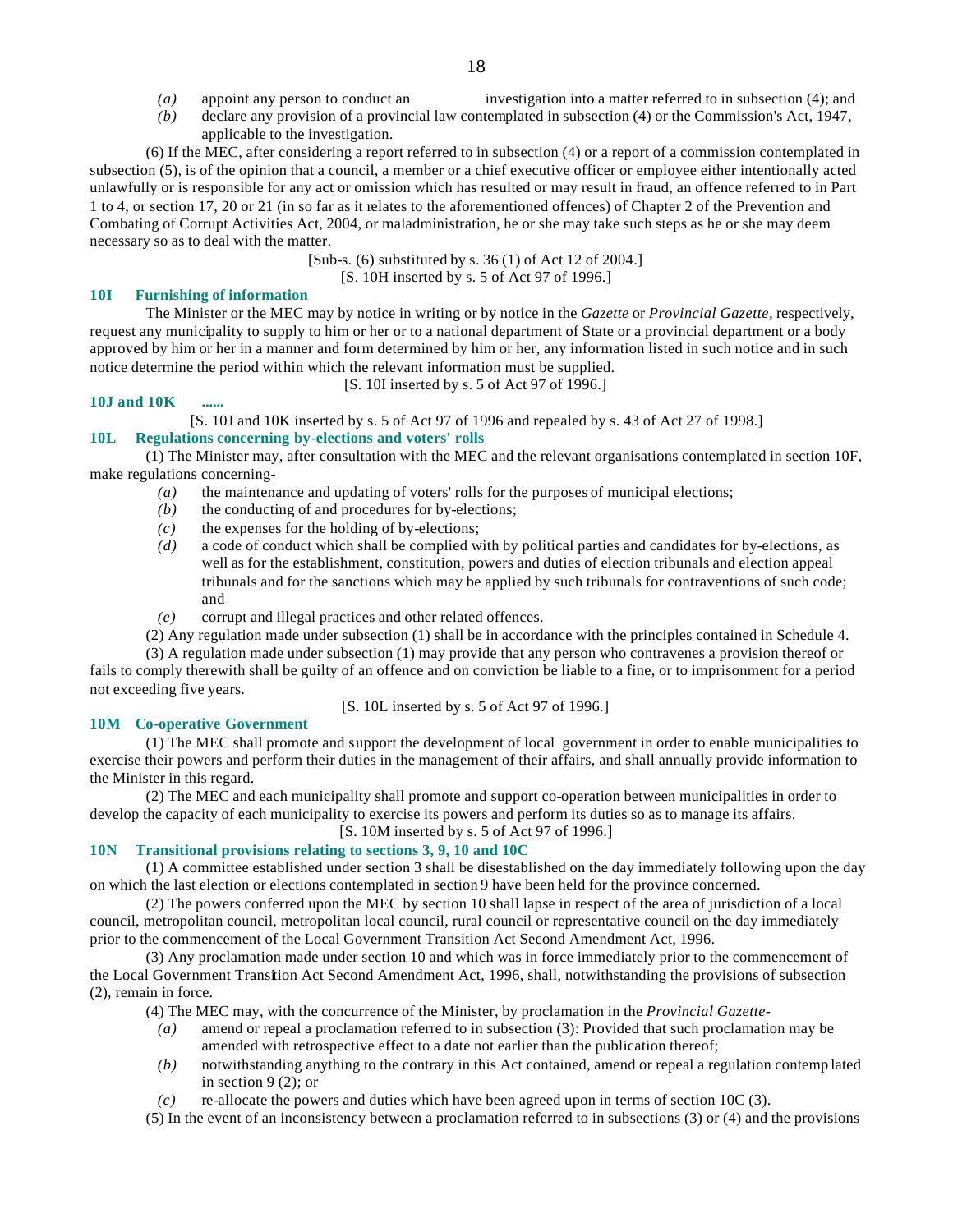of this Act, the latter shall prevail: Provided that the provisions of this subsection shall not apply to those provisions of a proclamation dealing with the allocation of powers and duties of municipalities.

# [S. 10N inserted by s. 5 of Act 97 of 1996.]

# **PART VII**

# **LOCAL GOVERNMENT DEMARCATION BOARDS (s 11)**

#### **11 ......**

[S. 11 amended by Proclamation R174 of 30 November 1994 and by s. 12 (1) of Act 89 of 1995 and repealed by s. 6 (1) of

#### Act 97 of 1996.] **PART VIII**

# **GENERAL (ss 12-17)**

#### **12 Regulations**

(1) The Minister may, after consultation with the MEC, make regulations concerning-

- *(a)* anything which shall or may be prescribed under this Act;
- *(b)* any matter referred to in this Act which in his or her opinion are necessary or expedient for the effective carrying out or furtherance of the provisions and objects of this Act.

(2) A regulation made under subsection (1) may provide that any person who contravenes a provision thereof or fails to comply therewith shall be guilty of an offence and on conviction be liable to a fine, or to imprisonment for a period not exceeding five years.

### [S. 12 substituted by s. 7 of Act 97 of 1996.]

# **13 Repeal of Act 102 of 1982, and transitional measures**

(1) Subject to the provisions of this section the Black Local Authorities Act, 1982 (Act 102 of 1982), is hereby repealed.

(2) Where the MEC has in terms of section 8 of the Local Authority Affairs Amendment Act, 1991 (Act 127 of 1991), declared certain provisions of the Black Local Authorities Act, 1982, applicable to any other local authority or committee contemplated in that section, such provisions shall form part of the law applying to such local authority or committee.

# [Sub-s. (2) amended by s. 13 *(a)* of Act 97 of 1996.]

(3) Notwithstanding the provisions of subsection (1), any council or committee established under the provisions of the Black Local Authorities Act, 1982, shall continue to exist subject to the provisions of this Act, and shall be deemed to be an institution or body contemplated in section 84 (1) *(f)* of the Provincial Government Act (Act 32 of 1961).

(4) The provisions of any law applying to local authorities in the province concerned shall, subject to the provisions of a proclamation contemplated in section 10 (1), apply *mutatis mutandis* to any local government body referred to in paragraph *(b)* of the definition of local government body.

(5) Any resolution, by-law or regulation of a local government body referred to in subsection (4), shall continue to be of force until amended or repealed by a proclamation contemplated in section 10 (1) or by a resolution, by-law or regulation of a transitional council or transitional metropolitan substructure.

(6) *(a)* The MEC may by notice in the *Provincial Gazette* define for the purposes of this subsection an area outside the area of a local government body referred to in paragraph *(b)* of the definition of local government body, and exercise in such area the powers conferred upon a local authority in a local authority area under the laws applicable to local authorities in the province concerned.

### [Para. *(a)* amended by s. 13 *(b)* of Act 97 of 1996.]

*(b)* An area defined by the MEC in terms of section 2 (11) of the Black Local Authorities Act, 1982, and an area deemed to be so defined in terms of section 2 (12) of that Act, shall, subject to the provisions of this Act, be deemed to be an area defined in terms of paragraph *(a)* of this subsection: Provided that any delegation of a former MEC which was in force in respect of such an area immediately before the commencement of this Act shall, subject to the provisions of this Act, continue in force for the purpose of the continued administration of such an area, until such delegation is revoked or otherwise is no longer in force in law.

[Para. *(b)* substituted by Proclamation R174 of 30 November 1994 and by s. 13 (1) of Act 89 of 1995.]

*(c)* Any reference in any law, including this Act, to a local government body referred to in paragraph *(b)* of the definition of local government body shall be deemed, in respect of an area referred to in paragraph *(a)* of this subsection, also to be a reference to the MEC of the province concerned.

# [Sub-s. (6) amended by s. 13 *(a)* of Act 97 of 1996.]

#### **14 Repeal of Act 128 of 1991 and sections 28 and 29 of Act 134 of 1992, and transitional measures**

(1) Subject to the provisions of subsection (2), the Interim Measures for Local Government Act, 1991 (Act 128 of 1991), and sections 28 and 29 of the Provincial and Local Authority Affairs Amendment Act, 1992 (Act 134 of 1992), are hereby repealed.

(2) Notwithstanding the provisions of subsection (1), any proclamation issued under the Interim Measures for Local Government Act, 1991, in connection with any matter referred to in section 8 of that Act, shall, subject to the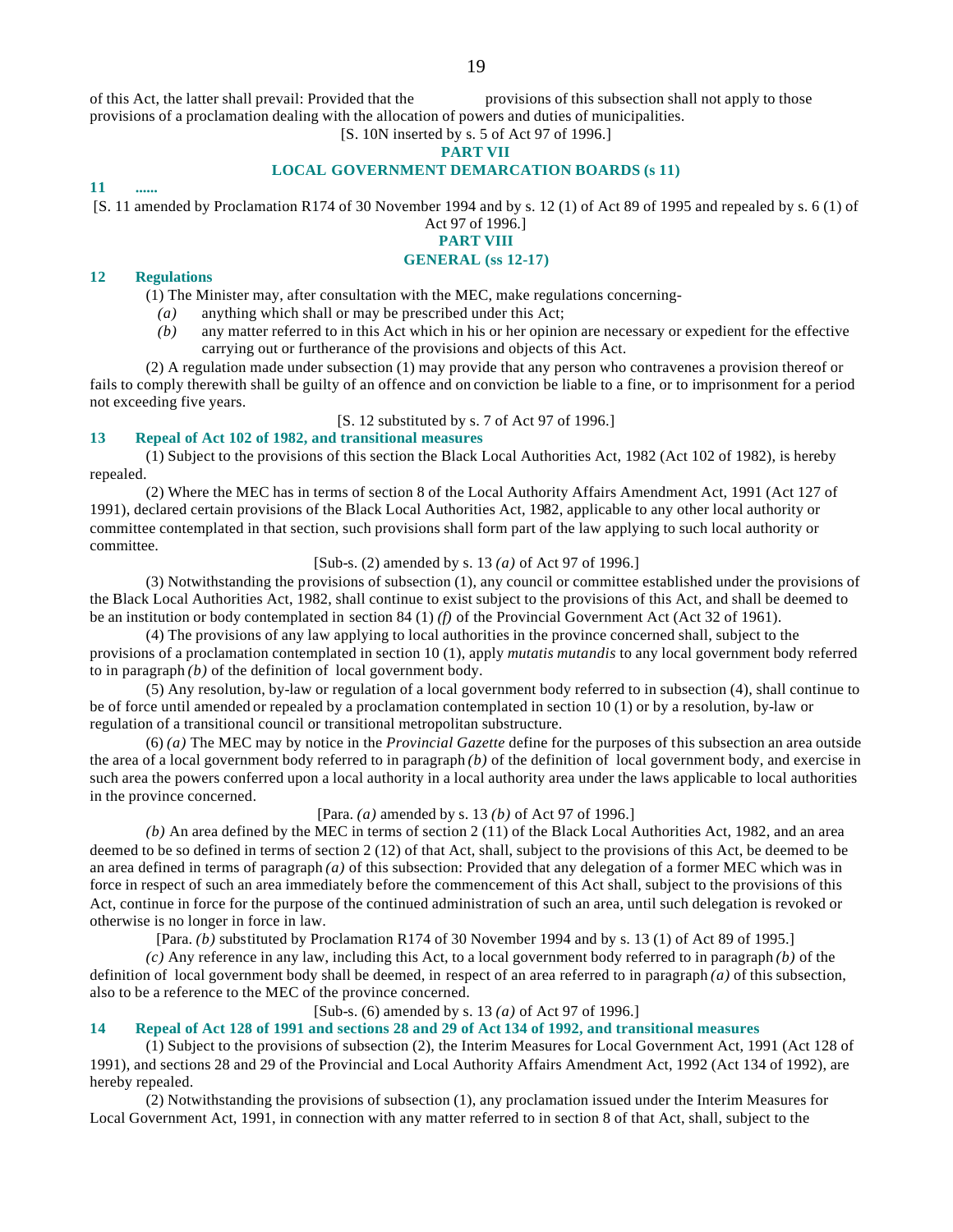provisions of this Act, continue to be of force until amended or repealed by a proclamation contemplated in section 10 (1) of this Act.

#### **15 Repeal of other laws, and transitional measures**

(1) *(a)* Subject to the provisions of paragraph *(b)*, the Regulations for the Administration and Control of Certain Urban Areas in Natal, 1982 (Proclamation 86 of 1982), and the Regulations for the Administration and Control of Certain Urban Areas in Natal, 1983 (Proclamation 67 of 1983), are hereby repealed.

*(b)* Notwithstanding the provisions of paragraph *(a)*, any council or committee established under the provisions of the laws referred to in paragraph *(a)*, shall continue to exist subject to the provisions of this Act, and shall be deemed to be an institution or body contemplated in section 84 (1) *(f)* of the Provincial Government Act, 1961 (Act 32 of 1961).

(2) The provisions of any law applying to local authorities in the province concerned shall, subject to the provisions of a proclamation contemplated in section 10 (1), apply *mutatis mutandis* to any body performing local government functions under the laws referred to in subsection (1) *(a)*.

(3) Any resolution, by-law or regulation of a body referred to in subsection (2), shall continue to be of force until amended or repealed by a proclamation contemplated in section 10 (1) or by a resolution, by-law or regulation of a transitional council or transitional metropolitan substructure.

(4) *(a)* Subject to the provisions of paragraph *(b)*, the Regulations Go verning the Administration and Control of the Areas Clermont and Edendale, 1974 (Proclamation 163 of 1974), and the Regulations for Local Authorities, 1988 (Government Notice 405 of 1988), are hereby repealed.

*(b)* Any area in respect of which the laws referred to in paragraph *(a)* applied immediately before the commencement of this Act, shall, subject to the provisions of this Act, be deemed to be a defined area referred to in section 13 (6) *(a)*.

#### **16 Transitional provisions**

(1) Any transitional council or transitional metropolitan substructure established by a proclamation contemplated in section  $10(1)$ , shall be deemed to be an institution or body contemplated in section 84 (1) *(f)* of the Provincial Government Act, 1961 (Act 32 of 1961).

(2) Subject to the provisions of this Act and any proclamation issued thereunder, the provisions of the laws applying to local authorities in the province concerned shall *mutatis mutandis* apply to any transitional council or transitional metropolitan substructure referred to in subsection (1).

(3) Any reference in any law to a local authority shall, unless clearly inappropriate, be deemed also to be a reference to any transitional council or transitional metropolitan substructure referred to in subsection (1).

(3A) Notwithstanding the provisions of section 10 (3) *(j)*, the conclusion or amendment of any contract, the appointment or promotion of any person, or the award of a term or condition of service or other benefit, which occurred since the date of commencement of this Act in respect of any person employed by any local government body, may, within six months of 30 November 1994, be reviewed by a commission appointed by the MEC and presided over by a judge, and if not proper or justifiable in the circumstances of the case, the commission may reverse or alter the contract, appointment, promotion or award.

[Sub-s. (3A) inserted by Proclamation R174 of 30 November 1994 and by s. 14 (1) of Act 89 of 1995 and amended by s. 13 *(a)* of Act 97 of 1996.]

(4) Any Bill of a competent legislature which affects the status, boundaries, powers, duties or structure of any transitional council or transitional metropolitan substructure referred to in subsection (1), shall only be introduced after consultation with organized local government and the transitional council or transitional metropolitan substructure concerned.

(5) Notwithstanding anything to the contrary in any law contained-

*(a)* any resolution of any transitional council or transitional metropolitan substructure referred to in subsection (1) pertaining to the budget of such transitional council or transitional metropolitan substructure shall be taken by a two -thirds majority of the members of such council or substructure, and any resolution of any transitional council or transitional metropolitan substructure pertaining to town planning shall be taken by a majority of the members of such council or substructure: Provided that any such transitional council or transitional metropolitan substructure may delegate the power to take any decision on any matter pertaining to town planning to the committee referred to in subsection (6) or to any other committee appointed for this purpose or to a person in its employ; and

[Para. *(a)* amended by s. 6 *(a)* of Act 61 of 1995.]

- *(b)* if such transitional council or transitional metropolitan substructure-
	- (i) on the last day of June in any financial year has failed to approve a budget for the subsequent financial year; or
	- (ii) on the last day of April in any financial year has failed to take steps to prepare a budget for the subsequent financial year,

the MEC may exercise any power or perform any duty conferred or imposed upon such transitional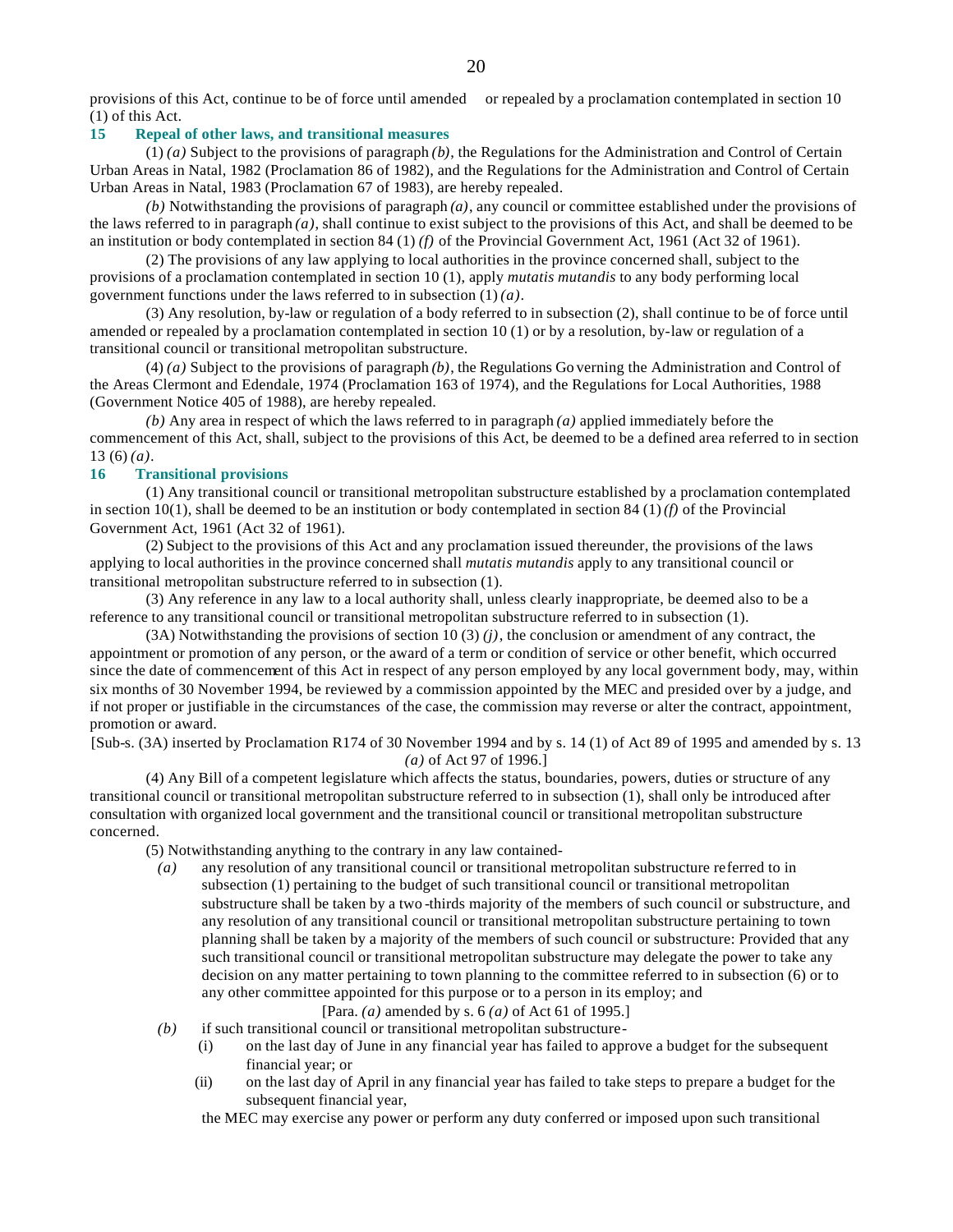council or transitional metropolitan substructure by this Act or any other law in relation to the approval or preparation of a budget, as the case may be.

[Sub-s. (5) amended by s. 13 *(a)* of Act 97 of 1996.]

(6) Notwithstanding anything to the contrary in any law contained, a transitional council or transitional metropolitan substructure referred to in subsection (1) may elect an executive committee according to a system of proportional representation from among its members to exercise such powers and perform such duties as such transitional council or transitional metropolitan substructure may determine: Provided that during the pre-interim phase it will not be necessary to elect such committee according to a system of proportional representation: Provided further that-

- *(a)* the transitional council or transitional metropolitan substructure shall determine the system of proportional representation and the number of members of and the quorum for the executive committee;
- *(b)* the executive committee shall endeavour to exercise its powers and perform its duties on the basis of consensus; and
- *(c)* if consensus on any matter cannot be achieved, such matter may be decided by the committee by resolution of a majority of at least two-thirds of its members, or the committee may, if a majority of the committee so decides, submit a report and recommendation on the matter to the transitional council or transitional metropolitan substructure for a decision.
	- [Sub-s. (6) amended by s. 6 *(b)* of Act 61 of 1995 and by s. 3 of Act 12 of 1996.]

(7) Any member of any transitional council or transitional metropolitan substructure referred to in subsection (1) shall be guilty of misconduct if he or she contravenes or fails to comply with any provision of the Code of Conduct for Councillors contained in Schedule 7, and his or her membership may, on application by the transitional council or transitional metropolitan substructure concerned or any member of such transitional council or transitional metropolitan substructure, be terminated by any Provincial Division of the Supreme Court within the area of jurisdiction of which such transitional council or transitional metropolitan substructure is situated.

### **16A Validation of certain proclamations**

(1) A proclamation issued under section 10 (1) and published before 30 June 1995, shall not be invalid merely because-

- *(a)* it was issued or published within a period or before a date specified in section 7 or 7A;
- *(b)* in the circumstances contemplated in subsection (2) *(a)* of section 7, a matter had not been referred to an arbitration committee before or on 21 December 1994 as required by the said subsection;
- *(c)* in any case where a matter had been referred to an arbitration committee for its consideration and decision in terms of subsection  $(2)$  *(b)* of section 7, that committee had not notified the MEC of its decision before or on 12 January 1995 as required by the said subsection;
	- [Para. *(c)* amended by s. 13 *(a)* of Act 97 of 1996.]
- *(d)* the provisions of subsection (2) *(a)* of section 7 requiring the referral of a matter to an arbitration committee for decision in accordance with subsection  $(2)$  *(b)* of that section, or any requirement of the said subsection  $(2)$  *(b)* in so far as it relates to arbitration, was for any reason not complied with by the MEC prior to making a determination and exercising the powers conferred upon him or her by section 10 (1) as contemplated in the said subsection; or

#### [Para. *(d)* amended by s. 13 *(a)* of Act 97 of 1996.]

*(e)* any specific provision of any agreement contemplated in section 7 (1) was not incorporated in such proclamation.

(2) The institution of any action in a court of law relating to the validity of a proclamation contemplated in subsection (1) shall not delay or suspend the implementation or operation of such proclamation.

[S. 16A inserted by s. 1 of Act 34 of 1994 and substituted by s. 15 (1) of Act 89 of 1995.]

#### **16B ......**

[S. 16B inserted by Proclamation R35 of 31 March 1995 and substituted by Proclamation R54 of 26 May 1995.] **NB: Proclamations R35 of 31 March 1995 and R54 of 26 May 1995, which respectively inserted and substituted s. 16B, have been repealed by s. 19 (1) of the Local Government Transition Act Second Amendment Act 89 of 1995. 17 Short title**

This Act shall be called the Local Government Transition Act, 1993.

**Schedule 1**

# **PRINCIPLES AND PROCEDURES REFERRED TO IN SECTION 6**

[Schedule 1 amended by Proclamation R174 of 30 November 1994, by s. 16 (1) of Act 89 of 1995 and by s. 13 *(a)* of Act 97 of 1996.]

# **1 Area of forum**

(1) Subject to the provisions of this Act, a forum shall be established for each economically and historically bound area, ranging from a stand-alone town with or without satellites to a complex metropolis.

(2) Criteria for the establishment of a forum include commercial and industrial linkage, daily commuting patterns,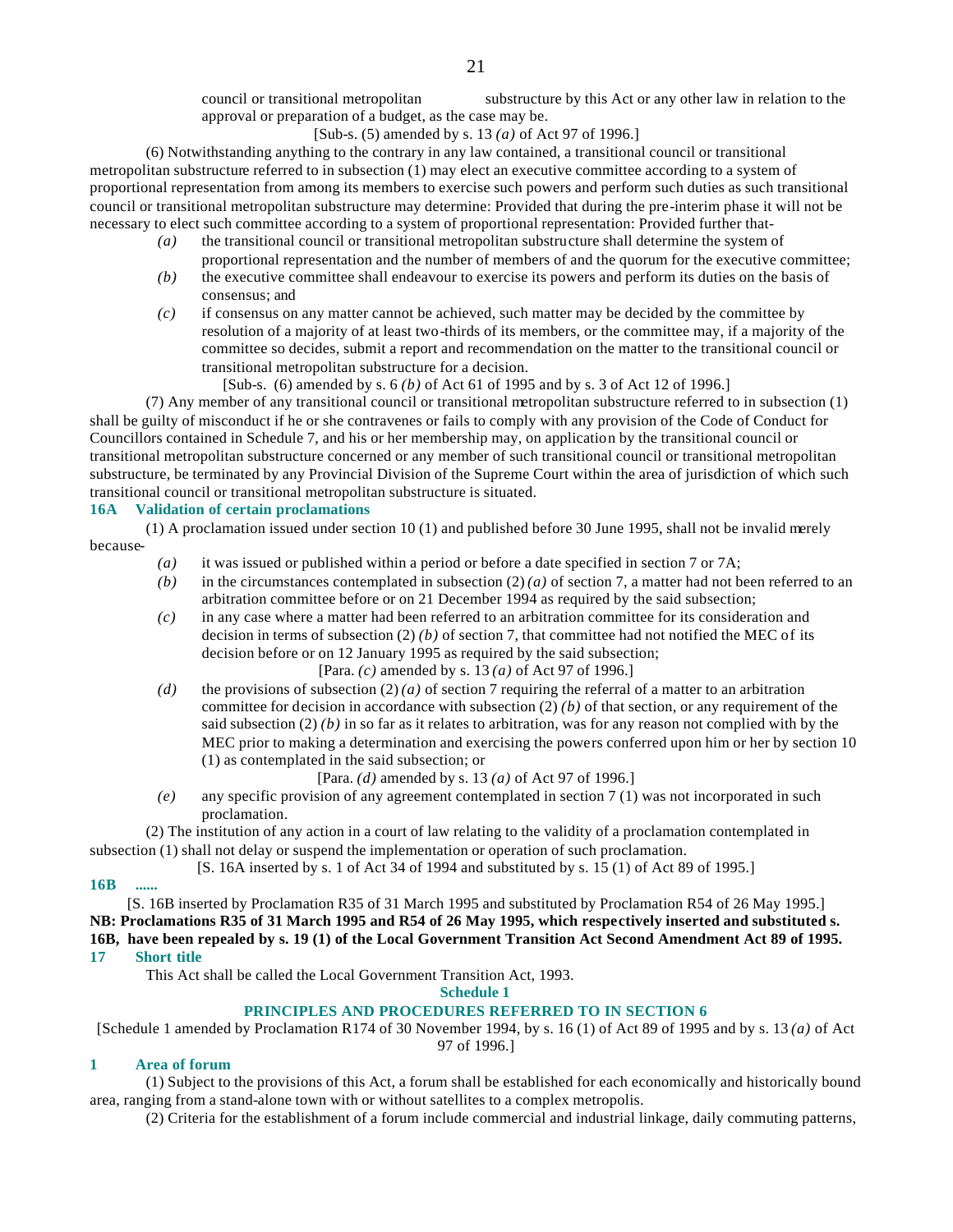provision of services within the area, and the areas of jurisdiction of local government bodies, including areas of jurisdiction of such local government bodies existing before 1971, if any.

**2**

(1) Where a negotiating forum is not recognized by the MEC as contemplated in section 6 of this Act, the MEC may determine the area of a forum and submit it to the town clerks of the local government bodies falling within the area of such forum.

(2) In determining the area of a forum, the MEC shall take into consideration the criteria referred to in paragraph 1 (2), including-

- *(a)* the area of any existing forum;
- *(b)* the area of jurisdiction of any body or authority referred to in paragraph *(j)* of the definition of local government body in section 1 (1) of this Act.
- (3) Upon receipt of a submission contemplated in subparagraph (1), the town clerks concerned shall-
	- *(a)* arrange an inaugural meeting of the forum with all potential members and observers contemplated in paragraph 3: Provided that the MEC may nominate a town clerk to arrange such meeting; and
	- *(b)* submit the submission to their respective councils for information.

(4) Within 30 days after receipt of a submission contemplated in subparagraph (1), the forum shall either confirm the area of the forum determined by the MEC, or, subject to the provisions of paragraph 1 (2), propose a new area for the forum and submit such proposal to the MEC, who may-

- *(a)* confirm the proposed area; or
- *(b)* refer the matter to the Board established in terms of section 11 (1) of this Act to investigate the matter and make written recommendations to him or her as contemplated in section 11 (6) of this Act.
- (5) The decision of the MEC-
	- *(a)* to confirm the proposed area of the forum as contemplated in subparagraph (4) *(a)*; or
- *(b)* to require written recommendations of the Board as contemplated in subparagraph (4) *(b)*,

shall be final and binding on the forum.

### **3 Membership of forum**

(1) Membership of a forum shall be in accordance with the principle of inclusivity and representativity: Provided that the process shall continue despite the refusal or failure of any person, body or organization to participate in any such forum.

(2) Observers, who or which shall be entitled to attend and to participate fully in forum meetings, without the right to vote, may be appointed to a forum.

(3) To qualify for membership or observer status, any prospective member or observer shall, where applicable, submit in writing to the forum its constitution, a list of office-bearers and details of activities and membership as contemplated in subparagraph (4).

- (4) *(a)* Membership of a forum shall be available to-
- (i) members of local government bodies;
- (ii) persons representing local organizations which are representative of substantial sectors of the wider community having a vested interest in the political restructuring of local government, including civic associations, residents' associations and the local structures of political parties.

*(b)* Bodies such as local chambers of commerce and industry, the Development Bank of Southern Africa and supplier bodies such as Eskom and Water Boards, may have observer status.

(5) Members of the forum shall be required to indicate whether they are to be regarded as part of-

- *(a)* the statutory component, comprising members of the existing local government bodies and persons representing bodies or organizations approved by the forum as being part of such component; or
- *(b)* the non-statutory component, comprising persons representing any other bodies or organizations not contemplated in item *(a)* having a vested interest in the political restructuring of local government and approved by the forum as being part of such component.

(6) If the forum fails to reach agreement on whether a member is to be regarded as part of the statutory or nonstatutory components contemplated in items  $(a)$  and  $(b)$  of subparagraph (5), the forum shall refer the matter to the MEC for a final decision, which shall be binding on the forum.

# **4 Negotiating matters and objectives**

(1) A forum shall negotiate on the matters referred to in section 7 (1) of this Act.

(2) A forum may generally, as local circumstances dictate, explore and propose short, medium and long term practical solutions to the problems of local government in the area of such forum to be submitted to the MEC for consideration.

# **5 Nomination by forum of persons for appointment as members of transitional councils**

(1) For the purposes of negotiating the nomination of members of a transitional council and transitional metropolitan substructure as contemplated in section 7 (1) *(b)* and *(c)* of this Act, the statutory and the non-statutory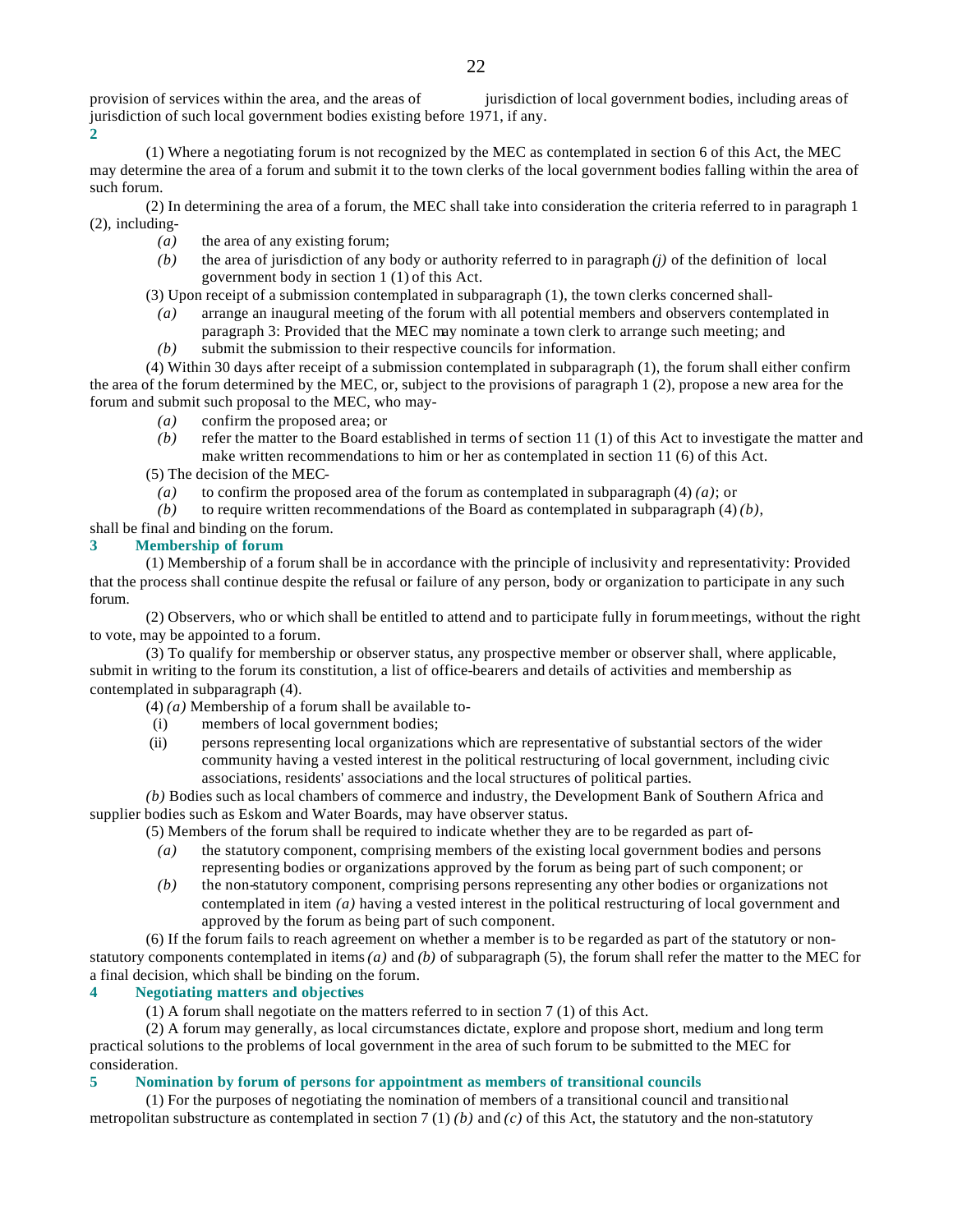components of the forum shall each complete a list of potential candidates, whereupon a representative committee comprising members from each component shall meet to attempt to reach consensus on the persons to be nominated by the forum for appointment as members of any transitional council and transitional metropolitan substructure: Provided that at least half the persons nominated should be acceptable to the statutory component and at least half to the non-statutory component: Provided further that a list of additional candidates in order of preference, shall be submitted by the statutory and non-statutory components to facilitate the filling of any vacancy which may occur.

(2) *(a)* One half of the nominations shall include members of the local government bodies concerned and shall comprise equitably weighted representation of the local government bodies concerned which shall not disturb the preexisting relationships within and between those local government bodies.

*(b)* The other half of the nominations shall comprise equitable representation of all those sectors of society which in the past did not participate in the electoral process in the area of that forum.

(3) Any person who is eligible to vote in terms of section 6 of the Constitution, read with section 15 of the Electoral Act, 1993 (Act 202 of 1993), and who is ordinarily resident within the area of jurisdiction of one of the participating local government bodies, or under law liable for the payment of assessment rates, rent, service charges or levies to one of the participating local government bodies, may be nominated as a member of any transitional council or transitional metropolitan substructure unless-

- *(a)* he or she is a member of the National Assembly, the Senate or a provincial legislature;
- *(b)* he or she is disqualified to be elected as a member of the National Assembly in terms of the Constitution; or
- *(c)* he or she is an employee of one of the participating local government bodies or any other local government body: Provided that the MEC may exempt any such person if the MEC is satisfied that such exemption is in the public interest and proof of such exemption accompanies the nomination:

Provided that no person shall be nominated as a member of more than one transitional council or metropolitan substructure. [Sub-para. (3) substituted by Proclamation R174 of 30 November 1994 and by s. 16 (1) of Act 89 of 1995.]

(4) Lists of persons nominated as members of a transitional council or transitional metropolitan substructure by the forum shall be submitted to the MEC as part of an agreement contemplated in section 7 (1) of this Act.

(5) If the forum fails to reach agreement on the nomination of persons as contemplated in subparagraph (2), the forum shall refer the matter to the MEC, who may appoint a mediator or mediators to assist the forum to reach consensus.

### **6 Secretarial services**

(1) The forum shall appoint a secretariat to provide secretarial services.

(2) The local government bodies concerned shall be jointly and severally responsible for the expenses incurred by the secretariat.

(3) The secretariat shall submit certified copies of all resolutions passed by the forum pertaining to matters referred to in section  $7(1)(a)$  to  $(c)$  of this Act to the MEC.

#### **7 Procedures at meetings of forum**

The standard rules of procedure contained in the Annexure may be adopted by each forum as its rules of procedure at meetings.

#### **ANNEXURE TO SCHEDULE 1 STANDARD RULES OF ORDER FOR FORUM**

[Annexure amended by s. 13 *(a)* of Act 97 of 1996.]

#### **1 Chairperson**

(1) The inaugural meeting of a forum shall be convened by a person nominated by the MEC for that purpose.

(2) At its first meeting the forum shall designate a chairperson or co-chairpersons, who need not be members of the forum: Provided that any reference in this annexure to the chairperson shall also be deemed to be a reference to the cochairpersons.

(3) A chairperson may for sufficient reasons be removed from office by the forum by a vote of no confidence, and if a chairperson is so removed from office, another person shall be designated in his or her place.

(4) Whenever both the chairperson and the co-chairpersons are for any reason absent or unable to act at a meeting, the forum shall by majority of the members present at the meeting, designate a person from among its members to take the chair at that meeting.

### **2 Meetings**

(1) Members and observers may be accompanied by officials and advisers to meetings of the forum, hereinafter referred to as 'participants', and such persons may with the consent of the chairperson participate in the proceedings, without having the right to vote.

(2) Meetings of the forum shall be open to the media and the public, unless the forum in respect of a particular occasion otherwise decides.

(3) If negotiations on any matter are contemplated, any member may request that the meeting go into committee and, if the forum so agrees, the meeting shall comply.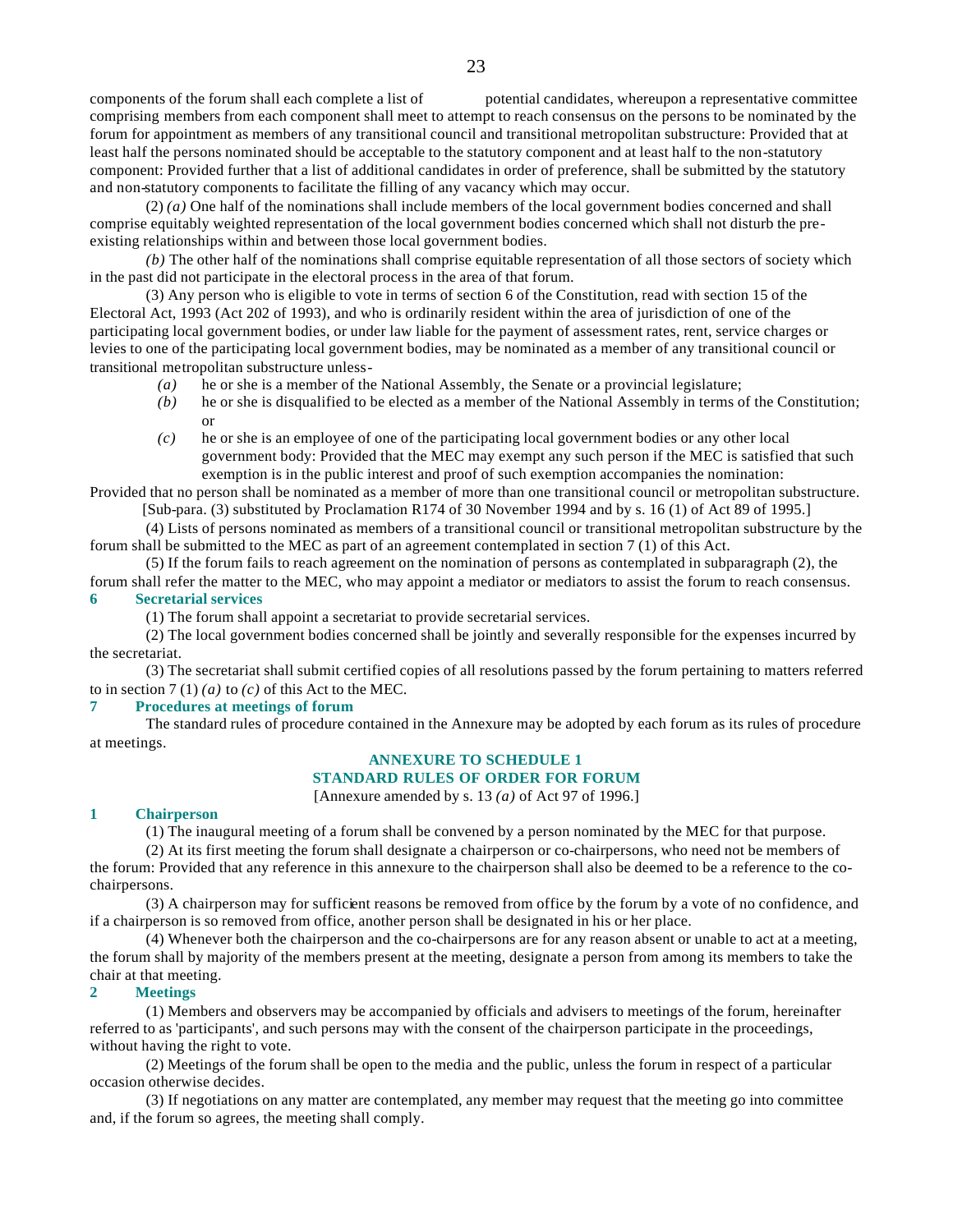(4) The agenda for any meeting of the forum may be made available to the public or the media before or at that meeting, but the secretariat may at its discretion withhold any particular document from the press and the public unless otherwise directed by the chairperson or the meeting.

(5) The forum shall, from time to time, set a programme of dates, times and venues for its ordinary meetings.

(6) Leave of absence from any meeting may be applied for by or on behalf of a member or observer either before or at the meeting concerned.

#### **3 Notices of meetings**

(1) The secretariat shall give written notice of a meeting to each member and observer.

(2) The notice shall set out the time, date and place of such meeting and shall include an agenda and such other information as the secretariat may deem necessary to enable the participants to prepare for the meeting.

(3) Meetings shall be convened on not less than seven calendar days' notice.

(4) Not fewer than one quarter of the members of the forum may submit to the secretariat a written request for a special meeting to be convened on the grounds set out in the request, and the secretariat shall within seven calendar days after receipt of such request issue a notice convening such a meeting.

(5) *(a)* Service of such notices shall be by hand or by telefacsimile to numbers supplied to the secretariat by members: Provided that notices may be mailed to members whose offices are situated more than 10 kilometres from the secretariat's office and who have not provided telefacsimile addresses.

*(b)* Changes of address shall be notified to the secretariat in writing.

(6) The accidental omission to notify any member or observer shall not affect the validity of the meeting

### concerned.

#### **4 Quorum**

(1) The quorum for a meeting of the forum shall be at least half the total number of members of such forum.

(2) Whenever during a meeting there is no quorum, the chairperson shall suspend proceedings for 20 minutes, and if at the end of that period there is still no quorum, he or she may declare the meeting to be adjourned.

#### **5 Attendance register**

The secretariat shall keep an attendance register, in which every participant present at a meeting shall sign his or her name.

#### **6 Order of business**

(1) The order of business at a meeting shall be as follows:

- *(a)* Opening;
- *(b)* application for leave of absence;
- *(c)* statements and communications by the chairperson;
- *(d)* finalizing the agenda, including decisions on the release of documents to the media and the public;
- *(e)* confirmation of minutes of previous meeting;
- *(f)* matters arising from the minutes (if not covered by agenda item);
- *(g)* consideration of report by a joint technical committee referred to in paragraph 12, including its working groups and task teams (if any);
- *(h)* consideration of any matters of common concern or interest relating to the area of the forum;
- *(i)* matters of urgency or necessity in terms of subparagraph (4);
- *(j)* possible press statement.
- (2) The chairperson may give preference to any item on the agenda with the consent of the meeting.
- (3) No business shall be transacted at a meeting other than that specified in the agenda relating thereto.

(4) The chairperson may as a matter of urgency or necessity accept a request to discuss a matter which request could not have been notified to the secretariat in terms of paragraph 7, in which case a properly motivated written request in this regard shall be directed to the secretariat a reasonable time before the meeting.

(5) The chairperson shall rule on the acceptability of any urgent request, and on the need for other participants to be given appropriate time to prepare for discussion thereof.

#### **7 Notice of matters for discussion**

(1) Written notice of any matter contemplated in paragraph  $6(1)$  *(h)* shall be given to the secretariat not less than three days prior to the date of each meeting of the forum and such notice shall be sent by the secretariat to each member in terms of paragraph 3.

(2) A notice of matters for discussion shall deal with one matter only and shall be relevant, which relevance shall be determined by the chairperson at the meeting where the matter is to be considered.

#### **8 Proposals during course of meeting**

(1) The following proposals may also be made during a meeting:

- *(a)* To amend a motion, proposal or recommendation of a joint technical committee or a working group;
- *(b)* that the forum adjourns;
- *(c)* that a debate be adjourned;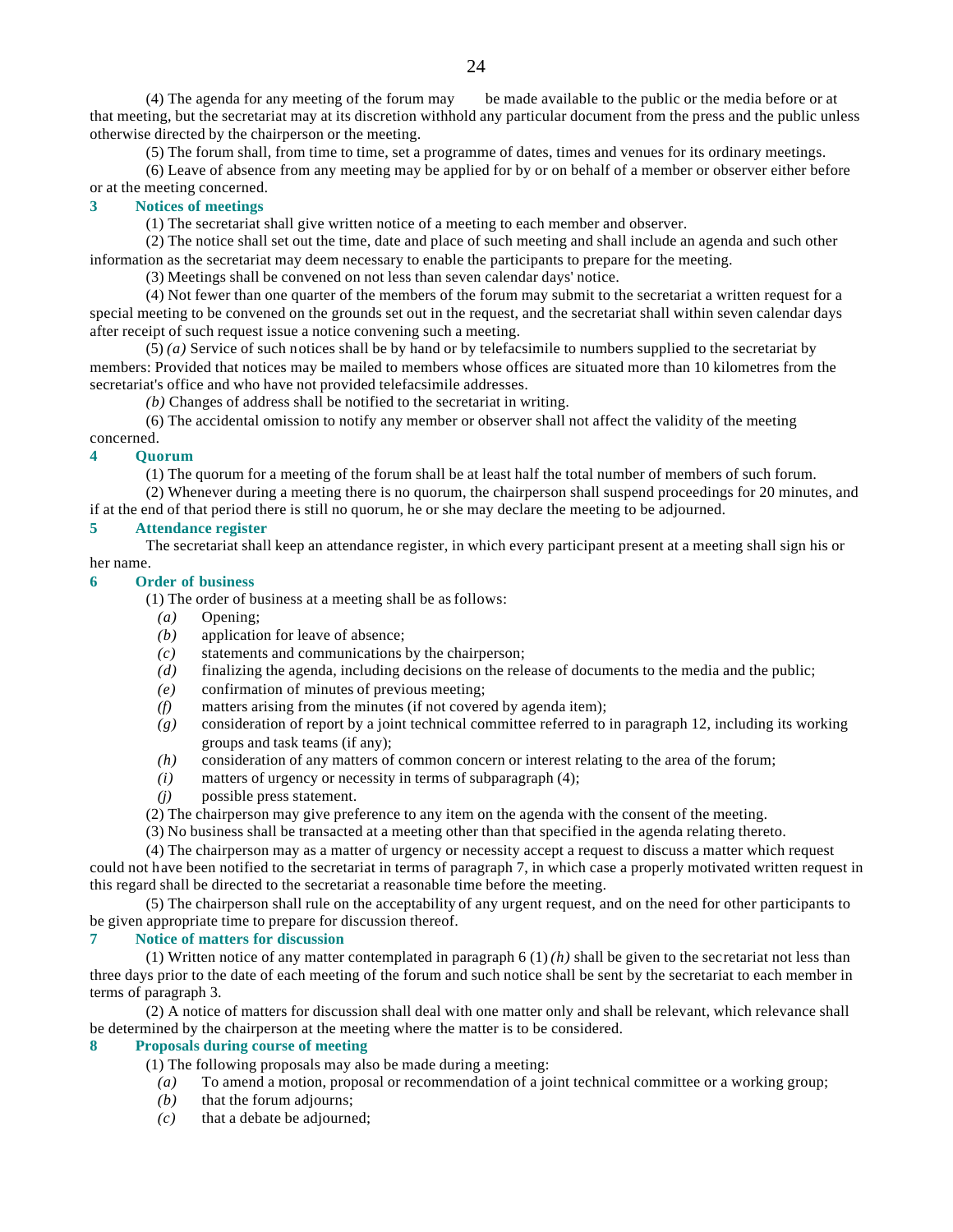- *(d)* that a matter be referred back to the joint technical committee or a working group;
- *(e)* that consideration of the matter be deferred or held over;
- *(f)* that a decision be taken on the matter under consideration;
- *(g)* that it be accepted that consensus cannot be reached;
- *(h)* that the meeting go into committee, and thereby exclude the media and the public;
- *(i)* that the media and the public be allowed back into the meeting.
- (2) Every proposal in terms of subparagraph (1) shall be seconded.

(3) Any business uncompleted at the adjournment of a meeting shall be dealt with at the next meeting unless the forum decides otherwise or the chairperson convenes a special meeting to dispose of such business.

(4) Any proposal to refer a matter back for reconsideration shall indicate to which body the matter shall be referred and the aspect on which reconsideration is required.

#### **9 Proceedings at meetings**

(1) The chairperson shall control and conduct a meeting and may for such purpose issue directions to any participant or person, and at his or her discretion adjourn the meeting at any time.

(2) Whenever the chairperson speaks during a meeting, any participant then speaking or intending to speak shall be silent and all persons present shall be silent so that the chairperson may be heard without interruption.

(3) A participant who speaks shall confine his or her speech strictly to the motion or proposal under discussion or to an explanation or point of order and no discussion shall be allowed which will anticipate any matter on the agenda.

(4) Any participant may ask the chairperson for permission to address the meeting-

- *(a)* on a point of order with a view to calling attention to any departure from the prescribed procedure; or
- *(b)* in personal explanation, in order to explain some material part of his or her former speech which may have been misunderstood,

and any participant so asking shall be heard forthwith unless the chairperson rules the point of order or explanation to be inadmissible.

(5) *(a)* If a participant misconducts himself or herself, behaves in an unseemly manner or obstructs the business of any meeting or challenges any ruling of the chairperson, the chairperson shall direct such person to conduct himself or herself properly and if speaking to discontinue his or her speech.

*(b)* In the event of a persistent disregard by any person of the directions of the chairperson, the chairperson shall direct such person to retire from the place where the meeting is being held, for the remainder of the meeting, failing which the chairperson may direct that he or she be removed from such place.

(6) Any other person who misconducts himself or herself, behaves in an unseemly manner or interrupts proceedings at any meeting, shall, if the chairperson so directs, leave the place where the meeting is being held, failing which the chairperson may direct that he or she be removed from such place.

(7) Any interpretation by the chairperson of these Rules of Order shall, if any participant present so requests, be recorded in the minutes.

#### **10 Decision-making**

(1) In carrying out its functions, the forum shall seek to achieve consensus.

(2) Should consensus not be achieved on any matter at a subsequent meeting, such matter shall, unless otherwise provided for in this Act, be decided by a concurrent majority of two-thirds of both the statutory and non-statutory components of the forum.

(3) Each member shall be entitled to one vote.

(4) Where a vote has to be taken on any matter, such vote shall be by a show of hands unless any member requests a secret ballot.

#### **11 Minutes**

(1) The secretariat shall keep an attendance register, and proper minutes or other appropriate records of the forum's decisions and transactions in a minute book and other appropriate books, and copies of such minutes shall, unless other arrangements are made with any member, be sent to each member as soon as possible after each meeting, but at the latest with the agenda for the next meeting.

(2) A copy of minutes certified by the chairperson as a true copy or extract of minutes, confirmed by the forum, shall constitute *prima facie* proof of the accuracy thereof.

# **12 Joint Technical Committee and working groups**

(1) A standing committee to be known as the Joint Technical Committee (hereinafter referred to as JTC) may be appointed by the forum from both the statutory and non-statutory components to advise and make recommendations in writing to the forum regarding any matter referred to the JTC by the forum.

(2) The JTC shall attempt to reach consensus on all matters, but where this cannot be achieved, any dissenting views shall be recorded.

(3) The JTC shall designate, and may remove from office, a chairperson by resolution passed by a majority of members present at a meeting, each member having one vote.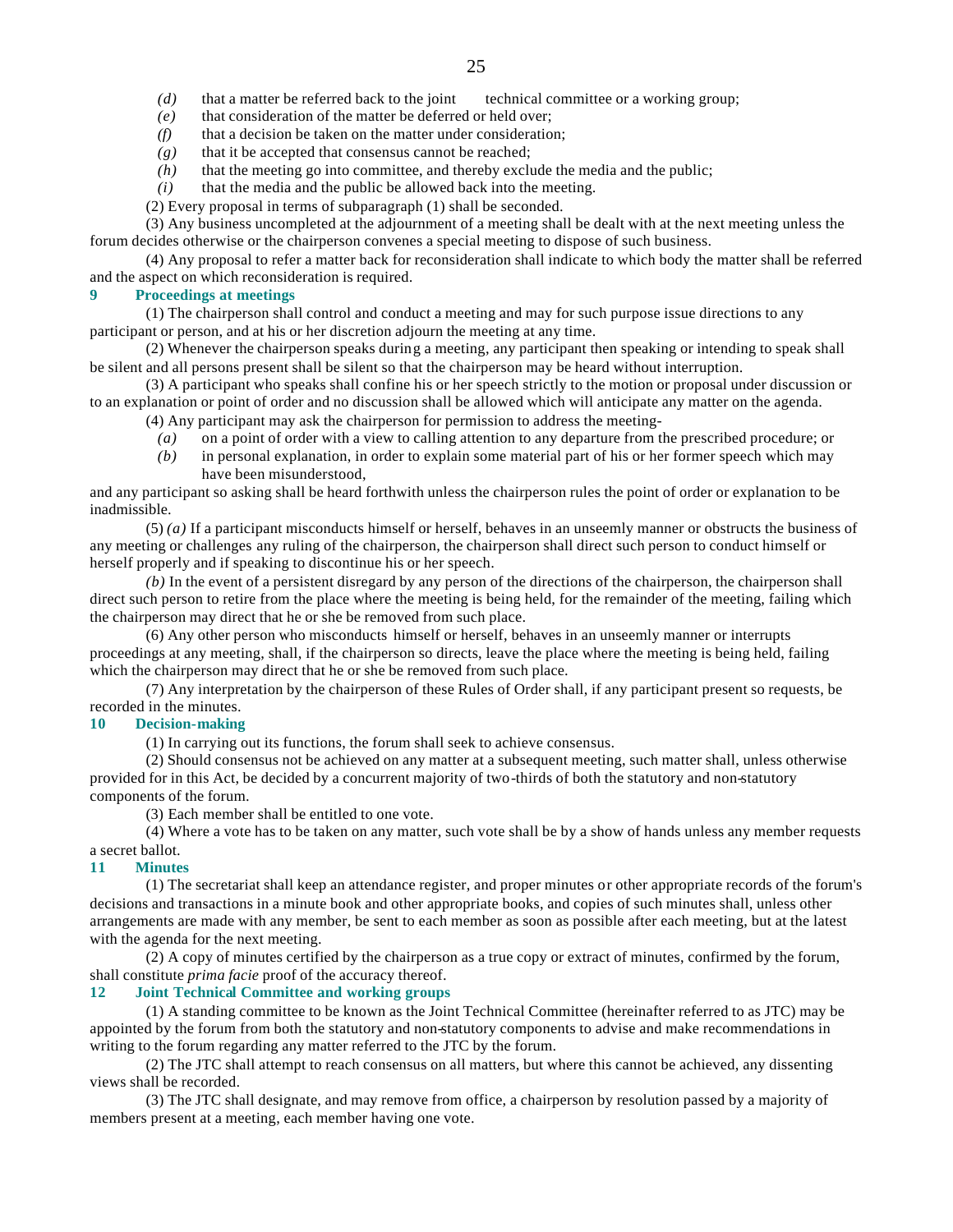(4) The JTC may, subject to review by the forum, co-opt any person to serve on it for one or more meetings or part of a meeting.

(5) The JTC or, if there is no JTC, the forum, may establish working groups, task teams and subcommittees.

(6) The JTC shall meet as often as is necessary and shall determine the dates of meetings.

(7) The chairperson of the JTC may, and shall at the request of two members, call a special meeting of the JTC.

(8) Meetings of the JTC and of its working groups, task teams and sub-committees shall not be open to the public or the media.

(9) Notice of a JTC meeting shall be given by the secretariat to members at least 48 hours prior to the meeting, in the manner referred to in paragraph 3 (2).

(10) A majority of all the members represented on the JTC shall constitute a quorum.

(11) The JTC shall regulate its own procedure, which shall as far as practicable be the same as that of the forum. **Schedule 2**

# **POWERS AND DUTIES OF METROPOLITAN COUNCILS REFERRED TO IN SECTION 10C (1)**

[Schedule 2 substituted by s. 8 of Act 97 of 1996.]

# **1 Levies, Payments and Contributions**

A metropolitan council may-

- *(a)* at rates determined by the council with the concurrence of the MEC responsible for Finance with the concurrence of the Minister of Finance, levy and claim the levies referred to in section 12 (1) *(a)* of the Regional Services Councils Act, 1985 (Act 109 of 1985), or section 16 (1) *(a)* of the KwaZulu and Natal Joint Services Act, 1990 (Act 84 of 1990), as the case may be;
- *(b)* claim payments from any metropolitan local council to cover the actual costs of any service performed or rendered on behalf of or to such metropolitan local council;
- *(c)* determine and claim an equitable contribution from all metropolitan local councils: Provided that such contribution shall be determined, and the utilisation of the sum total thereof shall be, as prescribed.

### **2 Grants and Transfers**

The receipt, allocation and distribution of grants in accordance with an objective formula, or in the case of a specific transfer as determined by the Minister.

# **3 Integrated Development Plan**

A metropolitan council shall, taking into account the development needs and priorities as determined by metropolitan local councils-

- *(a)* formulate and implement a metropolitan integrated development plan incorporating metropolitan land use planning, transport planning, infrastructure planning and the promotion of integrated economic development; and
- *(b)* co-ordinate and monitor local integrated development plans.

#### **4 Water**

The bulk supply of water, including-

- *(a)* the conservation of water;
- *(b)* the purification of water;
- *(c)* the distribution of water other than local supply reticulation;
- *(d)* the primary bulk supply to local supply points;
- *(e)* the installation, positioning and maintenance of bulk meters;
- *(f)* the determination of bulk tariffs;
- *(g)* the development and operation of a bulk water supply and distribution strategy for its area of jurisdiction after consultation with the metropolitan local council concerned;
- *(h)* the establishment and operation of a water co-ordinating system in association with external bulk suppliers;
- *(i)* the implementation of a bulk water supply and distribution plan for its area of jurisdiction;
- *(j)* the establishment and maintenance of an integrated bulk supply control and monitoring system for its area of jurisdiction;
- *(k)* the determination of a uniform base for the structuring of user tariffs.

# **5 Sewerage**

Bulk sewage purification works and main sewage disposal including-

- *(a)* the formulation and implementation of policy relating to sewerage functions;
- *(b)* the design, construction, operation and maintenance of trunk mains and bulk sewage pump stations;
- *(c)* bulk sewage collection and disposal;
- *(d)* the planning of bulk conveyance of sewage and industrial effluent and the treatment thereof at treatment plants;
- *(e)* the determination and maintenance of a local development guide plan or master plan for bulk conveyance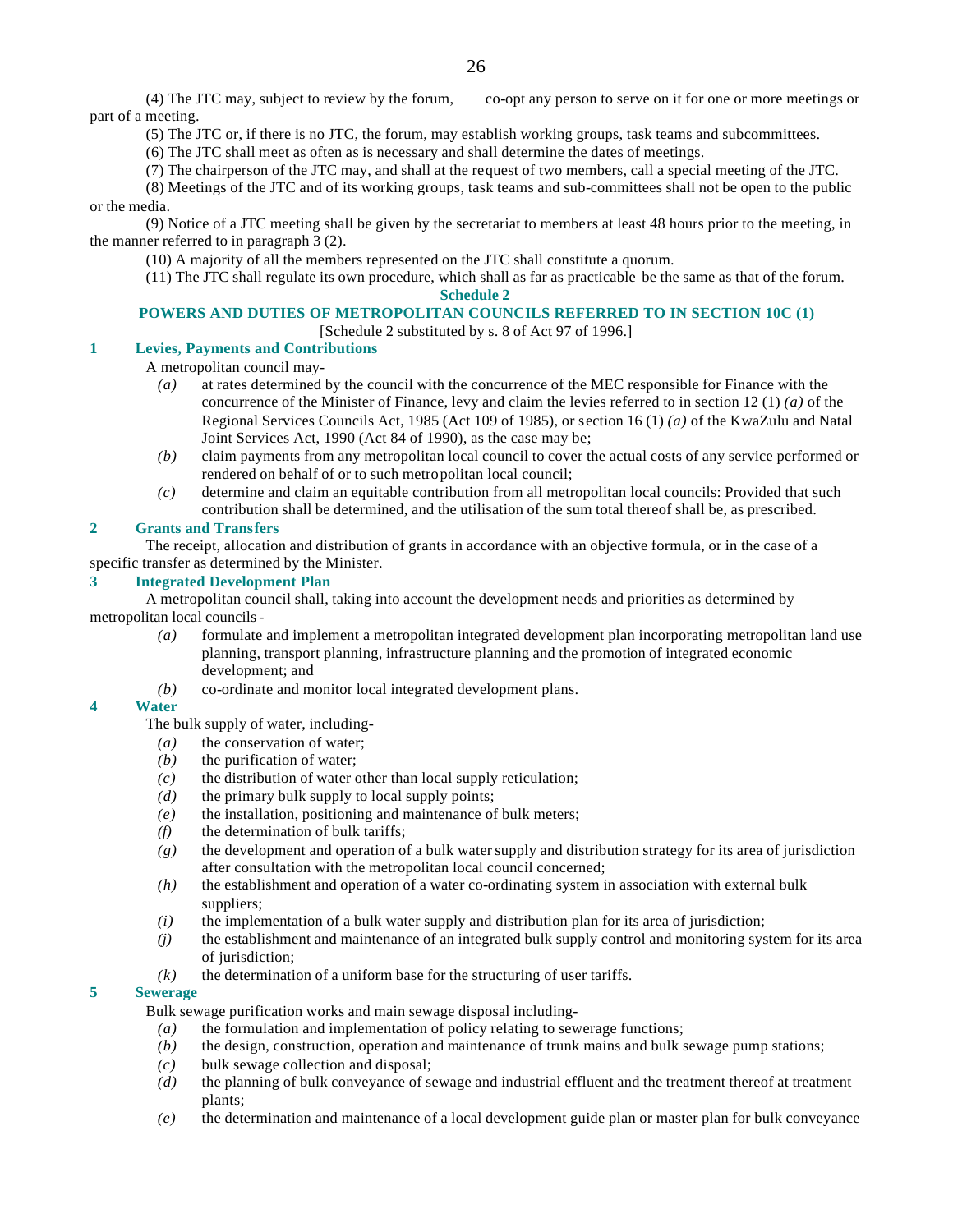and treatment of sewage and industrial effluent;

- *(f)* the implementation of a master plan of bulk conveyance and treatment of sewage and industrial effluent;
- *(g)* the establishment and management of a co-ordinating system for the bulk sewerage system, with the concurrence of the other role-players;
- *(h)* the establishment of a system to monitor the flows in the bulk conveyance system;
- *(i)* the provision, operation and maintenance of bulk sewage and effluent infrastructure, including sludge disposal;
- *(j)* the determination of a uniformly structured bulk tariff for the purification and bulk conveyance of sewage;
- $(k)$  the development of a uniform basis for the structuring of user tariffs.

# **6 Electricity**

Subject to the provisions of any other law, the bulk supply of electricity, including the transmission and distribution and where applicable, the generation of electricity to reticulators in terms of any law.

# **7 Roads**

The construction and maintenance of arterial roads that transcend more than one metropolitan local council boundary, including-

- *(a)* roads with significant traffic volumes;
- *(b)* roads forming major public transport corridors;
- *(c)* roads used extensively by traffic from outside the metropolitan local council within which such roads are situated;
- *(d)* roads in respect of which access and egress have been limited in accordance with a law;
- *(e)* roads of a major nature linking significant urban growth points or potential growth points;
- *(f)* the construction and maintenance of stormwater drainage systems and infrastructure that transcend more than one metropolitan local council boundary,

but excluding national roads, toll roads, provincial freeways and provincial arterial roads.

# **8 Passenger Transport Services**

- *(a)* The provision and regulation of passenger transport services.
- *(b)* The co-ordination of passenger transport services after consultation with the metropolitan local councils

# concerned.

*(c)* The provision and control of public transport facilities.

# **9 Traffic Matters**

*(a)* The co-ordination and determination of policy for traffic matters which affect more than one metropolitan council.

- *(b)* The provision and control of road traffic engineering which affects more than one metropolitan local council.
- *(c)* Traffic law enforcement, if so requested by the metropolitan local council concerned.

# **10 Fresh Produce Markets**

The establishment, conduct and control of fresh produce markets which affect more than one metropolitan local

# council.

# **11 Waste Disposal Facilities**

- *(a)* The determination of a waste disposal strategy.
- *(b)* The identification of sites for the placing of waste disposal facilities.

*(c)* The establishment, operation and control of waste disposal sites, bulk waste transfer facilities and waste

# disposal facilities for more than one metropolitan local council.

# **12 Cemeteries and Crematoria**

The establishment, conduct and control of cemeteries and crematoria utilised by more than one metropolitan local council.

# **13 Airports**

The establishment and operation of airports, excluding national and international airports and landing strips.

# **14 Sport Facilities**

The establishment, conduct and control of sport facilities of international standards.

# **15 Promotion of Tourism**

The promotion of tourism.

# **16 Municipal Health Services**

Subject to any other law, the planning, evaluation, monitoring and co-ordination of municipal health services.

# **17 Abattoirs**

The establishment, management and control of metropolitan abattoirs.

# **18 Fire-fighting Services and Disasters**

The provision and control of fire-fighting services and the planning for and management of disasters.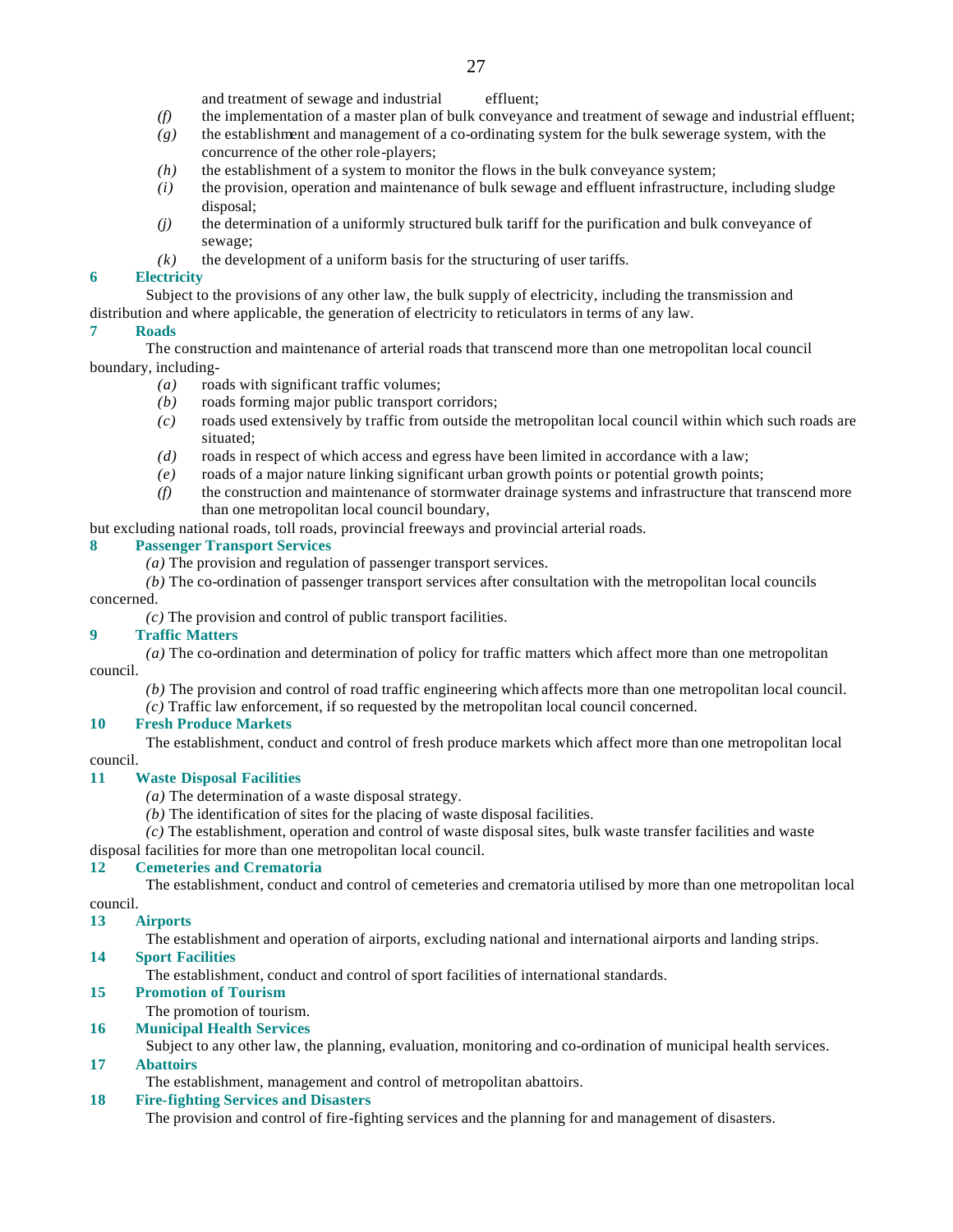# **19 Libraries**

The establishment, management and control of libraries serving the metropolitan area.

#### **20 Museums**

The establishment, management and control of museums.

# **21 Environmental Management**

The co-ordination of environmental affairs.

# **22 Municipal Law Enforcement Agency**

The establishment and control of municipal law enforcement agencies, subject to the South African Police Service Act, 1995 (Act 68 of 1995).

### **Schedule 2A**

### **POWERS AND DUTIES OF METROPOLITAN LOCAL COUNCILS REFERRED TO IN SECTION 10C (2)**

[Schedule 2A inserted by s. 9 of Act 97 of 1996.]

### **1 Recovery of Costs**

The claiming of payments from a metropolitan council to cover the actual costs of any service performed or rendered on behalf of or to such council.

### **2 Integrated Development Plan**

A metropolitan local council shall formulate and implement a local integrated development plan, incorporating local land use planning, transport planning, infrastructure planning and the promotion of integrated local economic development, in accordance with the metropolitan integrated development plan.

#### **3 Water**

Water reticulation.

### **4 Sewerage**

Sewage disposal and the provision of a sewerage system.

### **5 Electricity**

The retail reticulation of electricity.

#### **6 Roads**

The construction and maintenance of roads and local stormwater drainage systems.

### **7 Traffic Matters**

- *(a)* Traffic law enforcement.
- *(b)* The testing of vehicles and drivers.
- *(c)* Matters pertaining to road safety.

# **8 Waste Disposal**

The disposal of waste.

#### **9 Cemeteries and Funeral Parlours**

The establishment and control of cemeteries and funeral parlours.

# **10 Airports**

The establishment and operation of airports, excluding national or international airports and landing strips.

# **11 Libraries**

The establishment and operation of libraries.

# **12 Amusement Facilities and Beaches**

The establishment, conduct and control of amusement facilities and the control of beaches.

# **13 Public nuisances**

The control of public nuisances.

# **14 Environmental Affairs**

The management and control of environmental affairs.

# **15 Tourism**

The promotion of tourism.

# **16 Municipal Health Services**

The provision of municipal health services.

# **17 Billboards and Advertisements**

The control of billboards and the display of advertisements in public places.

# **18 Building Control**

The control of building activities.

# **19 Cleansing**

The provision of cleansing services in streets and public places.

# **20 Business Licensing**

- The licensing and control of places selling food.
- **21 Animals**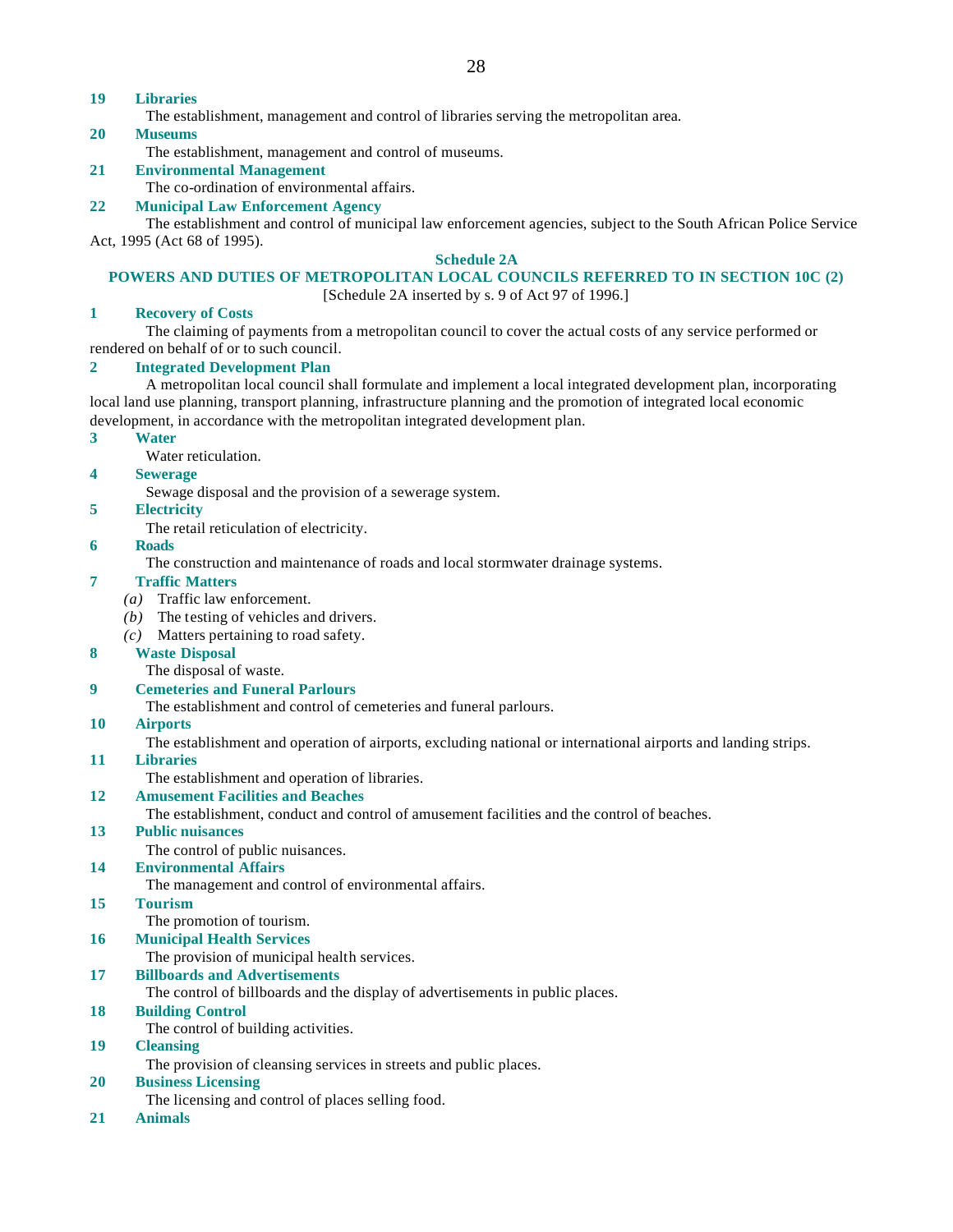The licensing and control of animals as well as the provision and control of facilities for the accommodation, impounding, care and burial of animals.

### **22 Markets**

The establishment and control of markets, excluding fresh produce markets.

### **23 Pontoons, Ferries, Jetties, Piers and Harbours**

The provision and control of pontoons, ferries, jetties, piers and harbours other than major ports.

- **24 Street Trading**
	- The control of street trading.
- **25 Lighting**

The lighting of streets and public places.

# **26 Public Places**

The management and control of public places and gatherings in public places.

**27 Fireworks**

The control of fireworks.

**28 Child Care Facilities**

Management of child care facilities.

# **29 Municipal Law Enforcement Agency**

The establishment and control of municipal law enforcement agencies, subject to the South African Police Service Act, 1995 (Act 68 of 1995).

# **Schedule 3**

### **DELIMITATION OF WARDS REFERRED TO IN SECTION 8 (2)**

The area of jurisdiction of any transitional local council and transitional metropolitan substructure shall be divided into wards in accordance with the applicable laws: Provided that where the area of jurisdiction of any such transitional local council or transitional metropolitan substructure includes-

- *(a)* the area of jurisdiction of any institution or body contemplated in section 84 (1) *(f)*of the Provincial Government Act, 1961 (Act 32 of 1961); and
- *(b)* any other area not falling within the area of jurisdiction of the institution or body referred to in paragraph *(a)*,

no area referred to in paragraph *(a)* or *(b)* shall be allocated less than half the total number of wards of such transitional local council or transitional metropolitan substructure: Provided further that for the purposes of delimitation of wards in terms of section 8 (2) of this Act, no area referred to in paragraph *(a)* shall include any area for which a local government body referred to in paragraphs *(a)*, *(b)* and *(c)* of the definition of local government body has been established.

# **Schedule 4**

# **PRINCIPLES REFERRED TO IN SECTIONS 9 (4) AND 10L (3)**

[Heading substituted by s. 10 of Act 97 of 1996.]

[Schedule 4 amended by Proclamation R174 of 30 November 1994, by Proclamation R35 of 31 March 1995, by s. 17 (1) of Act 89 of 1995, by s. 4 of Act 12 of 1996 and by s. 13 *(a)* of Act 97 of 1996.]

- **1.** Any natural person who is-
	- *(a)* of or over the age of 18 years:
	- *(b)* (i) a South African citizen; or
		- (ii) permanently resident in the Republic and who is in possession of an identity document contemplated in paragraph 5;
	- *(c)* not subject to any disqualification mentioned in section 16 of the Electoral Act, 1993 (Act 202 of 1993); and
	- *(d)* ordinarily resident within the area of jurisdiction of a local government, or under law liable for the payment of assessment rates, rent, service charges or levies to the local government concerned, or to a local government, the area of jurisdiction of which falls wholly or partly within the area of jurisdiction of the local government for which an election is to be held,

shall be entitled to be included in the voters' roll of the local government for which an election is to be held and shall thereupon be entitled to vote in an election for members of the council of such local government: Provided that any person shall be entitled to exercise only one vote for any local government: Provided further that the exercise of a vote as contemplated in this paragraph may entail the marking of two or three ballot papers representing the proportional and ward components of a vote referred to in paragraphs 7 and 8.

[Para. 1 substituted by Proclamation R174 of 30 November 1994, by Proclamation R35 of 31 March 1995 and by s. 17 (1) *(a)* of Act 89 of 1995 and amended by s. 4 *(a)* of Act 12 of 1996.]

**2.** Voters' rolls shall be prepared by the local government concerned and divided according to wards delimited as contemplated in section 8 (2) of this Act.

**3.** A voters' roll shall lie for inspection, but the onus to be enrolled as a voter shall rest on the voter concerned.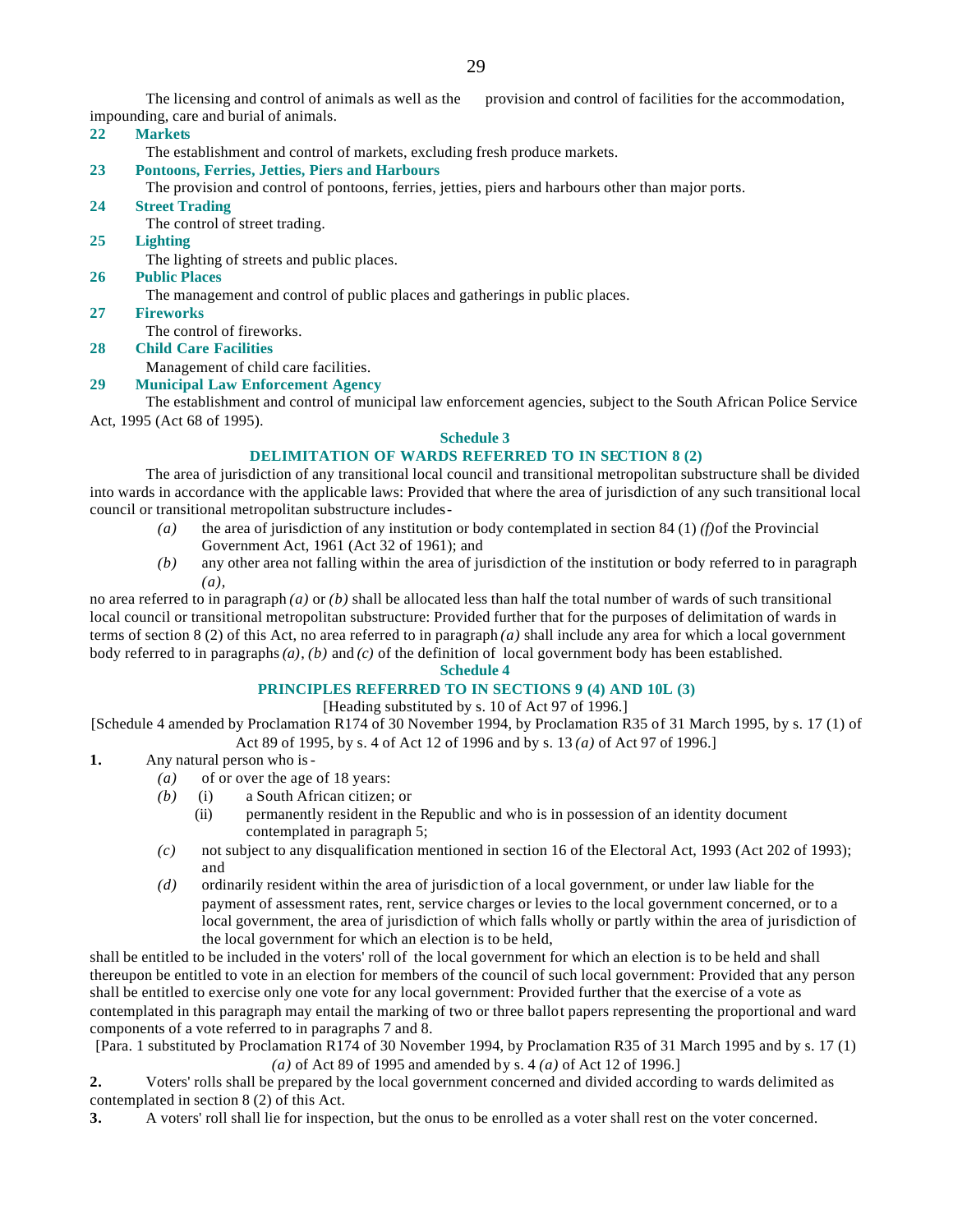**4.** Only a competent court shall be entitled to make alterations to an approved voters' roll, which shall be updated at regular prescribed intervals.

- **5.** Identification for voting purposes shall be by production of a voter's eligibility document referred to in paragraphs *(a)*, *(c)* and *(d)* of the definition of 'voter's eligibility document' in section 1 of the Electoral Act, 1993.
- [Para. 5 substituted by Proclamation R174 of 30 November 1994 and by s. 17 (1) *(b)* of Act 89 of 1995.]

**6.** Any person who is entitled to be included in the appropriate voters' roll as contemplated in paragraph 1, shall be entitled to be nominated and elected as a member of the council of the local government unless-

*(a)* he or she is a member of the National Assembly, the Senate or a provincial legislature;

[Sub-para. *(a)* substituted by Proclamation R174 of 30 November 1994 and by s. 17 (1) *(c)* of Act 89 of 1995.]

- *(b)* he or she is disqualified from being elected as a member of the National Assembly in terms of section 42  $(1)$   $(a)$ ,  $(b)$ ,  $(c)$  or  $(d)$  of the Constitution of the Republic of South Africa, 1993;
	- [Sub-para. *(b)* substituted by s. 7 *(a)* of Act 61 of 1995.]
- *(c)* he or she is disqualified to be elected by any competent court;
- *(d)* at 15:00 on the day immediately preceding nomination day, he or she is indebted to the local government concerned or a local government, the area of jurisdiction of which falls wholly or partly within the area of jurisdiction of the local government for which an election is to be held, in respect of any assessment rates, rent, service charges or any other monies for a period longer than three months; or

[Sub-para. *(d)* substituted by s. 4 *(b)* of Act 12 of 1996.]

*(e)* he or she is an employee of the local government concerned or any other local government: Provided that the MEC may exempt any such person if the MEC is satisfied that such exemption is in the public interest and proof of such exemption accompanies the nomination.

**6A.** Subject to the provisions of paragraph 8, no person nominated for election as a member of a transitional council or metropolitan substructure shall be nominated for election as a member of any other transitional council or metropolitan substructure.

[Para. 6A inserted by Proclamation R174 of 30 November 1994 and by s. 17 (1) *(d)* of Act 89 of 1995.]

**7.** Sixty per cent of the members of a transitional local council or a transitional metropolitan substructure shall be elected to represent wards of such transitional local council or transitional metropolitan substructure and forty per cent of the members shall be elected according to a system of proportional representation: Provided that if such wards are represented by more than one member, all such wards shall be represented by the same number of members.

[Para. 7 substituted by s. 7 *(b)* of Act 61 of 1995.]

**8.** Forty per cent of the members of a transitional metropolitan council shall be elected according to the system of proportional representation contemplated in paragraph 7, and sixt y per cent of the members shall be elected as prescribed by regulation under section 12 by the transitional metropolitan substructures from among their members on a *pro rata* basis according to the number of registered voters in the areas of jurisdiction of such transitional metropolitan substructures: Provided that each such transitional metropolitan substructure shall be entitled to at least one representative.

[Para. 8 substituted by s. 17 (1) *(e)* of Act 89 of 1995.]

# **Schedule 5**

# **CRITERIA REFERRED TO IN SEC TION 11 (2)**

**1.** The chairperson of the Board shall be a person with extensive experience in law or matters relating to local government.

**2.** The other members of the Board shall jointly have knowledge of-

- *(a)* rural, town and regional planning;
- *(b)* development economics, including development needs of local communities;
- *(c)* municipal finance;
- *(d)* municipal services and administration; and
- *(e)* other disciplines and skills as may be necessary.

**3.** The membership of the Board shall be structured in such a manner as to be balanced, representative, non-racial and gender inclusive.

# **Schedule 6**

# **CRITERIA REFERRED TO IN SECTION 10J (6)** *(b)*

[Heading substituted by s. 11 *(a)* of Act 97 of 1996.]

[Schedule 6 amended by s. 11 *(b)* of Act 97 of 1996.]

- **1.** Topographical and physical characteristics of the area concerned.
- **2.** Population distribution within the area concerned.

**3.** Existing demarcation of areas pertaining to local government affairs and services, including existing areas of local government bodies and areas existing before 1971 as areas of such local government bodies (if any) as well as areas of regional services councils and joint services boards.

**4.** Existing and potential land usage, town and transport planning, including industrial, business, commercial and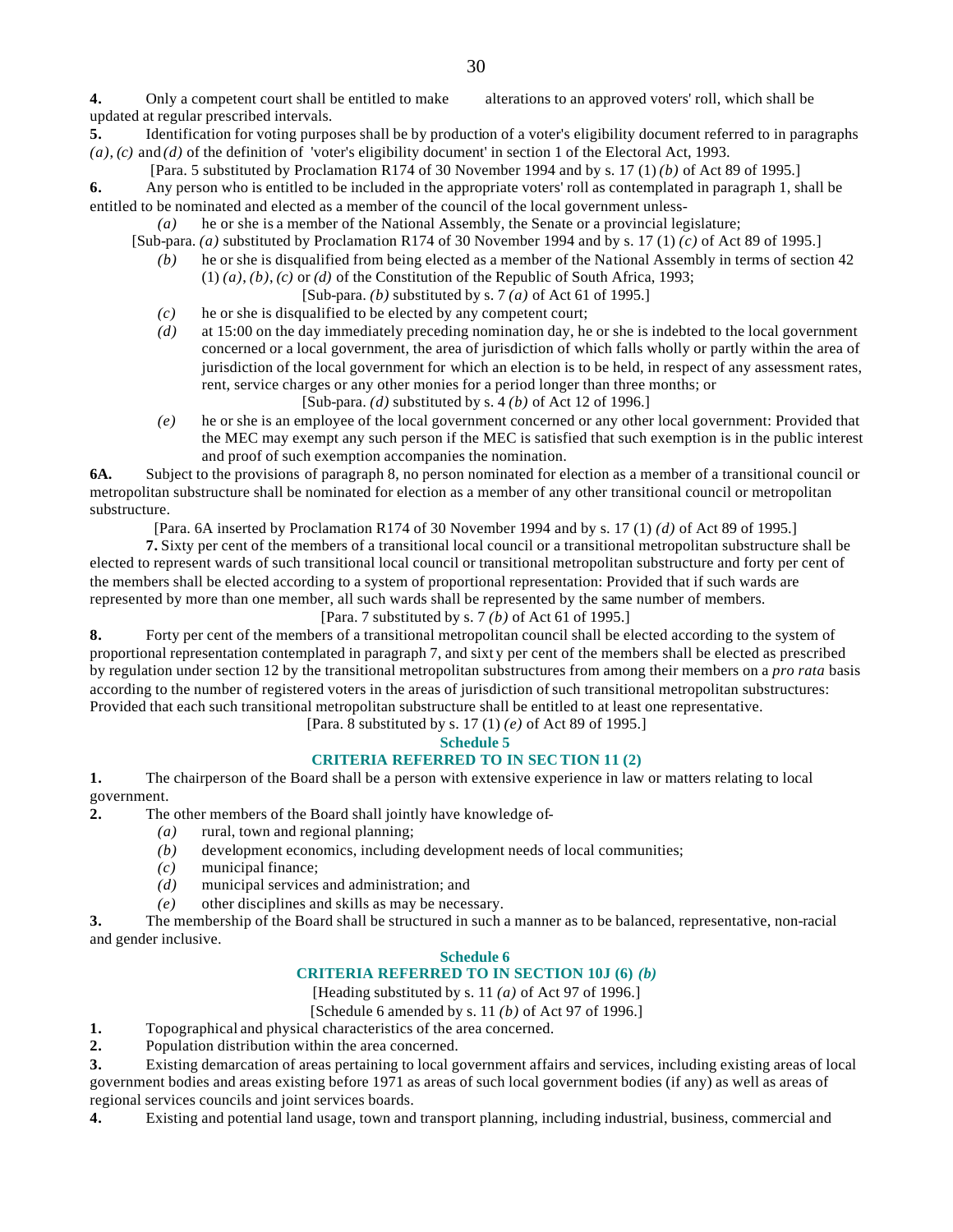residential usage and planning.

**5.** Economy, functionality, efficiency and financial viability with regard to the administration and rendering of services within the area concerned.

**6.** Development potential in relation to the availability of sufficient land for a reasonably foreseeable period to meet the spatial needs of the existing and potential residents of the proposed area for their residential, business, recreational and amenity use.

**7.** Interdependence of and community of interest between residents in respect of residency, work, commuting and recreation.

- **8.** The integrated urban economy as dictated by commercial, industrial and residential linkages.
- **9.** The will of the local community.

# **Schedule 7**

# **CODE OF CONDUCT FOR COUNCILLORS REFERRED TO IN SECTION 16 (7)**

# **1 Attendance of meetings**

A councillor shall attend each meeting of the council of which he or she is a member or of any committee of such council to which he or she is appointed or elected, except where leave of absence has been granted to him or her in terms of the applicable law.

# **2 Misleading or influencing council, and certain other acts prohibited**

No councillor shall-

- *(a)* mislead or attempt to mislead the council of which he or she is a member in its consideration of and decision on any matter serving before it;
- *(b)* influence or attempt to influence the council of which he or she is a member in its consideration of and decision on any matter serving before it so as to gain some direct or indirect benefit, whether in money or otherwise, for himself or herself or any other person to whom he or she is related or any other person or body with whom or which he or she is associated;
- *(c)* directly or indirectly encourage, advocate, incite or participate in the taking of any unlawful decision by the council of which he or she is a member; or
- *(d)* directly or indirectly encourage, advocate, incite or participate in any debate, consultation, meeting or decision with any other person or body the aim or effect of which would be the abrogation by the council of which he or she is a member, of any right in its favour or the breach by such council of any agreement or the breach by any other person or body of any agreement with such council or any other breach or loss of any right or the neglect of any obligation to the extent that the local authority concerned suffers loss or is in any way prejudiced or improperly or unlawfully burdened with any obligation.

# **3 Pressure on employees prohibited**

No councillor shall, directly or indirectly-

- *(a)* coerce or put any pressure on any employee of the council of which he or she is a member to insert in or to omit from any document prepared by such employee, any fact, view or information, or to frame a recommendation in any such document in a particular manner; or
- *(b)* instruct or order any employee of the council of which he or she is a member not to implement any decision of that council or any decision of any committee of that council or to implement any such decision contrary to the intent and purpose thereof.

# **4 Unauthorized disclosure of information prohibited**

No councillor shall, by himself or herself or through the agency of any other person, disclose to any unauthorized person or body or the representative of such person or body, any privileged or confidential information.

# **5 Solicitation for reward, and acceptance of gifts and favours prohibited**

- No councillor shall, directly or indirectly-
- *(a)* request, solicit or demand from any person or body any direct or indirect reward or favour; or
- *(b)* accept any gift, reward or favour,

whether in money or otherwise, as a consideration for voting in a particular manner on any matter before the council of which he or she is a member, or from refraining from voting on any matter, or for the purpose of persuading or convincing such council in regard to the exercise or performance of any power or duty that such council is required to exercise or perform, or for the disclosure of any privileged or confidential information to any unauthorized person or body or the representative of such person or body.

# **6 Intervention in administration of council prohibited**

No councillor shall-

- *(a)* intervene directly or through the agency of any other person in the management or administration of any department, branch, section or division of the council of which he or she is a member;
- *(b)* directly or through the agency of any other person, issue or attempt to issue an executive order to any employee of the council of which he or she is a member; or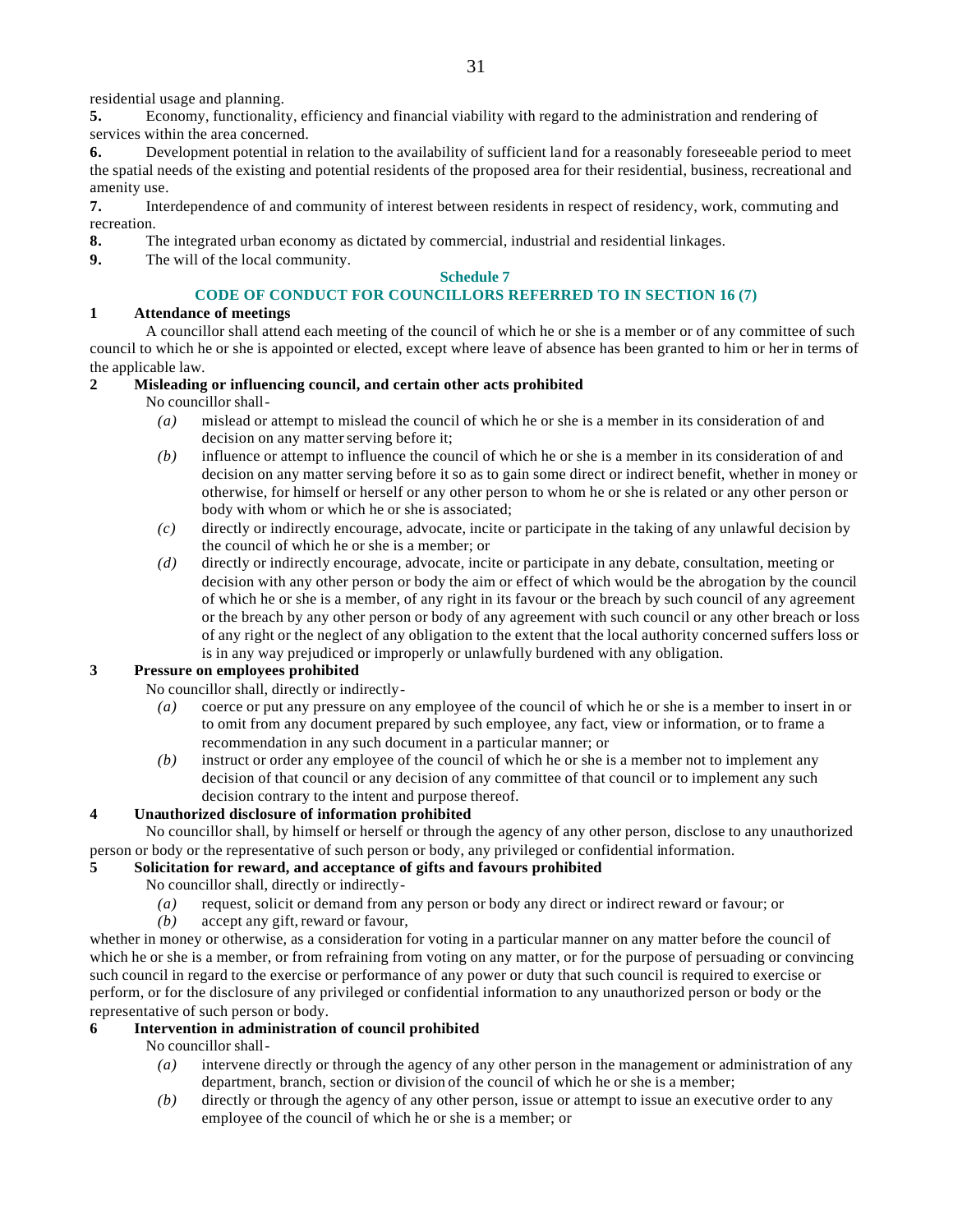*(c)* directly or indirectly encourage, advocate, incite or participate in any debate, decision or act the result of which would be to cause or contribute to maladministration within the council of which he or she is a member or in any department, branch, section or division of such council.

# **7 Appropriation or misuse of council property prohibited**

- (1) No councillor shall-
	- *(a)* appropriate for his or her personal use or benefit or for the use or benefit of any other person to whom he or she is related or any other person or body with whom or wh ich he or she is associated, any movable or immovable property or asset owned, controlled or managed by the council of which he or she is a member; or
	- *(b)* unlawfully or improperly acquire any benefit from or right, title or interest to, in, or over such property or asset.
- (2) No councillor shall use-
- *(a)* municipal office facilities; or
- *(b)* municipal equipment, including telephones or motor vehicles,

for his or her personal use or for the conducting of his or her business affairs outside his or her authorized functions as a councillor.

### **8 Duties of councillor**

Whenever any member of any council becomes aware of any contravention of or failure to comply with any provision of this Code of Conduct, or whenever any allegation or statement is made to him or her in writing, to the effect that any member of the council of which he or she is a member has allegedly contravened or failed to comply with any provision of this Code of Conduct, he or she shall forthwith inform the town clerk thereof in writing, setting out the particulars of any facts of which he or she is aware or the particulars of any statements or allegations made to him or her.

### **9 Duties of town clerk**

(1) Whenever the town clerk of any council becomes aware of any contravention of or failure to comply with any provision of this Code of Conduct, or whenever any allegation or statement is made to him or her in writing, to the effect that any member of the council has allegedly contravened or failed to comply with any provision of this Code of Conduct, he or she shall-

- *(a)* investigate the facts and circumstances;
- *(b)* obtain the written comments of the councillor concerned; and
- *(c)* if he or she is satisfied that *prima facie* a contravention of or failure to comply with any provision of this Code of Conduct has occurred, he or she shall submit a report thereon to the council:

Provided that if the councillor concerned does not furnish the town clerk with his or her written comments as contemplated in item  $(b)$ , within a reasonable time after being requested to do so, the town clerk shall proceed to submit a report to the council as contemplated in item *(c)*.

(2) The town clerk of every council shall ensure-

- *(a)* that each member of the council shall upon being elected as a member be furnished with a copy of this Code of Conduct and every amendment thereof; and
- *(b)* that a copy of this Code of Conduct is available in every room or place where the council concerned or any committee of such council meets.

### **Schedule 8**

# **RESOLUTION OF DISPUTES CONTEMPLATED IN SECTION 10C (7)**

# [Schedule 8 added by s. 12 of Act 97 of 1996.]

1. If a dispute arises, the municipalities concerned shall jointly or severally have the right to declare a dispute by giving notice in writing to this effect to the other municipality or municipalities, and thereafter the municipalities concerned or their representatives shall attempt to settle the dispute by consensus within seven days of the dispute having been declared and should they fail to resolve the dispute, the municipalities may agree to attempt to resolve the dispute by mediation within a further period of 14 days.

2. Mediation means a process whereby-

- *(a)* the municipalities concerned agree on a mediator;
- *(b)* the mediator familiarises himself or herself with the position held by both municipalities and how the possible outcome might affect all other interested municipalities;
- *(c)* the mediator and the municipalities or their representatives discuss the dispute at a meeting attended by the municipalities in dispute;
- *(d)* the municipalities thereafter attempt to resolve the dispute by consensus; and
- *(e)* the municipalities share the mediator's costs equally.

3. Where no consensus can be reached by a municipality as to whether a dispute shall be declared with another municipality a decision shall be taken by a majority of all the members of the council.

4. If the municipalities are unable to resolve the dispute by consensus, the dispute shall be referred to a single